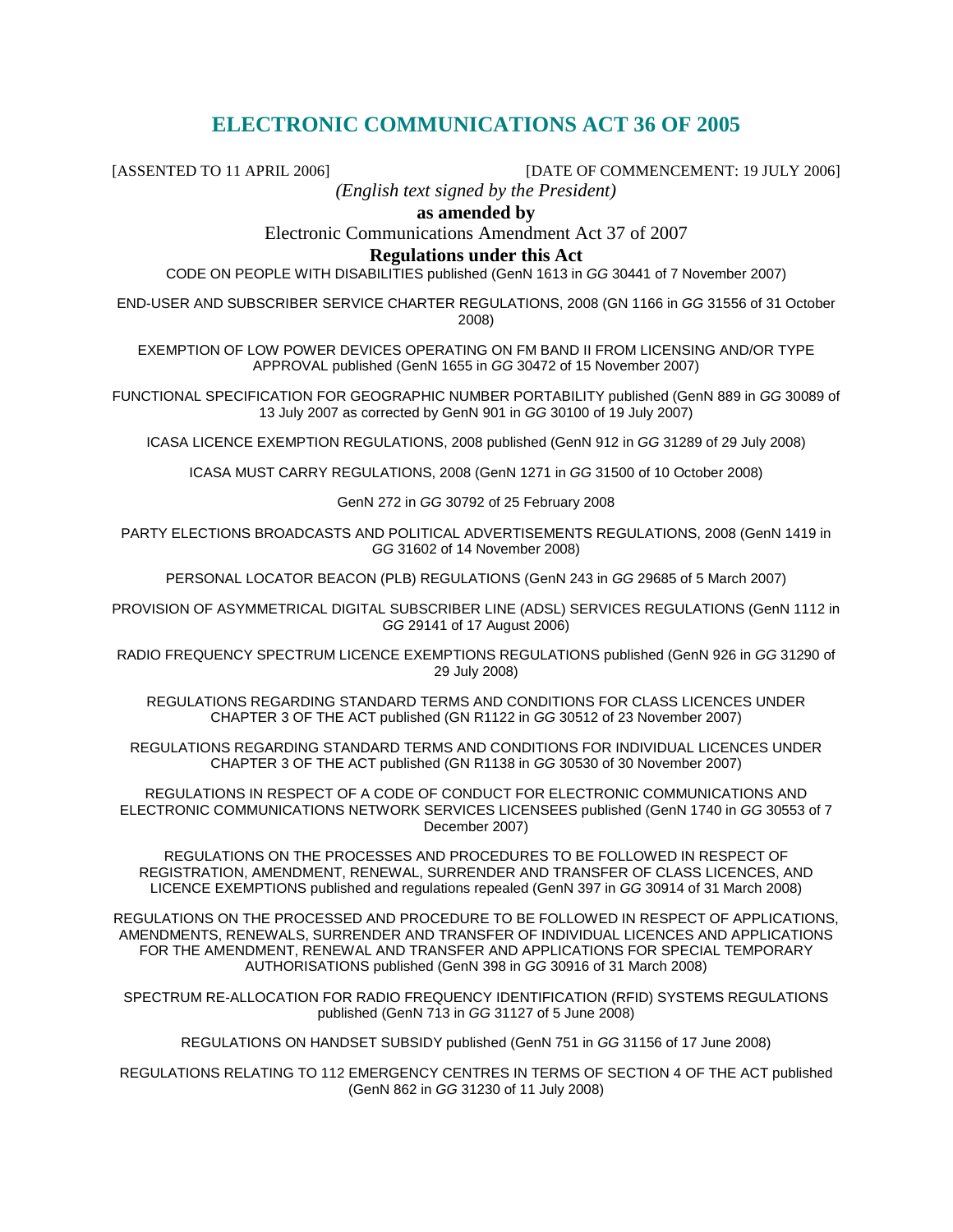UNIVERSAL SERVICE AND ACCESS FUND REGULATIONS, 2008 (GenN 1270 in GG 31499 of 10 October 2008)

#### **ACT**

**To promote convergence in the broadcasting, broadcasting signal distribution and telecommunications sectors and to provide the legal framework for convergence of these sectors; to make new provision for the regulation of electronic communications services, electronic communications network services and broadcasting services; to provide for the granting of new licences and new social obligations; to provide for the control of the radio frequency spectrum; to provide for the continued existence of the Universal Service Agency and the Universal Service Fund; and to provide for matters incidental thereto.** 

BE IT ENACTED by the Parliament of the Republic of South Africa, as follows:

#### ARRANGEMENT OF SECTIONS

*Sections* 

#### CHAPTER 1 INTRODUCTORY PROVISIONS

- 1 Definitions
- 2 Object of Act

#### CHAPTER 2

#### POLICY AND REGULATIONS

- 3 Ministerial Policies and Policy directions
- 4 Regulations by Authority

#### CHAPTER 3

#### LICENSING FRAMEWORK

- 5 Licensing
- 6 Licence exemption
- 7 Prohibition of provision of service without licence
- 8 Terms and conditions for licences
- 9 Application for and granting of individual licences
- 10 Amendment of individual licence
- 11 Renewal of individual licence
- 12 Surrender of individual licence
- 13 Transfer of individual licence or change of ownership
- 14 Suspension or cancellation of individual licence
- 15 Effect of suspension, cancellation, surrender or expiry of individual licence
- 16 Class licence
- 17 Registration for class licence
- 18 Refusal of registration for class licence
- 19 Renewal of class licence

#### CHAPTER 4

#### ELECTRONIC COMMUNICATIONS NETWORKS AND COMMUNICATIONS FACILITIES

- 20 Application
- 21 Guidelines for rapid deployment of electronic communications facilities
- 22 Entry upon and construction of lines across land and waterways
- 23 Underground pipes for purposes of electronic communications network service
- 24 Pipes under streets
- 25 Removal of electronic communications network facilities
- 26 Fences
- 27 Trees obstructing electronic communications network facilities
- 28 Height or depth of electronic communications network facilities
- 29 Electrical works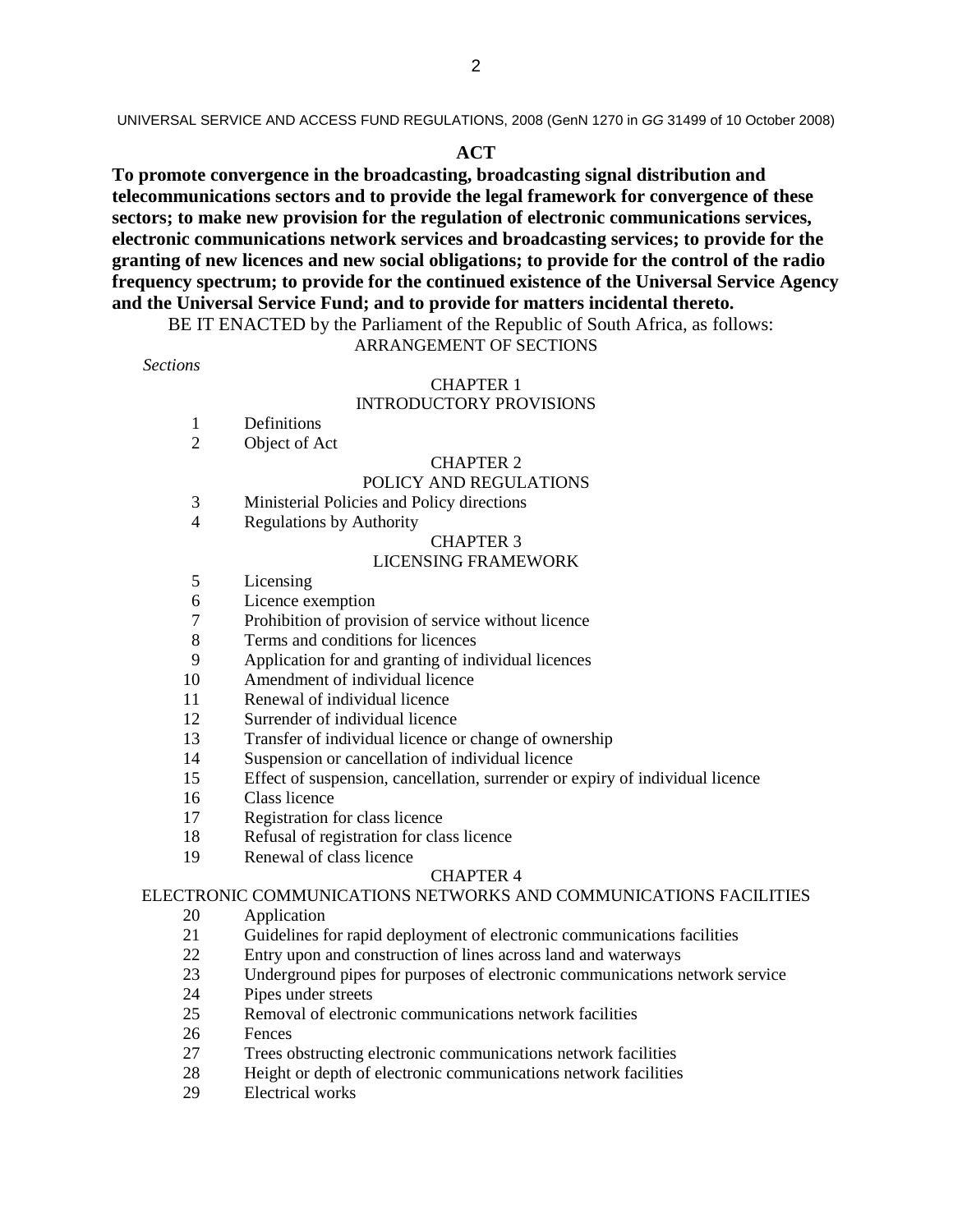# CHAPTER 5

#### RADIO FREQUENCY SPECTRUM

- 30 Control of radio frequency spectrum
- 31 Radio frequency spectrum licence
- 32 Control of possession of radio apparatus
- 33 Frequency co-ordination
- 34 Radio frequency plan

#### CHAPTER 6

#### TECHNICAL EQUIPMENT AND STANDARDS

- 35 Approval of type
- 36 Technical standards for equipment and electronic communications facilities

#### CHAPTER 7

#### INTERCONNECTION

- 37 Obligation to interconnect
- 38 Interconnection regulations
- 39 Filing of interconnection agreements
- 40 Notification of interconnection disputes
- 41 Interconnection pricing principles
- 42 Carrier pre-selection

#### CHAPTER 8

#### ELECTRONIC COMMUNICATIONS FACILITIES LEASING

- 43 Obligation to lease electronic communications facilities
- 44 Electronic communications facilities leasing regulations
- 45 Filing of electronic communications facilities leasing agreements
- 46 Notification of electronic communications facilities leasing agreement disputes
- 47 Facilities leasing pricing principles

#### CHAPTER 9

#### BROADCASTING SERVICES

- 48 Application
- 49 Public broadcasting service licences
- 50 Community broadcasting service licences
- 51 Commercial broadcasting service licences
- 52 Prohibition on granting of broadcasting service licence to party-political entities<br>53 Record of programmes broadcast by broadcasting service licensees
- Record of programmes broadcast by broadcasting service licensees
- 54 Code of conduct for broadcasting service licensees
- 55 Control over advertisements
- 56 Prohibition on broadcasting of party election broadcasts and political advertisements except in certain circumstances
- 57 Broadcasting of party election broadcasts on public broadcasting services
- 58 Political advertising on broadcasting services
- 59 Equitable treatment of political parties by broadcasting service licensees during election period
- 60 Restriction on subscription broadcasting services
- 61 Preservation of South African programming
- 62 Broadcasting signal distribution objectives
- 63 Self provisioning by broadcasting service licensees
- 64 Limitations on foreign control of commercial broadcasting services
- 65 Limitations on control of commercial broadcasting services
- 66 Limitations on cross-media control of commercial broadcasting services

#### CHAPTER 10

#### COMPETITION MATTERS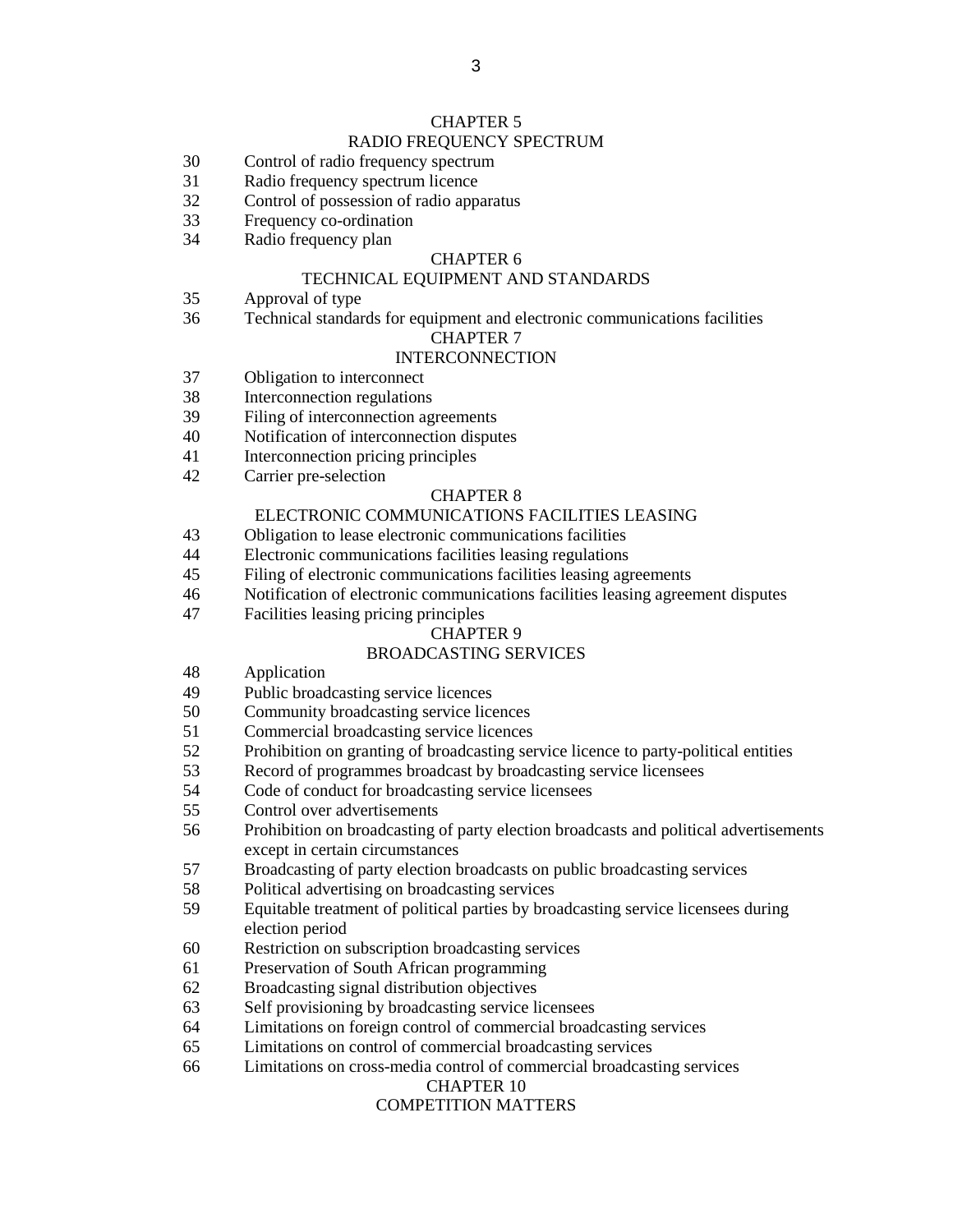67 Competition matters

### CHAPTER 11

# NUMBERING

68 Numbering plans and number portability

# CHAPTER 12

# CONSUMER ISSUES

- 69 Code of conduct, end-user and subscriber service charter
- 70 People with disabilities
- 71 Consumer Advisory Panel

#### CHAPTER 13

#### GENERAL

- 72 Establishment of Electronic Communications and ICT Museum, information communication technology for government and other related services
- 73 E-rate
- 74 Offences and penalties
- 75 Directory services
- 76 Establishment of public emergency communications centres
- 77 Duties of 112 Emergency Centres and licensees
- 78 National Public emergency number
- 79 Standards, capabilities and operating procedures of 112 Emergency Centres CHAPTER 14

#### UNIVERSAL SERVICE AND ACCESS AGENCY OF SOUTH AFRICA

- 80 Continued existence of Universal Service Agency
- 81 Functions of Board
- 82 Functions of Agency
- 83 CEO and staff of Agency
- 84 Financing of Agency
- 85 Banking account
- 86 Annual and other reports
- 87 Continued existence and control of Universal Service Fund
- 88 Application of money in Universal Service and Access Fund
- 89 Contributions to Universal Service and Access Fund
- 90 Competitive tender for universal service and access projects
- 91 Accounts of Universal Service and Access Fund

#### CHAPTER 15

#### TRANSITIONAL PROVISIONS

- 92 Existing licences
- 93 Licence conversion
- 94 Conflicts
- 95 Existing regulations
- 96 Application of Act
- 97 Repeal and amendment of laws
- 98 Short title and commencement **SCHEDULE**

#### **CHAPTER 1**

#### **INTRODUCTORY PROVISIONS (ss 1-2)**

#### **1 Definitions**

In this Act, unless the context indicates otherwise-

- **'affiliate'** means with respect to any person, any other person that, directly or indirectly-
- *(a)* controls the first mentioned person;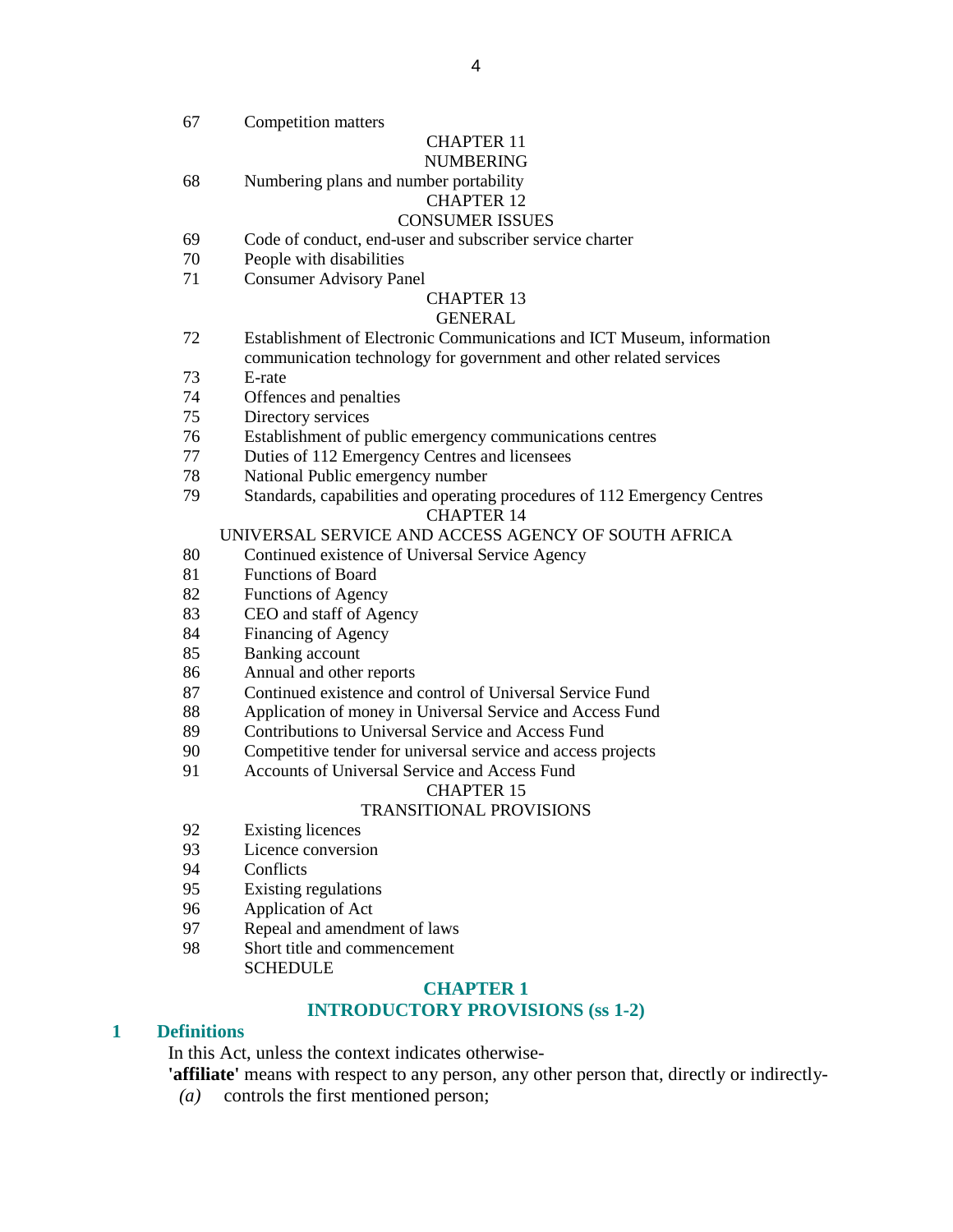*(b)* is controlled by the first mentioned person; or

*(c)* is under common control, with the first mentioned person;

**'Agency'** means the Universal Service and Access Agency of South Africa established by section 80;

**'Authority'** means the Independent Communications Authority of South Africa established by section 3 of the Independent Communications Authority of South Africa Act, 2000 (Act 13 of 2000);

**'broadcasting'** means any form of unidirectional electronic communications intended for reception by-

- *(a)* the public;
- *(b)* sections of the public; or
- *(c)* subscribers to any broadcasting service,

whether conveyed by means of radio frequency spectrum or any electronic communications network or any combination thereof, and **'broadcast'** is construed accordingly;

**'Broadcasting Act'** means the Broadcasting Act, 1999 (Act 4 of 1999);

**'broadcasting service'** means any service which consists of broadcasting and which service is conveyed by means of an electronic communications network, but does not include-

- *(a)* a service which provides no more than data or text, whether with or without associated still images;
- *(b)* a service in which the provision of audio-visual material or audio material is incidental to the provision of that service, or
- *(c)* a service or a class of service, which the Authority may prescribe as not falling within this definition;

**'broadcasting service licensee'** means a person to whom a broadcasting service licence has been granted in terms of this Act;

**'broadcasting service radio frequency bands'** means that part of the electro-magnetic radio frequency spectrum which is allocated for the use of broadcasting services by the Authority, taking into account the ITU table of allotment, in so far as such allocation has been agreed to or approved by the Republic;

**'broadcasting service licence'** means a licence granted by the Authority to a person in terms of section 5 (2) *(b)* or section 5 (4) *(b)*;

**'broadcasting signal distribution'** means the process whereby the output signal of a broadcasting service is taken from the point of origin, being the point where such signal is made available in its final content format, from where it is conveyed, to any broadcast target area, by means of electronic communications and includes multi-channel distribution;

**'carrier pre-selection'** means the ability of a subscriber of an electronic communications service to access and use the electronic communications services of another electronic communications service licensee or person exempted as provided for in section 6;

**'channel'** means a single defined programming service of a broadcasting services licensee;

**'class licence'** means a licence granted by the Authority to a person in terms of section 5  $(4)$ ;

**'class licensee'** means a person to whom a class licence has been granted in terms of this Act;

**'commercial broadcasting'** means a broadcasting service operating for profit or as part of a profit entity but excludes any public broadcasting service;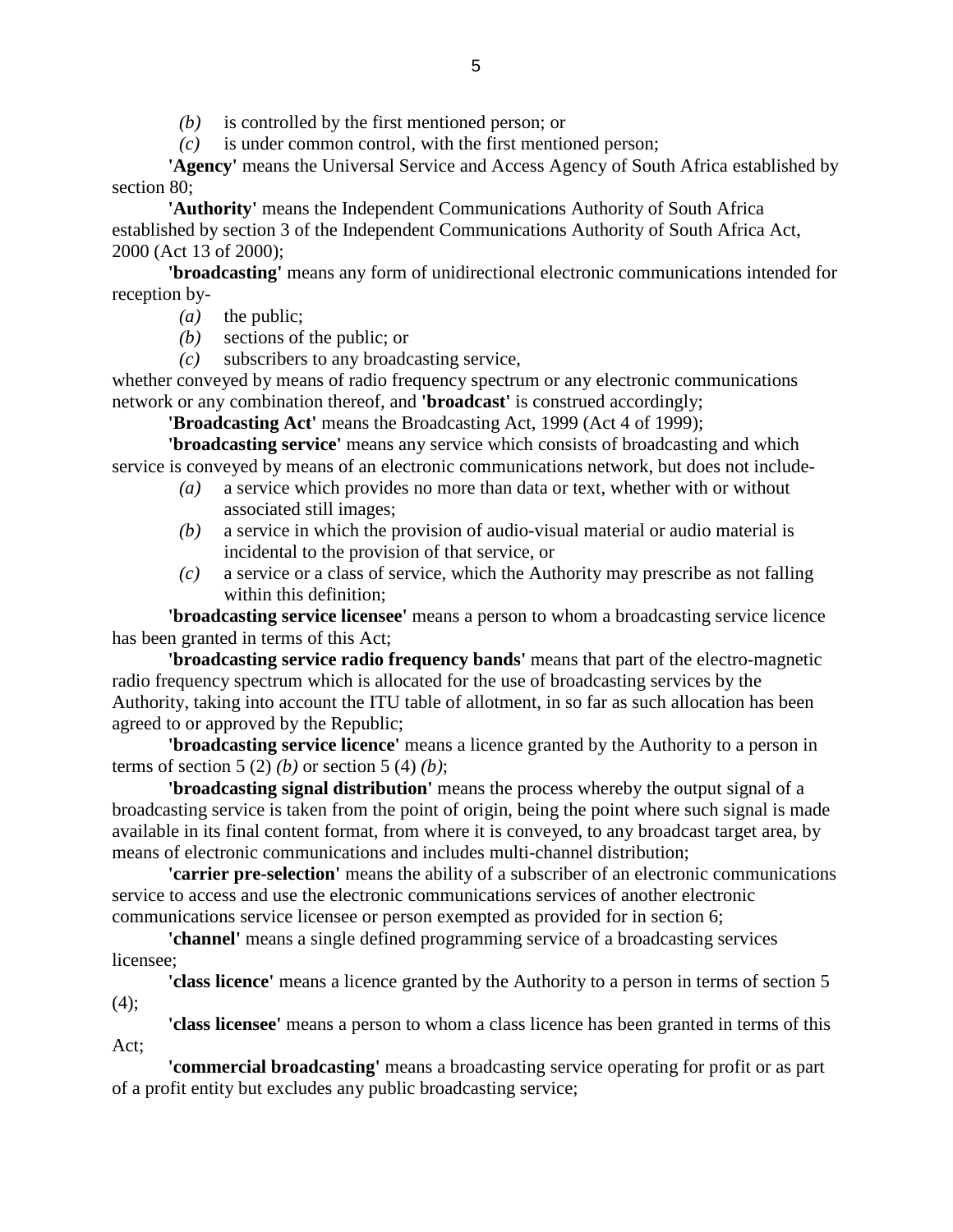**'common carrier'** means a person licensed to provide an electronic communications network service who is obliged to provide signal distribution for broadcasting services on a nondiscriminatory and non-exclusive basis;

**'community'** includes a geographically founded community or any group of persons or sector of the public having a specific, ascertainable common interest;

**'community broadcasting service'** means a broadcasting service which-

- *(a)* is fully controlled by a non-profit entity and carried on for non-profit purposes;
- *(b)* serves a particular community;
- *(c)* encourages members of the community served by it or persons associated with or promoting the interests of such community, to participate in the selection and provision of programmes to be broadcast in the course of such broadcasting service; and
- *(d)* may be funded by donations, grants, sponsorships or advertising or membership fees, or by any combination of the aforementioned;

**'Competition Act'** means the Competition Act, 1998 (Act 89 of 1998);

**'Complaints and Compliance Committee'** means the committee established by the Authority in terms of section 17A of the ICASA Act;

**'days'** means working days unless otherwise specified;

**'Director-General'** means the Director-General of the Department of Communications; **'dominant'** has the same meaning given to that term in section 7 of the Competition Act; **'election'** means an election as defined in section 1 of the Electoral Act, 1998 (Act 73 of

1998);

**'election period'** means the period commencing with the date on which the election day is proclaimed and ending on the day immediately following upon the day on which candidates of any of the political parties are declared elected;

**'electronic communications'** means the emission, transmission or reception of information, including without limitation, voice, sound, data, text, video, animation, visual images, moving images and pictures, signals or a combination thereof by means of magnetism, radio or other electromagnetic waves, optical, electromagnetic systems or any agency of a like nature, whether with or without the aid of tangible conduct, but does not include content service;

**'electronic communications facility'** includes but is not limited to any-

- *(a)* wire;
- *(b)* cable (including undersea and land-based fibre optic cables);
- *(c)* antenna;
- *(d)* mast;
- *(e)* satellite transponder;
- *(f)* circuit;
- *(g)* cable landing station;
- *(h)* international gateway;
- *(i)* earth station; and
- *(j)* radio apparatus or other thing,

which can be used for, or in connection with, electronic communications, including where applicable-

- (i) collocation space;
- (ii) monitoring equipment;
- (iii) space on or within poles, ducts, cable trays, manholes, hand holds and conduits;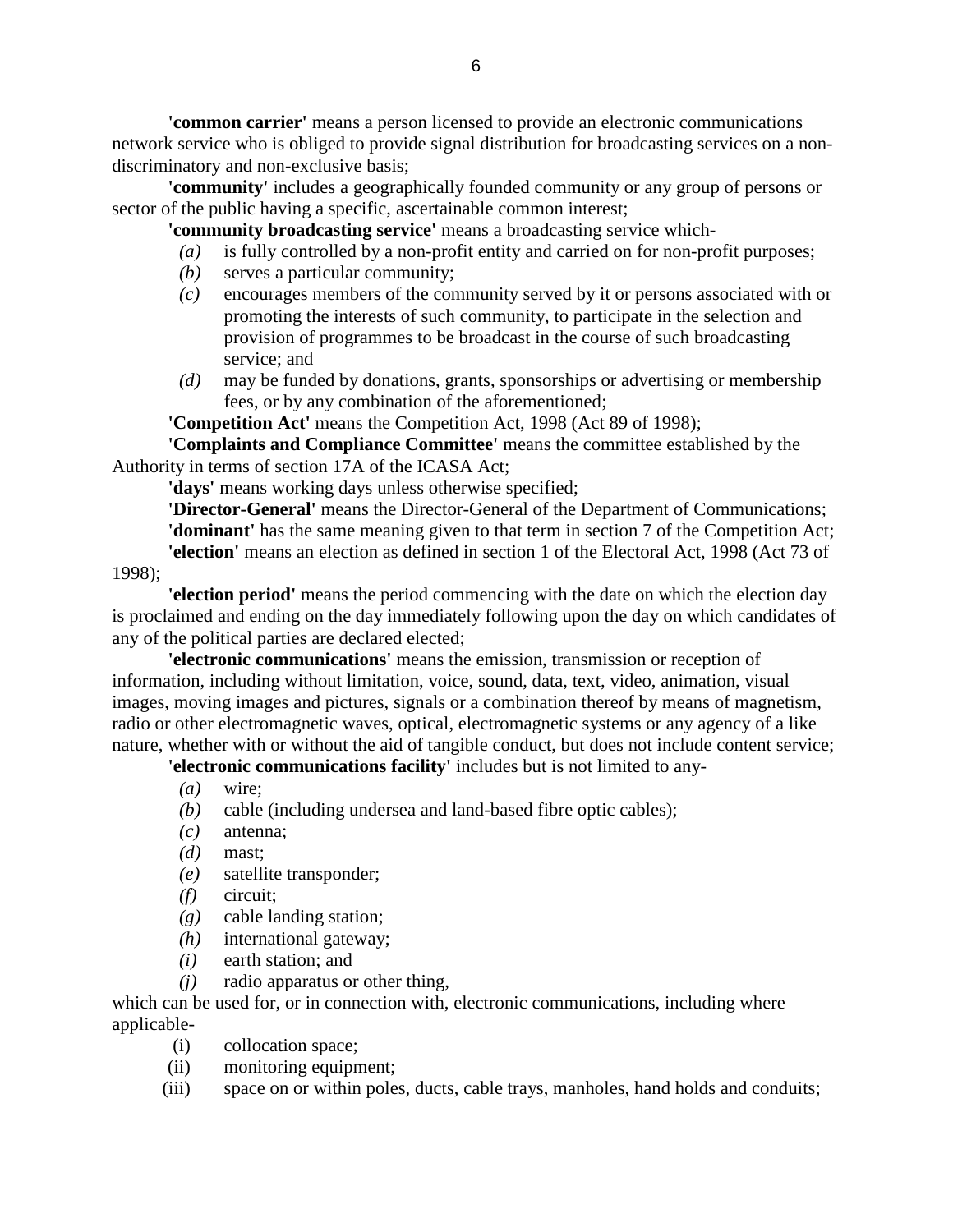and

 (iv) associated support systems, sub-systems and services, ancillary to such electronic communications facilities or otherwise necessary for controlling connectivity of the various electronic communications facilities for proper functionality, control, integration and utilisation of such electronic communications facilities;

**'electronic communications network'** means any system of electronic communications facilities (excluding subscriber equipment), including without limitation-

- *(a)* satellite systems;
- *(b)* fixed systems (circuit- and packet-switched);
- *(c)* mobile systems;
- *(d)* fibre optic cables (undersea and land-based);
- *(e)* electricity cable systems (to the extent used for electronic communications services); and

 *(f)* other transmission systems, used for conveyance of electronic communications; **'electronic communications network service'** means a service whereby a person makes available an electronic communications network, whether by sale, lease or otherwise-

- *(a)* for that person's own use for the provision of an electronic communications service or broadcasting service;
- *(b)* to another person for that other person's use in the provision of an electronic communications service or broadcasting service; or
- *(c)* for resale to an electronic communications service licensee, broadcasting service licensee or any other service contemplated by this Act,

and **'network services'** is construed accordingly;

**'electronic communications network service licensee'** means a person to whom an electronic communications network service licence has been granted in terms of section 5 (2) or 5 (4);

**'electronic communications service'** means any service provided to the public, sections of the public, the State, or the subscribers to such service, which consists wholly or mainly of the conveyance by any means of electronic communications over an electronic communications network, but excludes broadcasting services;

**'electronic communications service licensee'** means a person whom an electronic communications services licence has been granted in terms of section 5 (2);

**'emergency organisation'** means, in respect of any locality, the relevant police, fire, ambulance or traffic authority or coast guard services for that locality and any other similar organisation providing assistance to the public in emergencies;

**'end-user'** means a subscriber and persons who use the services of a licensed service referred to in Chapter 3;

**'essential facility'** means an electronic communications facility or combination of electronic communications or other facilities that is exclusively or predominantly provided by a single or limited number of licensees and cannot feasibly (whether economically,

environmentally or technically) be substituted or duplicated in order to provide a service in terms of this Act;

**'existing licences'** means the licences granted to persons prior to the coming into force of this Act in accordance with the provisions of the Telecommunications Act, the IBA Act or the Broadcasting Act;

**'financial interest'** means an interest that may not have voting rights attached to it but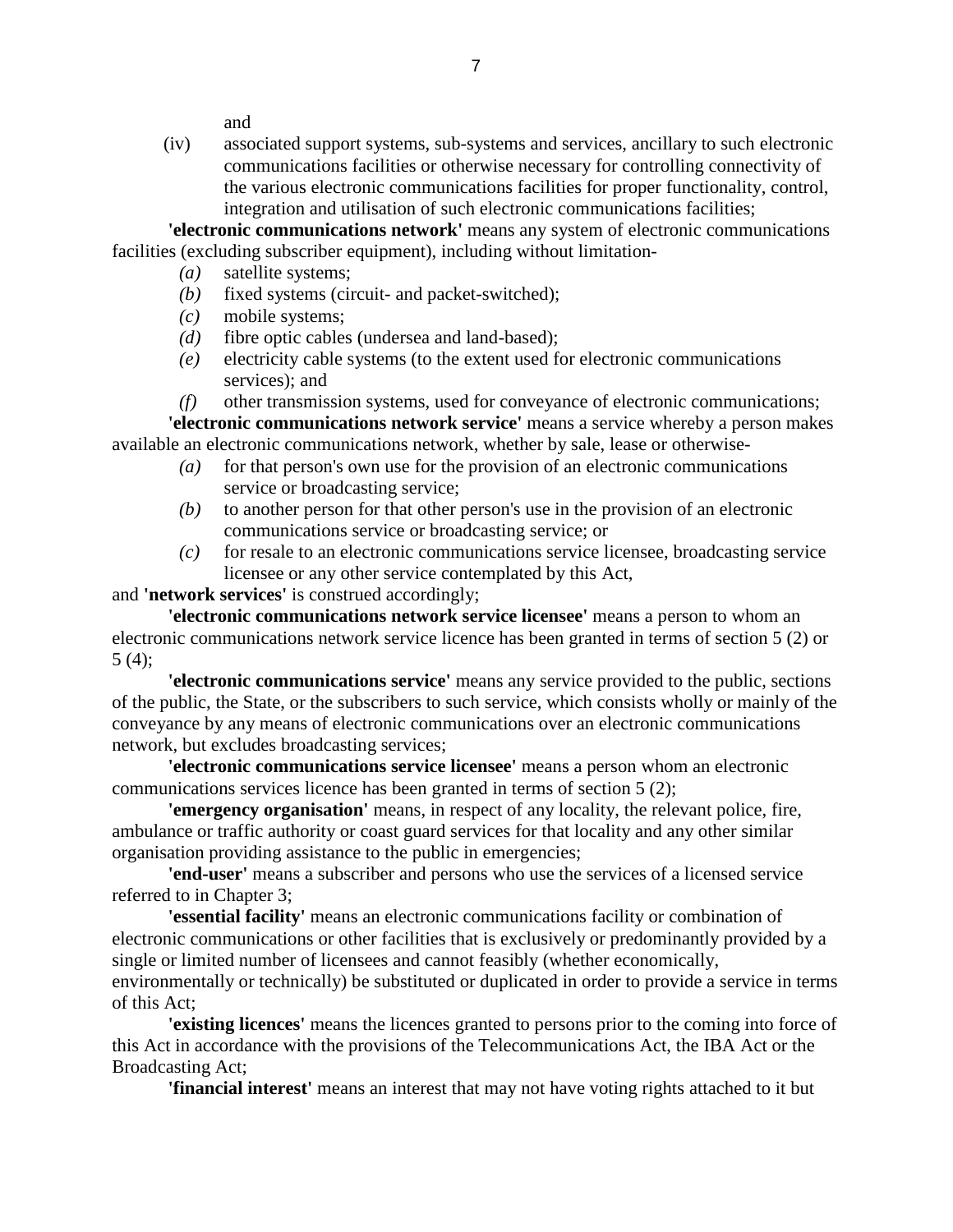which gives the person or entity an equity or debt interest directly through shares or other securities or indirectly through an agreement giving it-

- *(a)* the power to control the licensee; or
- *(b)* an effective say over the affairs of the licensee;

**'free-to-air service'** means a service which is broadcast and capable of being received without payment of subscription fees;

**'harmful interference'** means interference which-

- *(a)* seriously degrades, obstructs, or repeatedly interrupts an electronic communication or broadcasting service operating in accordance with ITU Radio Regulations; or
- *(b)* is not within CISPR interference level limits as agreed to or adopted by the Republic;

**'IBA Act'** means the Independent Broadcasting Authority Act, 1993 (Act 153 of 1993); **'ICASA Act'** means the Independent Communications Authority of South Africa Act, 2000 (Act 13 of 2000);

**'ICT Charter'** means the Black Economic Empowerment Charter for the ICT sector;

**'individual licence'** means a licence that is granted by the Authority to a person in terms of section  $5(2)$ ;

**'interconnection'** means the physical or logical linking of two or more electronic communications networks, electronic communications services, broadcasting services, services provided pursuant to a licence exemption or any combination thereof;

**'interference'** means the effect of unwanted energy due to one or a combination of emissions, radiations, or inductions upon reception in a radio communication system, manifested by any-

- *(a)* performance degradation;
- *(b)* misinterpretation; or
- *(c)* loss of information,

which could be extracted in the absence of such unwanted energy;

**'ICT'** means information, communications and technology;

**'ITU'** means International Telecommunications Union;

**'licensee'** means a person issued with a licence to provide services in terms of Chapter 3 of this Act;

**'licence exemption'** means an exemption granted by the Authority in terms of section 6 of this Act;

**'licence area'** means the geographical area specified in a licence;

**'market power'** has the same meaning as that term is defined in the Competition Act; **'Minister'** means the Minister responsible for Communications;

**'multi-channel distribution service'** means a broadcasting signal distribution service that provides broadcasting signal distribution for more than one channel at the same time on the same signal, and **'multi-channel distributor'** is construed accordingly;

**'number portability'** means the ability of subscribers to an electronic communications service or persons providing a service pursuant to a licence exemption, to retain their existing numbers without impairment of quality, reliability, or convenience when switching from one electronic communications service licensee to another electronic communications service licensee;

**'party election broadcast'** means a direct address or message broadcast free of charge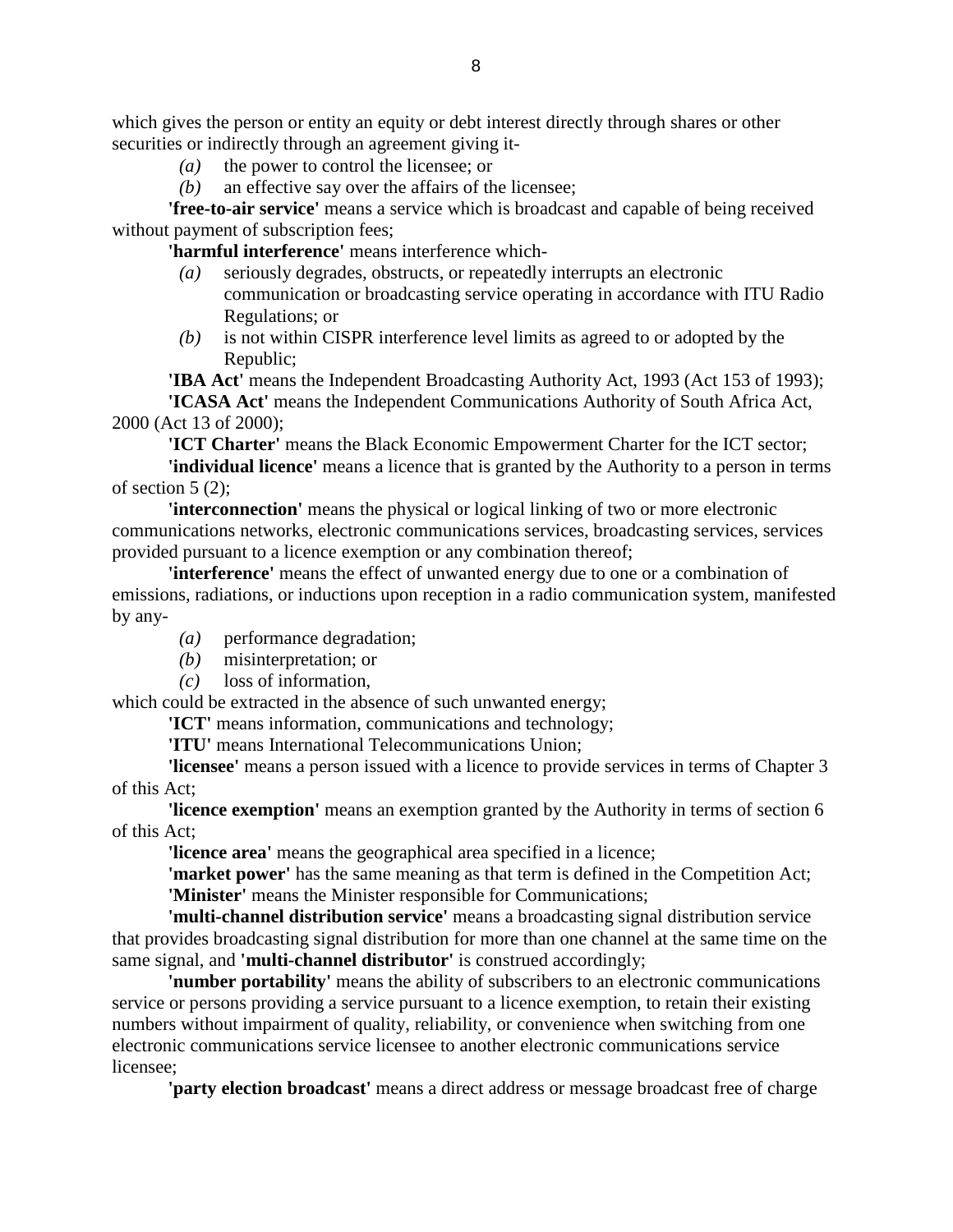on a broadcasting service and which is intended or calculated to advance the interests of any particular political party;

**'person'** means a natural or a juristic person;

**'political advertisement'** means an advertisement broadcast on a broadcasting service which is intended or calculated to advance the interests of any particular political party, for which advertisement the relevant broadcasting service licensee has received or is to receive, directly or indirectly, any money or other consideration;

**'prescribed'** means prescribed by regulation made by the Authority in terms of this Act or the related legislation;

**'private electronic communications network'** means an electronic communications network used primarily for providing electronic communications for the owner's own use;

**'public broadcasting service'** means any broadcasting service provided by the South African Broadcasting Corporation or other public state-owned enterprise;

**'public entity'** has the meaning assigned to it in section 1 of the Public Finance Management Act, 1999 (Act 1 of 1999).

[Definition of 'public entity' inserted by s. 1 of Act 37 of 2007.]

**'radio'** means an electromagnetic wave which is propagated in space without artificial guide and having a frequency below 3000 GHz;

**'radio apparatus'** means an electronic communications facility which is capable of transmitting or receiving any signal by radio, excluding subscriber equipment, if such subscriber equipment is used solely for that purpose;

**'radio frequency band'** means a specified range of frequencies for use by one or more persons authorised to use the band;

**'radio frequency band for security services'** means one or more specified range of frequencies for use by one or more agencies classified as a security service;

**'radio frequency plan'** means a national plan that includes, but is not limited to-

- *(a)* a table of frequency allocations for all bands below 3000 GHz taking into account the ITU table of allotments, in so far as such allotments have been adopted and agreed upon by the Republic, which may include designations of certain utilisations; and
- *(b)* a plan, as applicable, for the migration of systems and equipment of existing users within specific radio frequency bands, including radio frequency bands for security services, to different frequency bands;

**'radio frequency spectrum'** means the portion of the electromagnetic spectrum used as a transmission medium for electronic communications;

**'radio frequency spectrum licence'** means a licence authorising the holder to use the radio frequency spectrum;

**'radio station'** means one or more transmitters or receivers or a combination of transmitters and receivers, including the accessory equipment, necessary at one location for carrying an electronic communications service or any electronic communications authorised by the authority;

**'registered political party'**, for the purposes of Chapter 9, means-

- *(a)* any registered party defined in section 1 of the Electoral Act, 1998; or
- *(b)* any alliance of such registered parties, as the case may be, which, for the purpose of any particular election, has, before the commencement of the relevant election period, submitted its list of candidates for the National Assembly or any other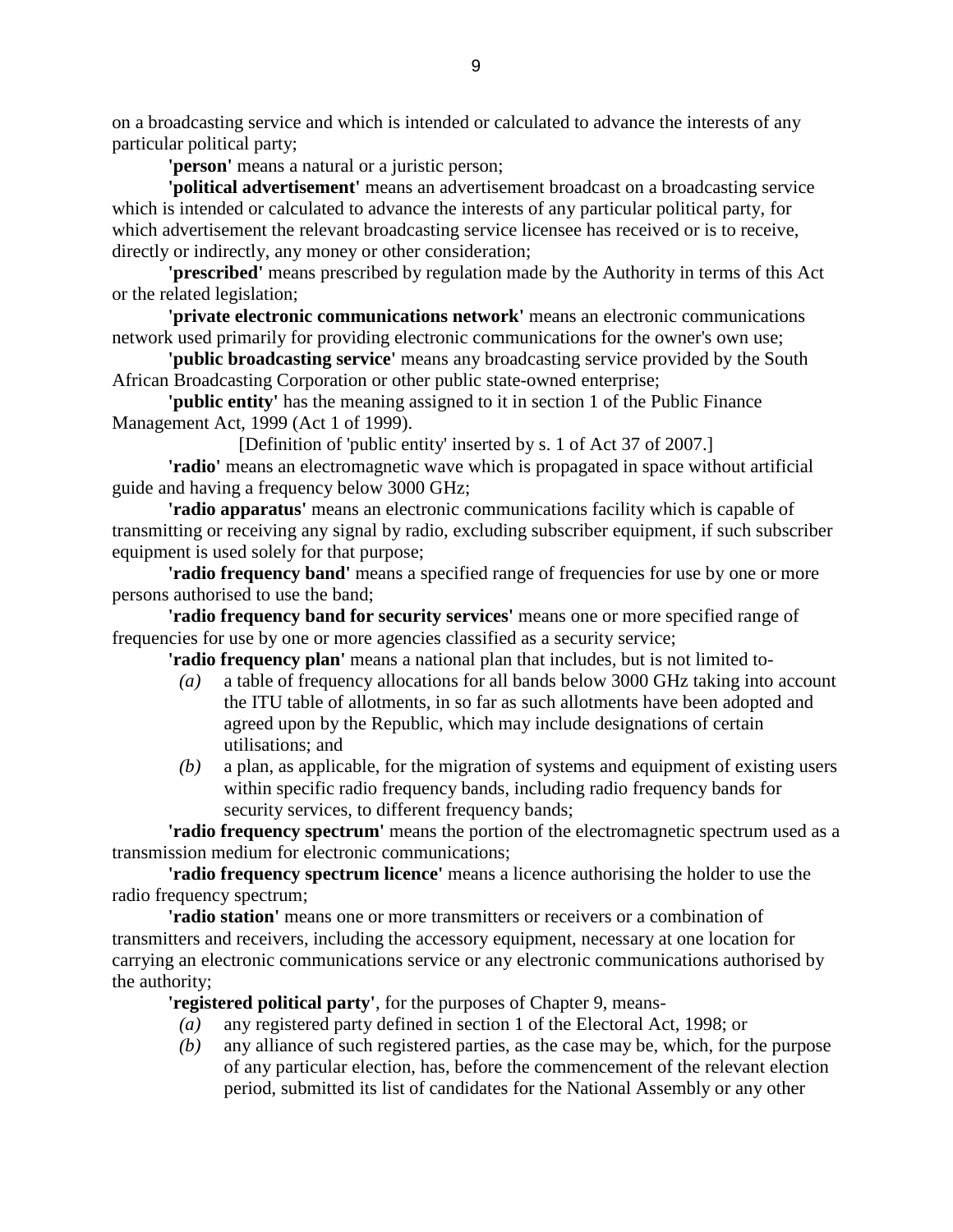legislature contemplated in the Constitution;

**'related legislation'** means the Broadcasting Act and the Independent Communications Authority of South Africa Act and any regulations, determinations and guidelines made in terms of such legislation and not specifically repealed by this Act;

**'Republic'** means the Republic of South Africa, its possessions, air space and territorial waters;

**'reseller'** means a person who-

- *(a)* acquires, through lease or other commercial arrangement, by any electronic communications network service or electronic communications service; and
- *(b)* makes such electronic communications network service or electronic communications service available to subscribers for a fee,

whether or not such electronic communications network services or electronic communications services made available by the reseller-

- (i) are identical to the electronic communications network service or electronic communications service acquired;
- (ii) are packaged, bundled or otherwise re-grouped to form new or varied service offerings;
- (iii) are combined, linked or used in connection with electronic communications networks or electronic communications facilities owned by the reseller; or
- (iv) add value to such electronic communications network services or electronic communications services,

and **'resale'** is construed accordingly;

**'retail'** means the sale, lease or otherwise making available of services offered by licensees to subscribers;

**'security services'** means the security services of the Republic established in terms of Chapter 11 of the Constitution;

**'Sentech Act'** means the Sentech Act, 1996 (Act 63 of 1996);

**'service charter'** means a document, developed by a licensee after consultation with its staff, subscribers and end-users which sets out the standards of service subscribers can expect and is a performance measurement and accountability tool that focuses on subscriber service outcomes;

**'SMME'** means a small enterprise defined in section 1 of the National Small Enterprise Act, 1996 (Act 102 of 1996);

**'SMS'** means short messaging service whereby text is sent over an electronic communications network;

**'sound broadcasting service'** means a broadcasting service consisting of the transmission of audio signals and the reproducing of the signals in the form of sounds, but not also in the form of images or other visible signs or signals;

**'subscriber'** means a person who lawfully accesses, uses or receives a retail service of a licensee referred to in Chapter 3 for a fee or the retail services of a person providing a service pursuant to a licence exemption;

**'subscriber equipment'** means any device which is used by a subscriber to access, use or receive the services of a licensee referred to in Chapter 3 or the services of a person providing a service pursuant to a licence exemption, including without limitation, a telephone, regardless of technology such as IP (internet protocol) phones, mobile phones, publicly available phones; a handset, a computing device such as a personal digital assistant or a personal computer; a device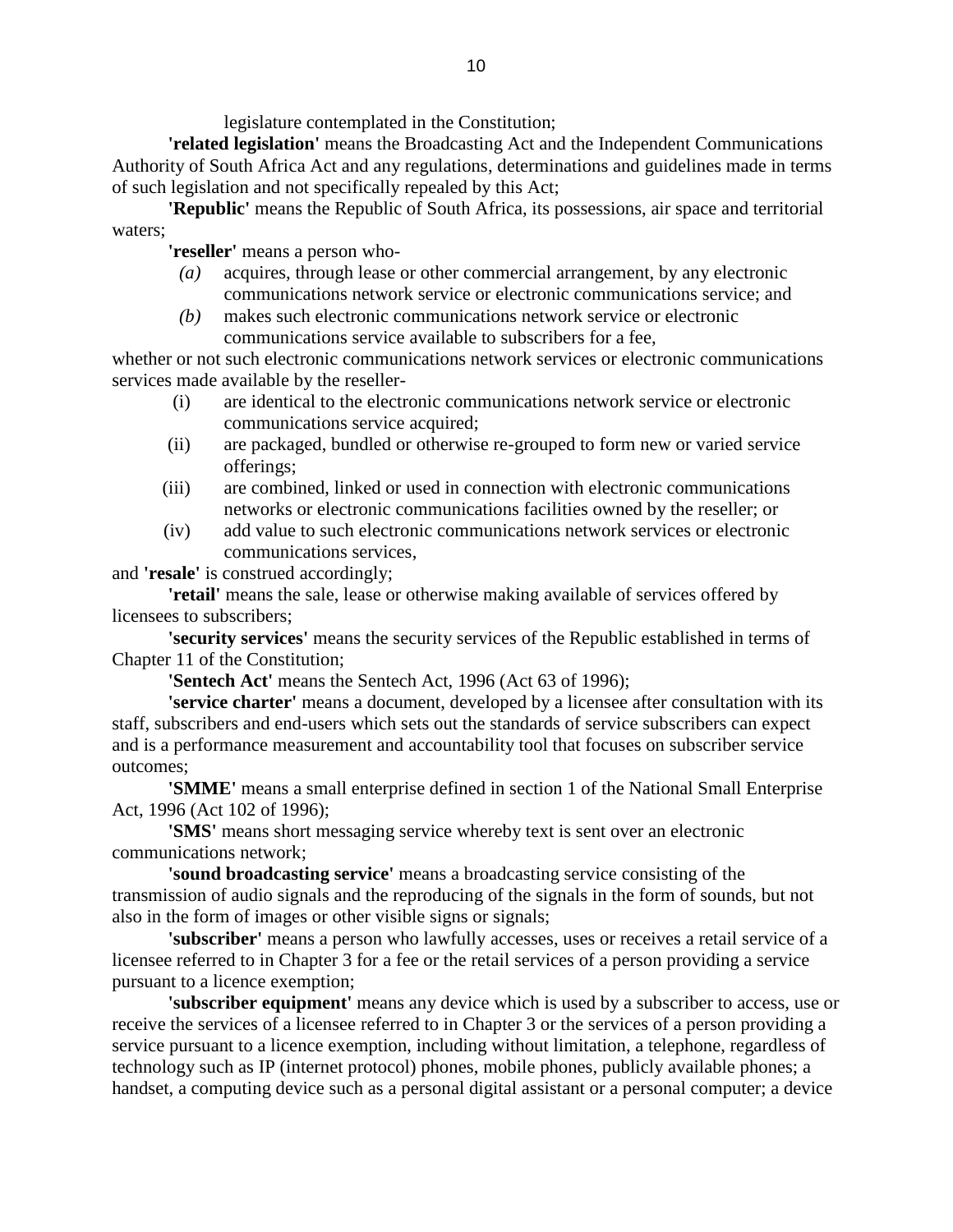for receiving a sound radio broadcasting service and a television; or other device or equipment, and any associated software;

**'subscription broadcasting service'** means a broadcasting service provided to a subscriber upon payment of a fee;

**'Telecommunications Act'** means the Telecommunications Act, 1996 (Act 103 of 1996);

**'television broadcasting service'** means a broadcasting service consisting of the transmission of visual images or other visible signals with or without accompanying sounds, where the visual images are such that their sequences are seen as moving pictures;

**'transition period'** means the period or periods, referred to in Chapter 15 for, among other things, converting the existing licences to the licensing structure set out in this Act;

**'this Act'** includes the Schedule, regulations, orders, determinations and guidelines;

**'under-serviced area'** means the geographically identified areas defined by the Authority in accordance with this Act;

**'universal access'** means universal access to electronic communications network services, electronic communications services and broadcasting services as determined from time to time in terms of Chapter 14;

**'universal service'** means the universal provision of electronic communications services and broadcasting services as determined from time to time in terms of Chapter 14;

**'vertical relationship'** means vertical relationship as defined in section 1 of the Competition Act;

**'wholesale'** means the sale, lease or otherwise making available an electronic communications network service or an electronic communications service by an electronic communications network service licensee or an electronic communications service licensee, to another licensee or person providing a service pursuant to a licence exemption.

#### **2 Object of Act**

 The primary object of this Act is to provide for the regulation of electronic communications in the Republic in the public interest and for that purpose to-

- *(a)* promote and facilitate the convergence of telecommunications, broadcasting, information technologies and other services contemplated in this Act;
- *(b)* promote and facilitate the development of interoperable and interconnected electronic networks, the provision of the services contemplated in the Act and to create a technologically neutral licencing framework;
- *(c)* promote the universal provision of electronic communications networks and electronic communications services and connectivity for all;
- *(d)* encourage investment, including strategic infrastructure investment, and innovation in the communications sector;
	- [Para. *(d)* substituted by s. 2 of Act 37 of 2007.]
- *(e)* ensure efficient use of the radio frequency spectrum;
- *(f)* promote competition within the ICT sector;
- *(g)* promote an environment of open, fair and non-discriminatory access to broadcasting services, electronic communication networks and to electronic communications services;
- *(h)* promote the empowerment of historically disadvantaged persons, including Black people, with particular attention to the needs of women, opportunities for youth and challenges for people with disabilities;
- *(i)* encourage research and development within the ICT sector;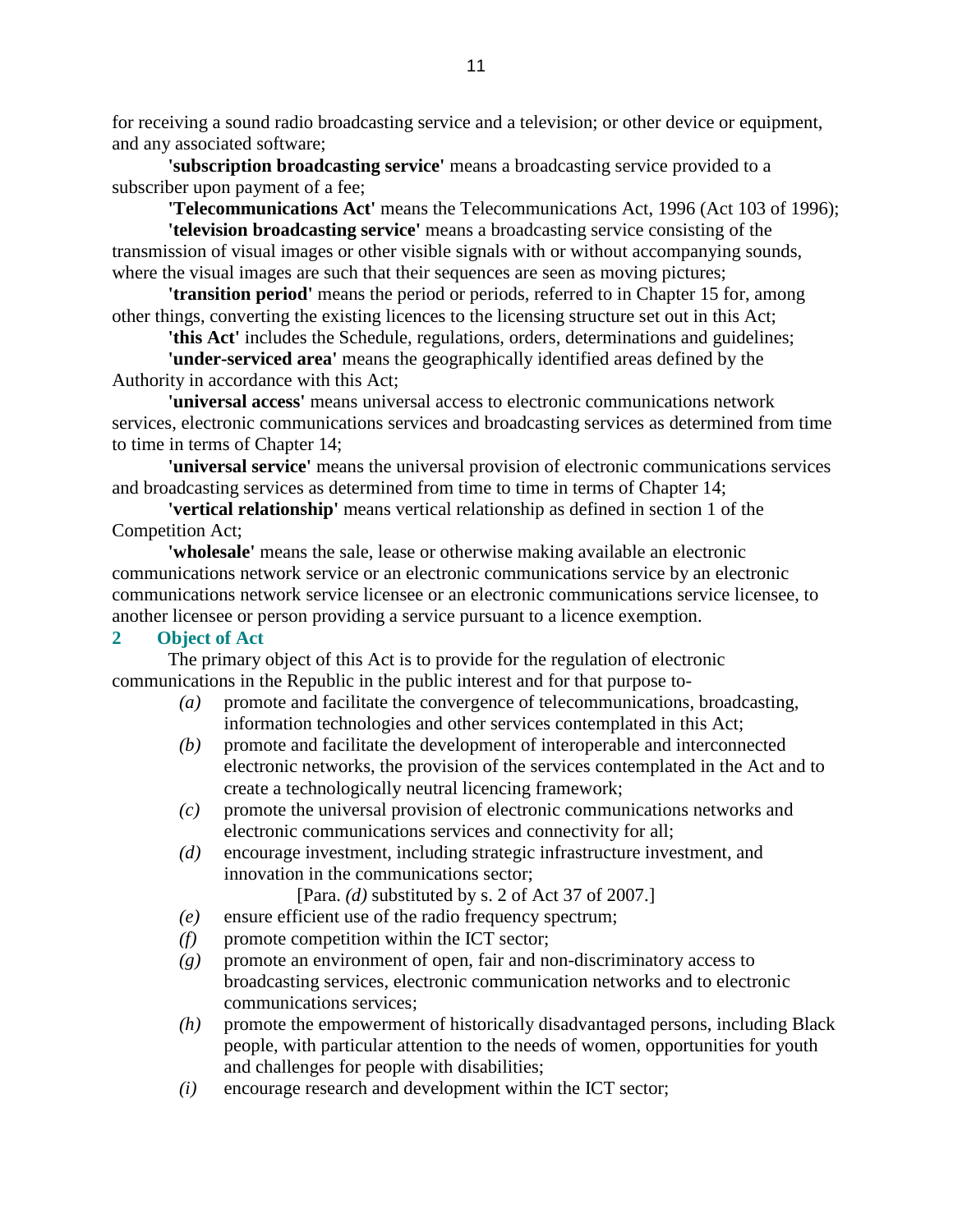- *(j)* provide a clear allocation of roles and assignment of tasks between policy formulation and regulation within the ICT sector;
- *(k)* ensure that broadcasting services and electronic communications services, viewed collectively, are provided by persons or groups of persons from a diverse range of communities in the Republic;
- *(l)* provide assistance and support towards human resource development within the ICT sector;
- *(m)* ensure the provision of a variety of quality electronic communications services at reasonable prices;
- *(n)* promote the interests of consumers with regard to the price, quality and the variety of electronic communications services;
- *(o)* subject to the provisions of this Act, promote, facilitate and harmonise the achievement of the objects of the related legislation;
- *(p)* develop and promote SMMEs and cooperatives;
- *(q)* ensure information security and network reliability;
- *(r)* promote the development of public, commercial and community broadcasting services which are responsive to the needs of the public;
- *(s)* ensure that broadcasting services, viewed collectively-
	- (i) promote the provision and development of a diverse range of sound and television broadcasting services on a national, regional and local level, that cater for all language and cultural groups and provide entertainment, education and information;
	- (ii) provide for regular-
		- *(aa)* news services;
		- *(bb)* actuality programmes on matters of public interest;
		- *(cc)* programmes on political issues of public interest; and
		- *(dd)* programmes on matters of international, national, regional and local significance;
	- (iii) cater for a broad range of services and specifically for the programming needs of children, women, the youth and the disabled;
- $(t)$  protect the integrity and viability of public broadcasting services;
- *(u)* ensure that, in the provision of public broadcasting services-
	- (i) the needs of language, cultural and religious groups;
	- (ii) the needs of the constituent regions of the Republic and local communities; and
	- (iii) the need for educational programmes, are duly taken into account;
- *(v)* ensure that commercial and community broadcasting licences, viewed collectively, are controlled by persons or groups of persons from a diverse range of communities in the Republic;
- *(w)* ensure that broadcasting services are effectively controlled by South Africans;
- $(x)$  provide access to broadcasting signal distribution for broadcasting and encourage the development of multi-channel distribution systems in the broadcasting framework;
- *(y)* refrain from undue interference in the commercial activities of licencees while taking into account the electronic communication needs of the public;
- $(z)$  promote stability in the ICT sector.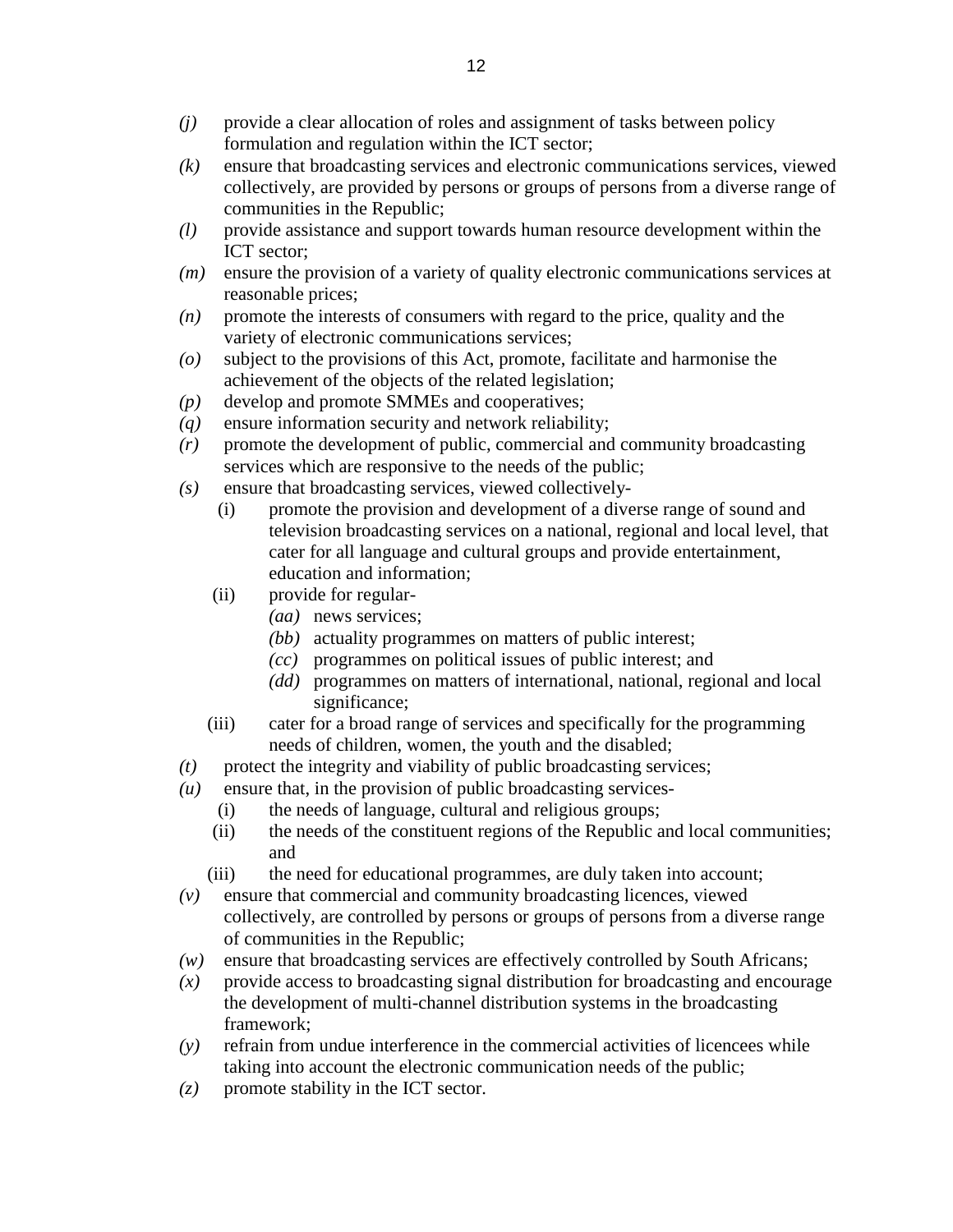### **CHAPTER 2 POLICY AND REGULATIONS (ss 3-4)**

### **3 Ministerial Policies and Policy directions**

 (1) The Minister may make policies on matters of national policy applicable to the ICT sector, consistent with the objects of this Act and of the related legislation in relation to-

- *(a)* the radio frequency spectrum;
- *(b)* universal service and access policy;
- *(c)* the Republic's obligations and undertakings under bilateral, multilateral or international treaties and conventions, including technical standards and frequency matters;
- *(d)* the application of new technologies pertaining to electronic communications services, broadcasting services and electronic communications network services;
- *(e)* guidelines for the determination by the Authority of licence fees associated with the award of the licences contemplated in Chapter 3, including incentives that may apply to individual licences where the applicant makes binding commitments to construct electronic communications networks and provide electronic communications services in rural and under-serviced areas of the Republic;
- *(f)* the promotion of universal service and electronic communications services in under-serviced areas;
- *(g)* mechanisms to promote the participation of SMME's in the ICT sector;
- *(h)* the control, direction and role of state-owned enterprises subject to the Broadcasting Act and the Companies Act, 1973 (Act 61 of 1973); and
- *(i)* any other policy which may be necessary for the application of this Act or the related legislation.

 (1A) The Minister may, after having obtained Cabinet approval, issue a policy direction in order to-

- *(a)* initiate and facilitate intervention by Government to ensure strategic ICT infrastructure investment; and
- *(b)* provide for a framework for the licensing of a public entity by the Authority in terms of Chapter 3.

[Sub-s. (1A) inserted by s. 3 of Act 37 of 2007.]

 (2) The Minister may, subject to subsections (3) and (5), issue to the Authority policy directions consistent with the objects of this Act and of the related legislation in relation to-

- *(a)* the undertaking of an inquiry in terms of section 4B of the ICASA Act on any matter within the Authority's jurisdiction and the submission of reports to the Minister in respect of such matter;
- *(b)* the determination of priorities for the development of electronic communications networks and electronic communications services or any other service contemplated in Chapter 3;
- *(c)* the consideration of any matter within the Authority's jurisdiction reasonably placed before it by the Minister for urgent consideration.

 (3) No policy made by the Minister in terms of subsection (1) or policy direction issued by the Minister in terms of subsection (2) may be made or issued regarding the granting, amendment, transfer, renewal, suspension or revocation of a licence, except as permitted in terms of this Act.

(4) The Authority, in exercising its powers and performing its duties in terms of this Act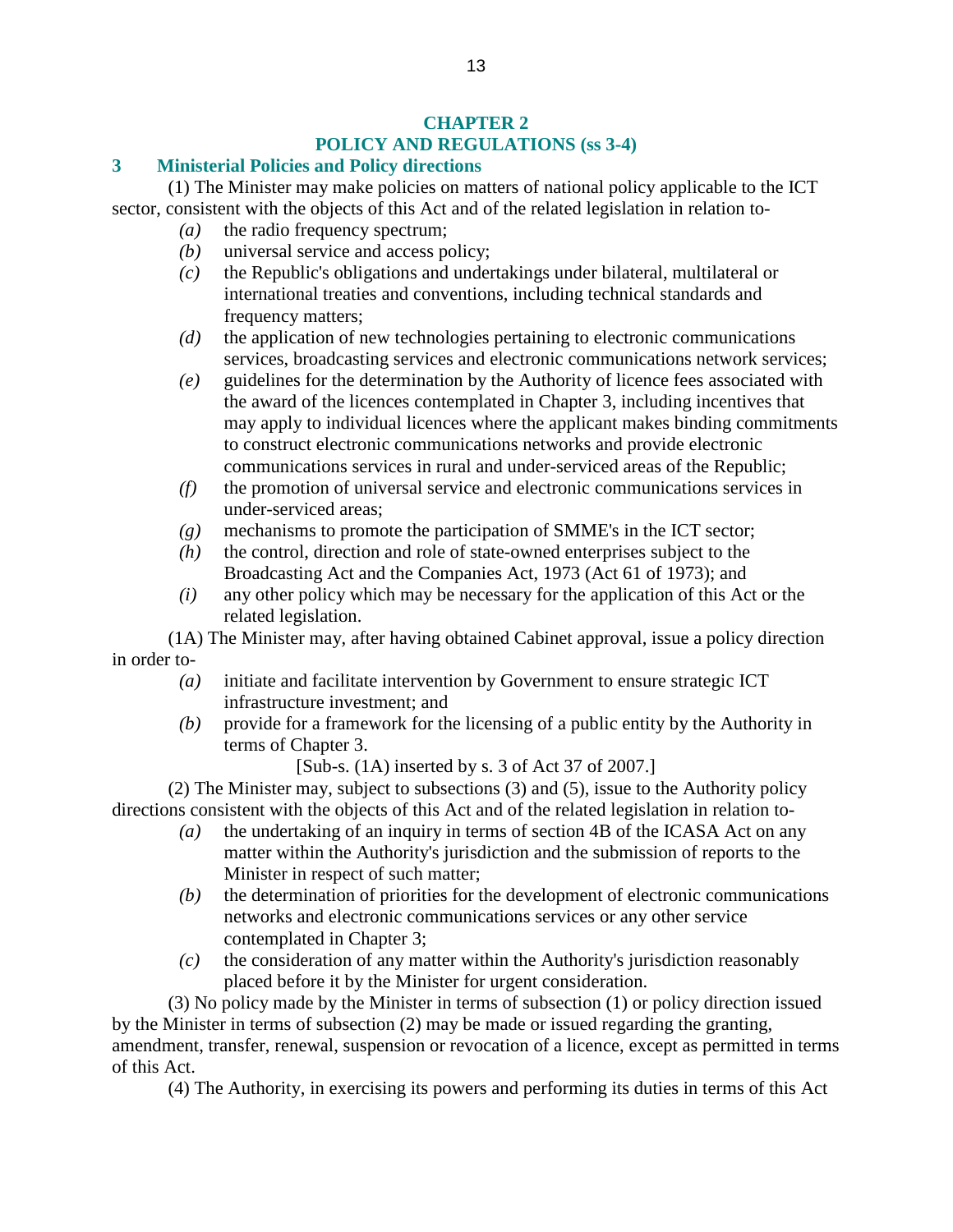and the related legislation must consider policies made by the Minister in terms of subsection (1) and policy directions issued by the Minister in terms of subsection (2).

(5) When issuing a policy direction under subsection (2) the Minister-

- *(a)* must consult the Authority; and
- *(b)* must, in order to obtain the views of interested persons, publish the text of such policy direction by notice in the *Gazette*-
	- (i) declaring his or her intention to issue the policy direction;
	- (ii) inviting interested persons to submit written submissions in relation to the policy direction in the manner specified in such notice in not less than 30 days from the date of the notice;
- *(c)* must publish a final version of the policy direction in the *Gazette*.

 (6) The provisions of subsection (5) do not apply in respect of any amendment by the Minister of a policy direction contemplated in subsection (2) as a result of representations received and reviewed by him or her after consultation or publication in terms of subsection (5).

 (7) Subject to subsection (8), a policy direction issued under subsection (2) may be amended, withdrawn or substituted by the Minister.

 (8) Except in the case of an amendment contemplated in subsection (6), the provisions of subsection (3) and (5) apply, with the necessary changes, in relation to any such amendment or substitution of a policy direction under subsection (7).

 (9) The Authority may make recommendations to the Minister on policy matters in accordance with the objects of this Act.

# **4 Regulations by Authority**

 (1) The Authority may make regulations with regard to any matter which in terms of this Act or the related legislation must or may be prescribed, governed or determined by regulation. Without derogating from the generality of this subsection, the Authority may make regulations with regard to-

- *(a)* any technical matter necessary or expedient for the regulation of the services identified in Chapter 3;
- *(b)* any matter of procedure or form which may be necessary or expedient to prescribe for the purposes of this Act or the related legislation;
- *(c)* the payment to the Authority of charges and fees in respect of-
	- (i) the supply by the Authority of facilities for the inspection, examination or copying of material under the control of the Authority;
	- (ii) the transcription of material from one medium to another;
	- (iii) the supply of copies, transcripts and reproductions in whatsoever form and the certification of copies;
	- (iv) the granting of licences in terms of this Act or the related legislation;
	- (v) applications for and the grant, amendment, renewal, transfer or disposal of licences or any interest in a licence in terms of this Act or the related legislation; and
- *(d)* generally, the control of the radio frequency spectrum, radio activities and the use of radio apparatus.

(2) Different regulations may be made in respect of different-

- *(a)* licences granted in terms of this Act; and
- *(b)* uses of radio frequency spectrum.
- (3) Any regulation made by the Authority in terms of subsection (1) may declare a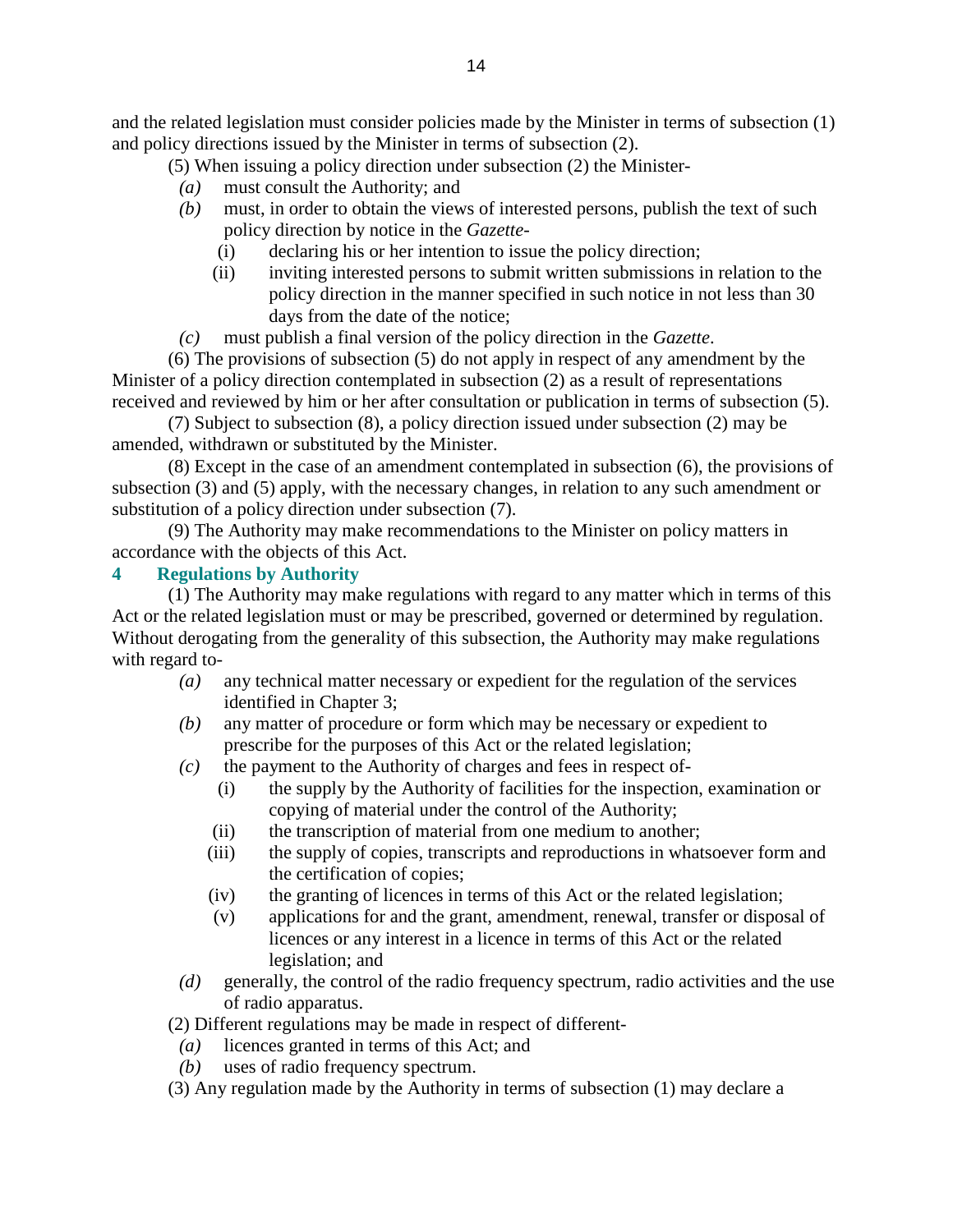contravention of that regulation to be an offence, provided that any such regulation must specify the penalty that may be imposed in respect of such contravention taking into account section 17H of the ICASA Act.

 (4) The Authority must, not less than thirty (30) days before any regulation is made, publish such regulation in the *Gazette*, together with a notice-

- *(a)* declaring the Authority's intention to make that regulation; and
- *(b)* inviting interested parties to make written representations on the regulation.

 (5) The Authority must, not less than 30 days prior to making regulations, inform the Minister in writing of its intention and the subject matter of the regulations.

(6) The Authority may conduct public hearings in respect of a draft regulation.

- (7) The provisions of subsection (4) do not apply with regard to-
- *(a)* any regulation made by the Authority which, after the provisions of that subsection have been complied with, has been amended after receipt of comments or representations received in terms of a notice issued under that subsection; or
- *(b)* any regulation which the public interest requires should be made without delay.

### **CHAPTER 3**

### **LICENSING FRAMEWORK (ss 5-19)**

### **5 Licensing**

 (1) The Authority may, in accordance with this Chapter and the regulations prescribed hereunder, grant individual and class licences.

 (2) The Authority may, upon application and due consideration in the prescribed manner, grant individual licences for the following:

- *(a)* subject to subsection (6), electronic communications network services;
- *(b)* broadcasting services; and
- *(c)* electronic communications services.

 (3) Electronic communications network services, broadcasting services and electronic communications services that require an individual licence, include, but are not limited to-

- *(a)* electronic communications networks of provincial and national scope operated for commercial purposes;
- *(b)* commercial broadcasting and public broadcasting of national and regional scope whether provided free-to-air or by subscription;
- *(c)* electronic communications services consisting of voice telephony utilising numbers from the national numbering plan;
- *(d)* any electronic communications network service, broadcasting service or electronic communications service where a public entity (directly or indirectly) holds an ownership interest of greater than twenty-five (25%) per cent of the share capital of the person providing such service; and

[Para. *(d)* substituted by s. 4 of Act 37 of 2007.]

 *(e)* such other services as may be prescribed that the Authority finds have significant impact on socio-economic development.

 (4) The Authority may, upon registration in the prescribed manner, grant class licences for the following:

- *(a)* electronic communications network services;
	- *(b)* broadcasting services; and
	- *(c)* electronic communications services.

(5) Electronic communications network services, broadcasting services and electronic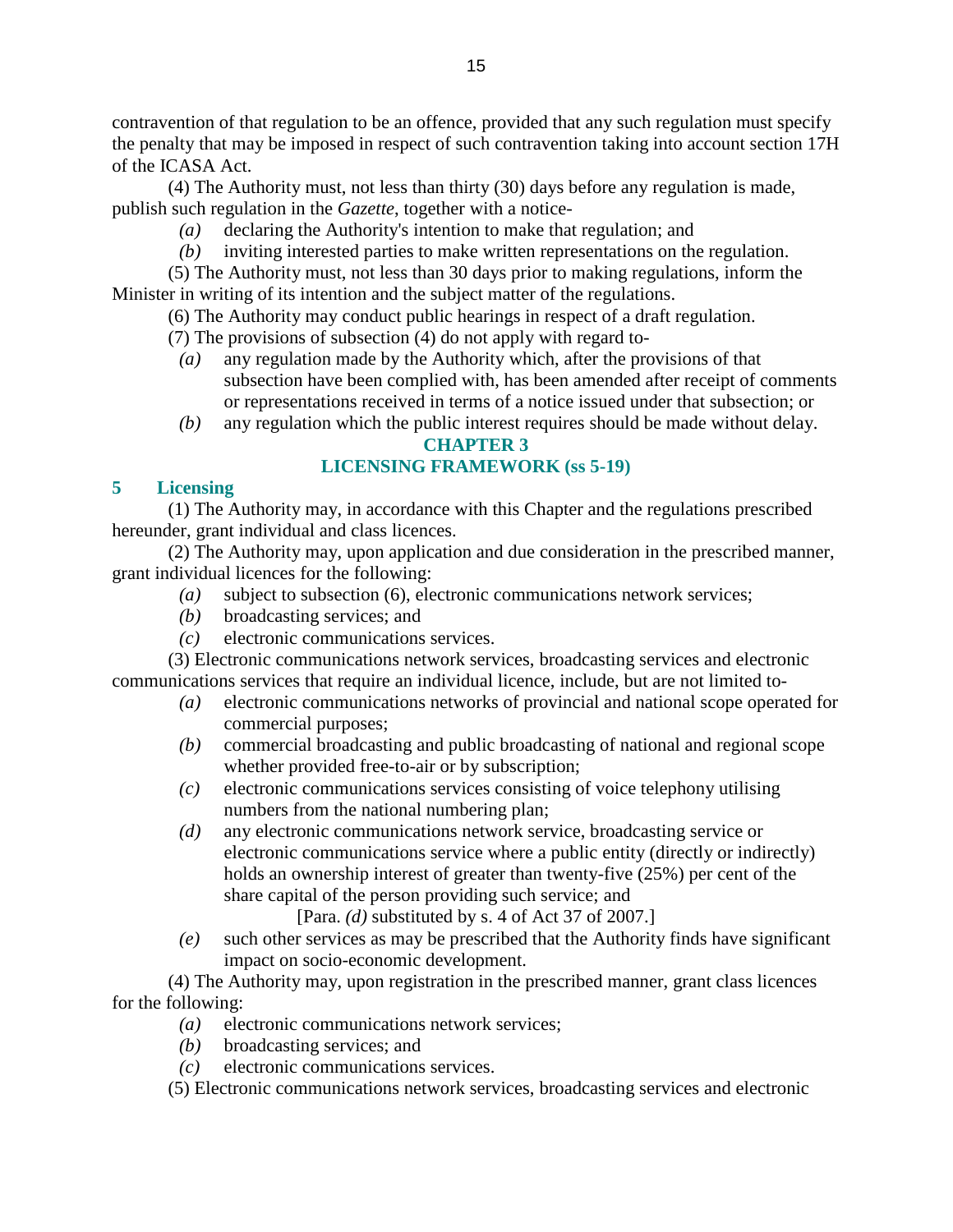communications services that require a class licence, include, but are not limited to-

- *(a)* electronic communications networks of district municipality or local municipal scope operated for commercial purposes;
- *(b)* community broadcasting and low power services whether provided free-to-air or by subscription;
- *(c)* such other services as may be prescribed, that the Authority finds do not have significant impact on socio-economic development.

 (6) In consideration of the implementation of the managed liberalisation policies, the Authority may only accept and consider applications for individual electronic communications network services licences in terms of a policy direction issued by the Minister in terms of section 3.

(7) The Authority must prescribe regulations-

*(a)* setting out-

- (i) the process and procedures for applying for or registering, amending, transfering and renewing one or more of the licences specified in subsections  $(2)$  and  $(4)$ ;
- (ii) the documentation that applicants or registrants in the case of class licences, must include with their applications or registrations;
- (iii) the licence fees applicable to the licences specified in subsections (2) and (4), taking into account any policy or policy directions issued by the Minister in terms of section 3; and
- (iv) the terms and conditions for granting special temporary authorisations for testing purposes, demonstrations and research and development; and
- *(b)* on any matter relating to the licensing process.

 (8) When applying for a licence an applicant or registrant must demonstrate that the applicant or registrant or the person to be awarded the licence, in the case of-

- *(a)* a natural person, is a citizen of the Republic; or
- *(b)* a juristic person, is, or will be, registered under the laws of the Republic and has or will have its principal place of business located within the Republic.

(9) The Authority must, in granting a licence-

- *(a)* ensure that electronic communications network services, broadcasting services and electronic communications services, viewed collectively, are provided by persons or groups of persons from a diverse range of communities in the Republic; and
- *(b)* promote the empowerment of historically disadvantaged persons including women and the youth and people with disabilities, in accordance with the requirements of the ICT charter.
- (10) Individual licences-
- *(a)* may be issued for a period not exceeding twenty (20) years unless a shorter period is requested by the applicant or determined by the Authority at the time such applicant applies for the licence; and
- *(b)* may be renewed in accordance with the provisions of this Act.

 (11) Licences granted by the Authority in terms of this section are effective and valid on the date specified in the licence unless a stay or equivalent order of a court of competent jurisdiction, is granted.

(12) A licence confers on the holder the privileges and subjects him or her to the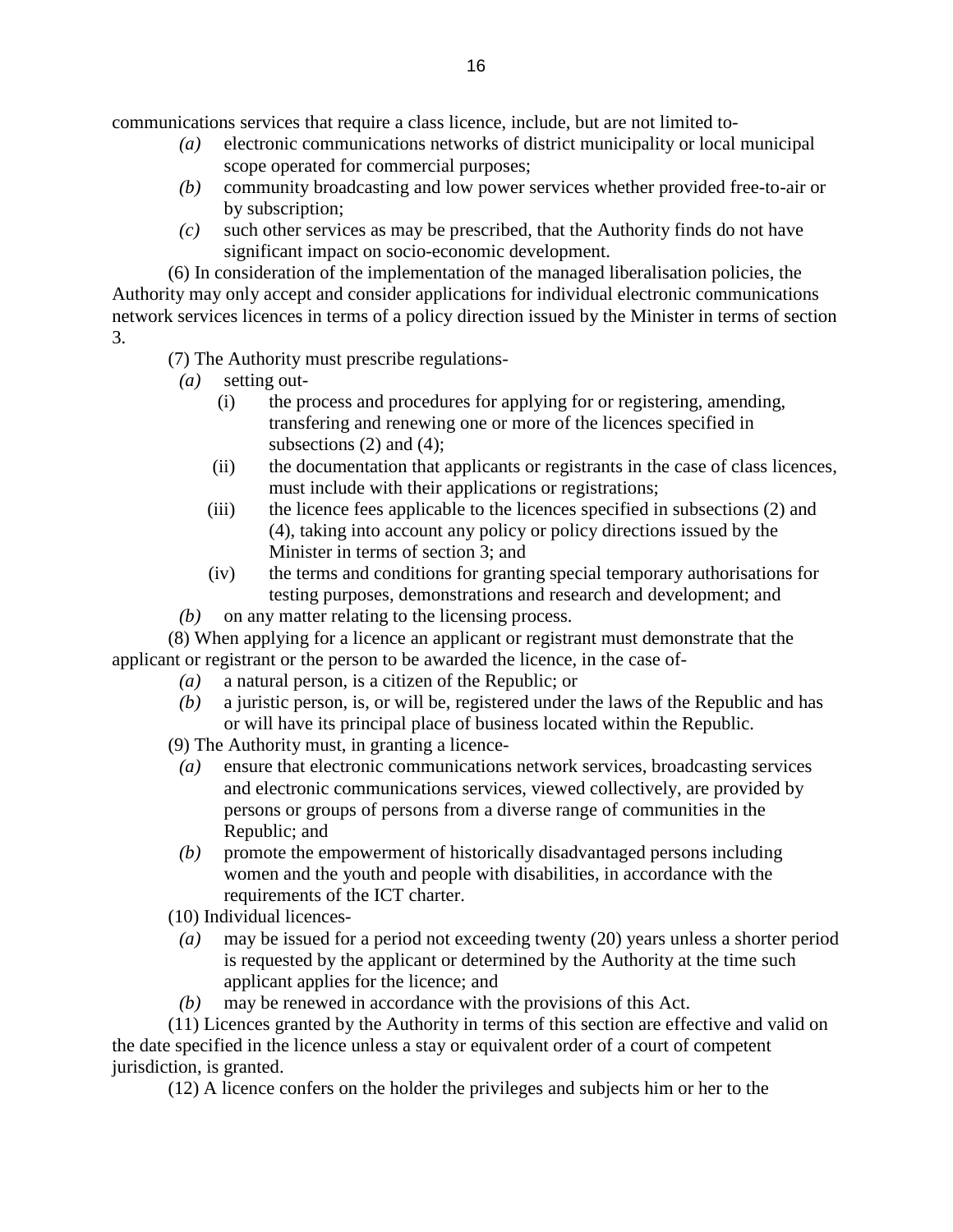obligations provided for in this Act and specified in the licence.

### **6 Licence exemption**

- (1) Subject to subsection (2), the Authority may prescribe the-
	- *(a)* type of electronic communications services that may be provided;
	- *(b)* type of electronic communications networks that may be operated;
- *(c)* type of electronic communications network services that may be provided; and
- *(d)* radio frequency spectrum that may be used,

without a licence.

 (2) The electronic communications services, electronic communications networks, electronic communications network services and radio frequency spectrum contemplated in subsection (1) may include, but are not limited to-

- *(a)* electronic communications services provided on a not-for-profit basis;
- *(b)* electronic communications services that are provided by resellers;
- *(c)* private electronic communications networks used principally for or integrally related to the internal operations of the network owner. Except that where the private electronic communications networks' additional capacity is resold, the Authority may prescribe terms and conditions for such resale;
- *(d)* small electronic communications networks such as local area networks;
- *(e)* uses of the radio frequency spectrum that were permitted without a licence prior to the coming into force of this Act and uses of the radio frequency spectrum that the Authority finds would not cause harmful interference with radio frequency spectrum licensees such as low power uses; and
- *(f)* such other services considered to be exempted, as may be prescribed by the Authority.

 (3) Any regulations prescribed by the Authority in terms of this section may contain terms and conditions applicable to the exempted electronic communications services, electronic communications networks, electronic communications network services and radio frequency spectrum use and declare contravention of the regulation an offence, subject to section 17H of the ICASA Act.

### **7 Prohibition of provision of service without licence**

 Except for services exempted in terms of section 6, no person may provide any service without a licence.

#### **8 Terms and conditions for licences**

 (1) The Authority must prescribe standard terms and conditions to be applied to individual licences and class licences. The terms and conditions may vary according to the different types of individual licences and, according to different types of class licenses.

(2) Such standard terms and conditions may take into account-

- *(a)* whether the service is intended for the public generally or a limited group, such as the provision of electronic communications network services or electronic communications services to other licensees contemplated under this Act;
- *(b)* the licence area of the authorised service:
- *(c)* the duration of the licence;
- *(d)* the protection of the interests of the subscribers and end-users, including, but not limited to-
	- (i) the handling and resolution of complaints and disputes;
	- (ii) the provision of appropriate remedies and redress in respect of such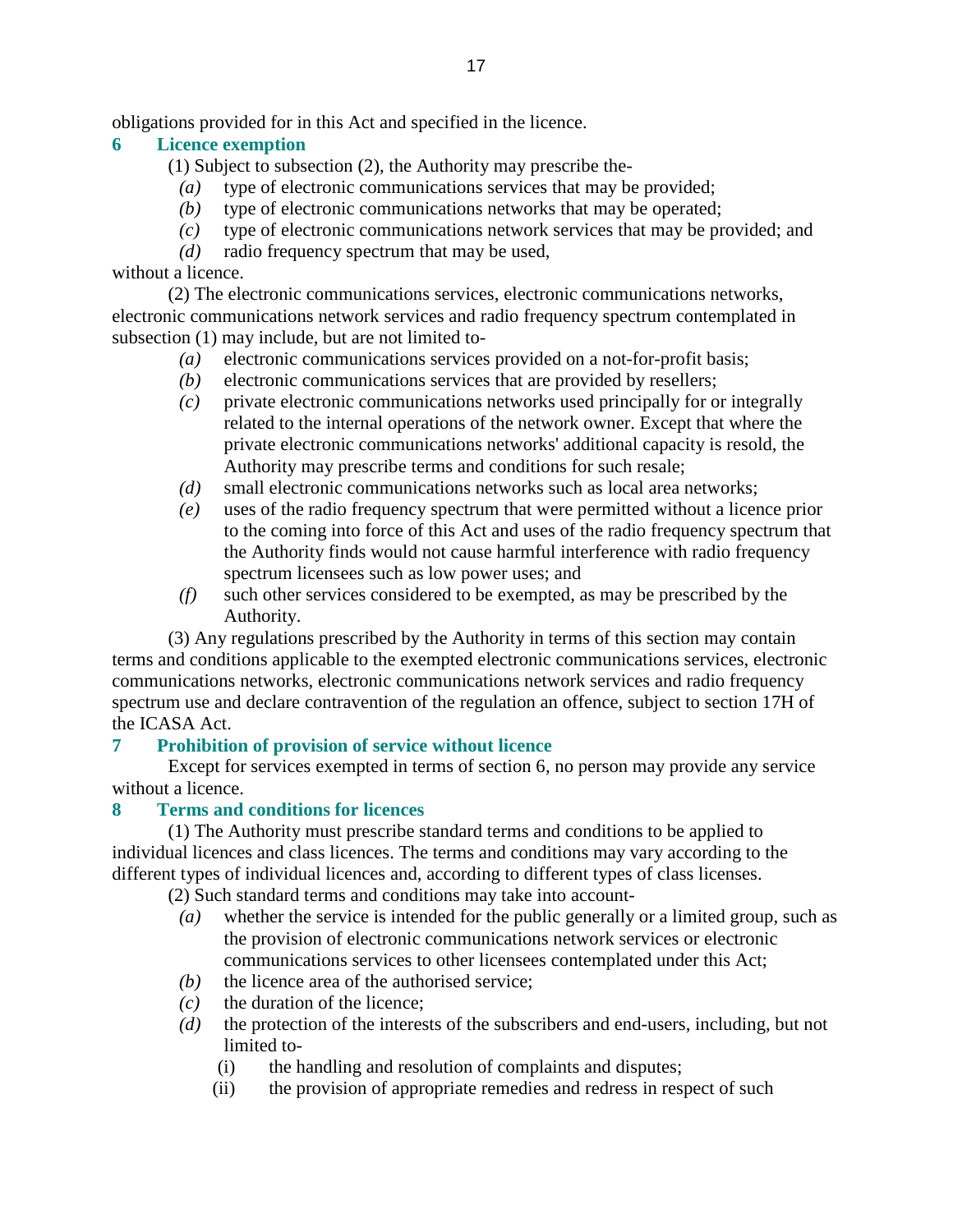complaints and disputes;

- (iii) the transparency of information about services, tariffs and the rights of subscribers; and
- (iv) any other matter the Authority determines to be necessary in order to achieve the effective protection of subscribers;
- *(e)* the public interest in ensuring service interoperability, non-discrimination and open access, interconnection and facilities leasing;
- *(f)* the public interest in securing the efficient functioning of electronic communications networks including but not limited to preventing or restricting harmful interference within the radio frequency spectrum;
- *(g)* any universal access and universal service obligations;
- *(h)* the public interest in the provision, availability and use, in the event of a disaster, of electronic communications networks and electronic communications services;
- *(i)* the public interest in ensuring the protection of public health for the prevention or avoidance of the exposure of natural persons to electro-magnetic fields created in connection with the operation of electronic communications networks and the provision of broadcasting and electronic communications services;
- *(j)* the international obligations of the Republic, including compliance with relevant international standards adopted by the Republic;
- $(k)$  the public interest in ensuring the distribution of broadcasting services;
- *(l)* the public interest in facilitating the dissemination and development of a diverse range of sound and television broadcasting services on a national, regional and local level, that cater for all language and cultural groups and provide entertainment, education, news and information;
- *(m)* the public interest in facilitating and maintaining a competitive electronic communications environment and in regulating and controlling anti-competitive practices; and
- *(n)* the efficient use of the radio frequency spectrum and migration to digital use of such radio frequency spectrum.

 (3) The Authority may prescribe additional terms and conditions that may be applied to any individual licence or class licence taking into account the provisions of Chapter 10.

 (4) The Authority may by regulation make provision for the designation of licensees to whom universal service and universal access obligations are to be applicable.

### **9 Application for and granting of individual licences**

 (1) Any person may, upon invitation by the Authority, subject to the provisions of this Act, apply for an individual licence in the prescribed manner.

(2) The Authority must give notice of the application in the *Gazette* and-

- *(a)* invite interested persons to apply and submit written representations in relation to the application within the period mentioned in the notice;
- *(b)* include the percentage of equity ownership to be held by persons from historically disadvantaged groups, which must not be less than 30%, or such higher percentage as may be prescribed;
- *(c)* set out the proposed licence conditions that will apply to the licence; and
- *(d)* give interested persons an opportunity to submit written responses to any representations submitted in terms of paragraph *(a)*;
- *(e)* may conduct a public hearing in relation to any application for an individual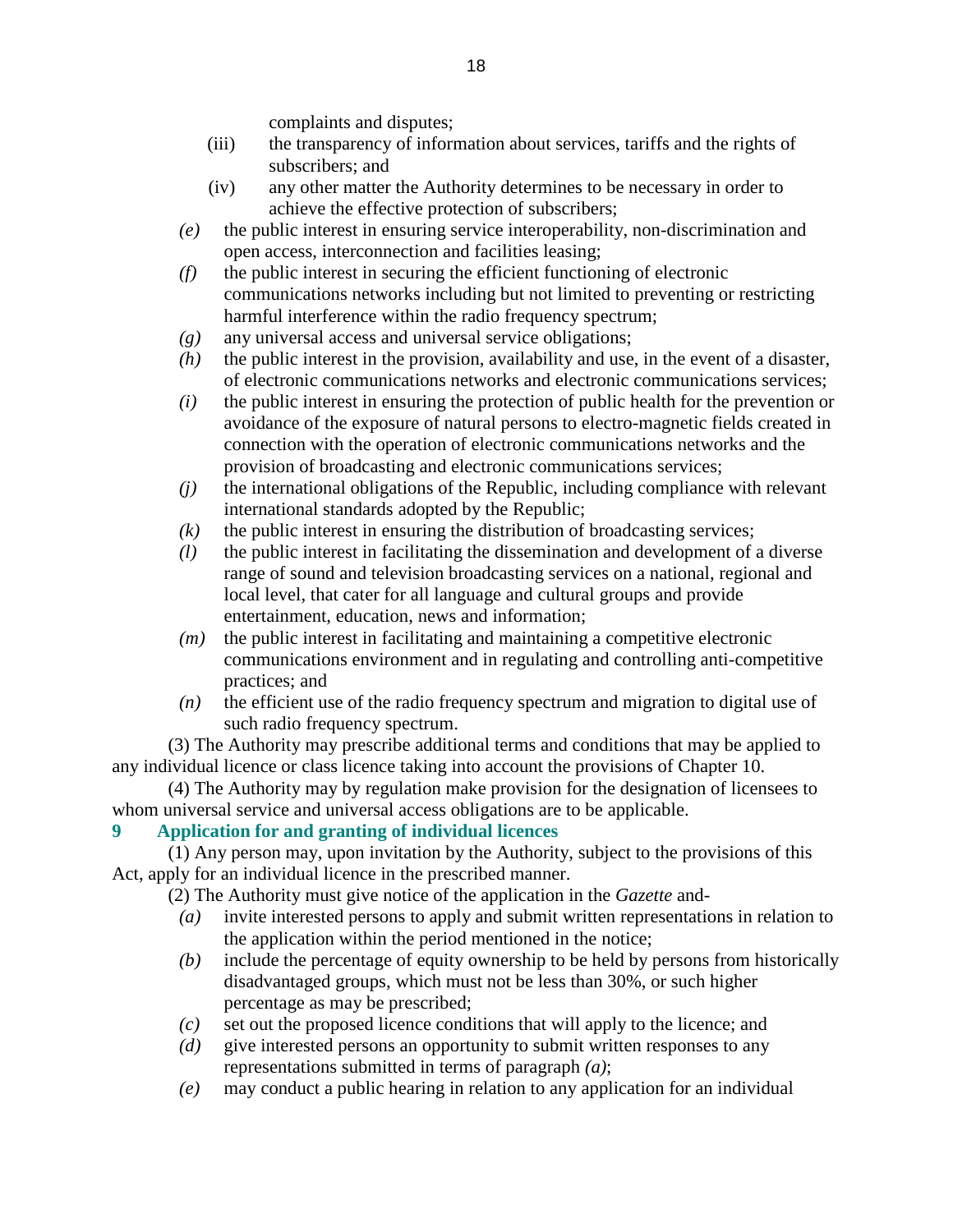licence;

 (3) The Authority may require an applicant or an interested party who has submitted written representations in terms of subsection (2) *(a)* to furnish the Authority, within the period specified by the Authority, with such further information as may be reasonably necessary in order to consider the application.

 (4) *(a)* Applications, representations, responses and other documents relating to an application which are submitted to the Authority are, subject to this subsection, open to public inspection during the normal office hours of the Authority.

*(b)* The Authority must, at the request of any person and on payment of such fee as may be prescribed, furnish him or her with copies of documents requested by such person.

*(c)* (i) The Authority may, at the request of an applicant or person who has submitted representations or responses, decide that-

- *(aa)* any document or information that is commercially sensitive; or
- *(bb)* any other matter reasonably justifying confidentiality, is not open to public inspection, if such document or information can be separated from the application, representations or other documents in question.

 (ii) for the purposes of this subsection, commercially sensitive document, information or other matter reasonably justifying confidentiality, excludes documents or information that should, as a matter of law be generally available to the public.

*(d)* If the Authority refuses a request referred to in paragraph *(c)* (i), the applicant or person concerned may withdraw the document or information in question.

(5) The Authority must, after considering-

- *(a)* any application for an individual licence made in terms of this Act; and
- *(b)* any written representations made in terms of subsection (2) in relation to the application,

notify the applicant of its decision, the reasons for that decision and any licence conditions applicable and publish such information in the *Gazette*.

(6) Whenever the Authority grants an individual licence, the Authority-

- *(a)* must do so on standard terms and conditions applicable to the type of licence, as prescribed in terms of section 8; and
- *(b)* may impose such additional terms and conditions as may be prescribed in terms of section 8 (3).

 (7) Despite subsection (6), the Authority may impose on the applicant any other specific terms and conditions resulting from undertakings made by the applicant.

#### **10 Amendment of individual licence**

(1) The Authority may amend an individual licence after consultation with the licensee-

- *(a)* to make the terms and conditions of the individual licence consistent with the terms and conditions being imposed generally in respect of all individual licences of the same type;
- $(b)$  for the purpose of ensuring fair competition between licencees;
- $(c)$  to the extent requested by the licensee provided it will not militate against orderly frequency management and will not prejudice the interests of other licencees;
- *(d)* to the extent necessitated by technological change or in the interest of ordely [sic] frequency management;
- *(e)* in accordance with a decision made by the Authority in terms of section 17E of the ICASA Act following a finding and recommendation by the Complaints and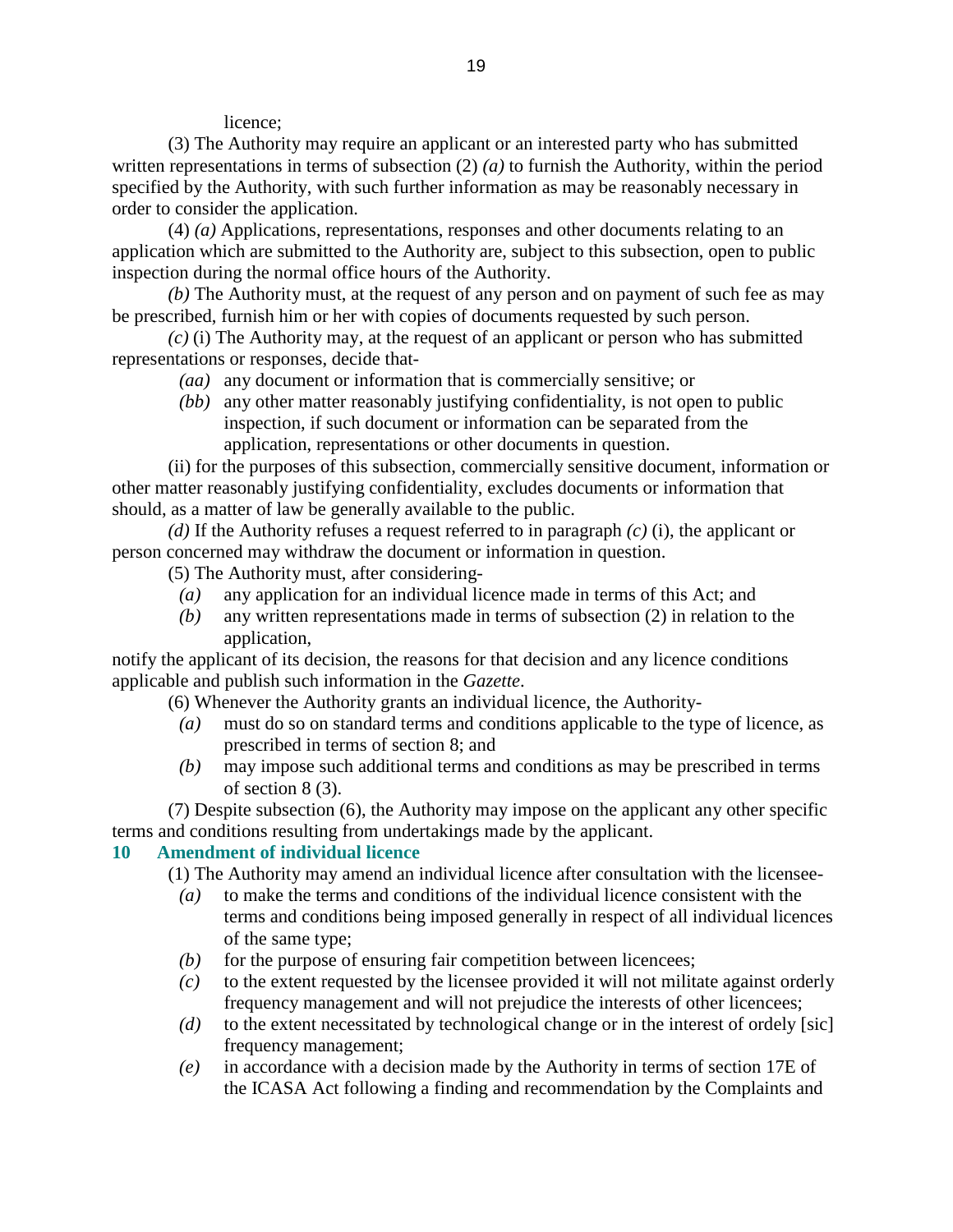Compliance Committee;

- *(f)* where the Authority is satisfied that the amendment is necessary to ensure the achievement of the objectives of this Act;
- *(g)* if the amendment relates to universal access or universal service and is necessary, in the opinion of the Authority, as a result of-
	- (i) changed circumstances in the market; or
	- (ii) lack of electronic communications network services, broadcasting services, or electronic communications services in specifically identified areas of the Republic.
- *(h)* if the amendment is in pursuance of and in accordance with the regulations made under Chapter 10.

 (2) The provisions of section 9 (2) to (6) apply, with the necessary changes, to the amendment of an individual licence.

### **11 Renewal of individual licence**

 (1) A licensee may, subject to the conditions of his or her individual licence, apply for the renewal of his or her individual licence in the manner prescribed by the Authority.

 (2) The regulations prescribed by the Authority in terms of subsection (1) must specify, among other things, the form and content of applications for renewal and the time period for applying for renewal.

 (3) Except as provided in this section, the provisions of section 9 (2) to (6) apply, with the necessary changes, to the renewal of an individual licence.

 (4) Except for applications contemplated in subsection (9), the Authority must, subject to subsection (8), make its decision on the application for renewal prior to the expiration of the date specified in the licence.

 (5) The Authority may prescribe any fees applicable to the renewal of an individual licence.

 (6) Subject to subsection (7), the Authority must renew the individual licence on no less favourable terms and conditions as were applicable during its preceding period of validity except where the amendments meet the requirements set out in section 10.

 (7) Subject to subsection (12), the Authority may refuse to renew a licence or may renew the licence on less favourable terms and conditions than those that were applicable during the preceding period of validity or renew the licence with terms and conditions that are not applicable to similar licences if the Authority determines that the licensee has materially and repeatedly failed to comply with-

- *(a)* the terms and conditions of the licence;
- *(b)* the provisions of this Act or of the related legislation; or
- *(c)* any regulation made by the Authority.

 (8) If the Authority refuses an application for renewal of the individual licence or renews the licence on less favourable terms and conditions, the Authority-

- *(a)* must, as soon as practicable, inform the licensee by written notice, of its decision and the reasons for the decision;
- *(b)* must provide the licensee with a reasonable opportunity to make written submissions to the Authority within a time period specified in the notice referred to in paragraph *(a)*;
- *(c)* may, upon receipt of the written submission from the licensee, review its decision to refuse the application for renewal;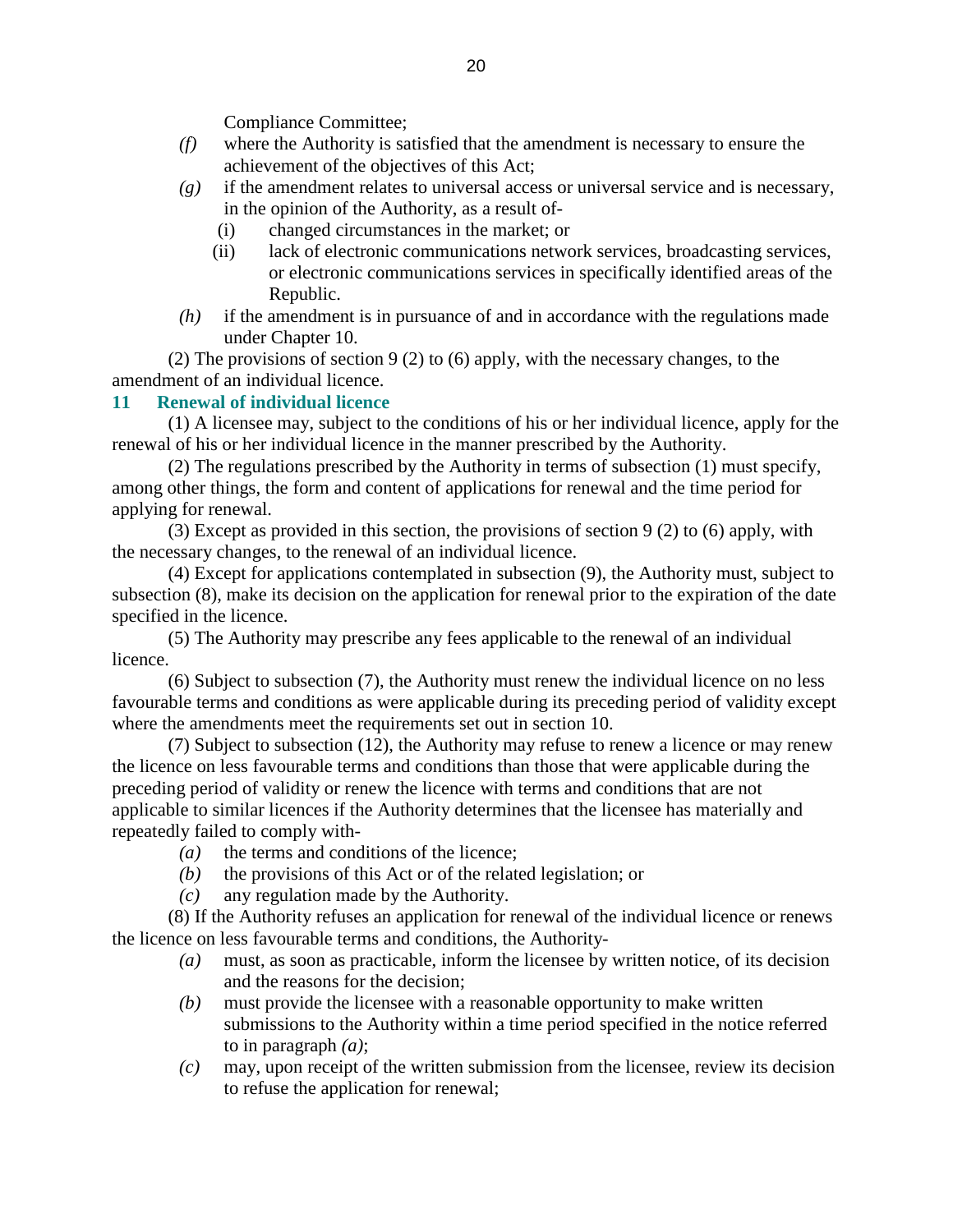*(d)* must notify the licensee of its decision after reviewing the application.

 (9) The Authority may on good cause shown by the applicant, accept for filing, an application for renewal that is not submitted within the time period prescribed by the Authority in terms of subsection (2).

 (10) An individual licence remains valid until such time as the Authority has made a decision on an application for renewal of such individual licence.

 (11) Where the Authority grants renewal of the individual licence, such licence becomes effective on the date specified by the Authority unless a stay or equivalent order of a court of competent jurisdiction is granted.

 (12) Where the Authority refuses the renewal of an individual licence, such refusal becomes effective, on the date specified in the notice given by the Authority to the licensee in terms of subsection (8) *(d)*, unless a stay or equivalent order of a court of competent jurisdiction is granted.

### **12 Surrender of individual licence**

 A licensee may, at any time, by written notice, surrender an individual licence to the Authority in accordance with the requirements set out in the individual licence or in the manner prescribed by the Authority.

#### **13 Transfer of individual licences or change of ownership**

 (1) An individual licence may not be assigned, ceded or transferred to any other person without the prior written permission of the Authority.

 (2) An application for permission to assign, cede or transfer an individual licence may be made to the Authority in the prescribed manner.

 (3) The Authority may by regulation, set a limit on, or restrict, the ownership or control of an individual licence, in order to-

- *(a)* promote the ownership and control of electronic communications services by historically disadvantaged groups; or
- *(b)* promote competition in the ICT sector.

 (4) The Authority may, subject to Chapter 9, by regulation, set a limit on, or restrict, the ownership or control of an individual licence for broadcasting services in order to promote a diversity of views and opinions.

(5) Regulations contemplated in subsection (3) and (4) must be made-

- *(a)* with due regard to the objectives of this Act, the related legislation and where applicable, any other relevant legislation; and
- *(b)* after the Authority has conducted an inquiry in terms of section 4B of the ICASA Act, which may include, but is not limited to, a market study.

### **14 Suspension or cancellation of individual licence**

 (1) The Authority may suspend or cancel an individual licence granted in terms of this Act-

- *(a)* where the licensee agrees in writing to such suspension or cancellation;
- *(b)* in accordance with a decision made by the Authority in terms of section 17E of the ICASA Act; or
- *(c)* where the licensee is placed in liquidation, whether voluntary or compulsory or is placed under judicial management, either provisionally or finally.

 (2) The suspension or cancellation of an individual licence takes effect on the date set forth in a written notice of suspension or cancellation served on the licensee by the Authority.

(3) Once the suspension or cancellation of an individual licence has taken effect, the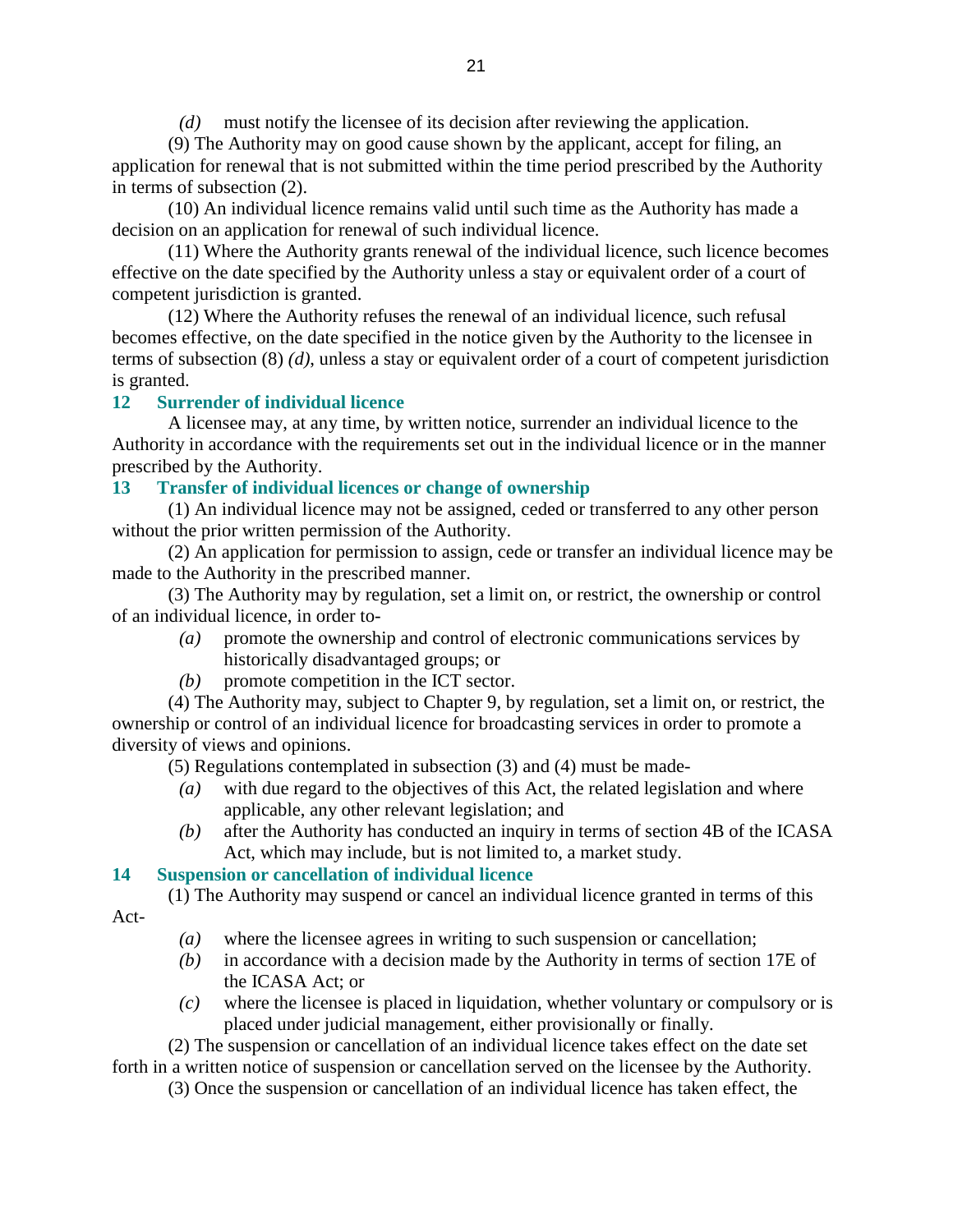Authority must, as soon as practicable, publish the suspension or cancellation in the *Gazette*.

 (4) A delay or failure to publish the notice of suspension or cancellation in the *Gazette*, does not in any manner affect the validity of the suspension or cancellation.

#### **15 Effect of suspension, cancellation, surrender or expiry of individual licence**  (1) Once-

- *(a)* the suspension or cancellation of an individual licence under section 14 has taken effect;
- *(b)* the surrender of an individual licence under section 12 has taken effect; or
- *(c)* an individual licence has expired,

the licensee must immediately cease to provide any service in respect of which the licence was granted, unless such suspension or cancellation is stayed or an equivalent order of a court of competent jurisdiction is granted.

 (2) Despite subsection (1), the Authority may authorise the licensee, in writing, to continue providing any service or any part thereof in respect of which the licence was granted, for such duration as the Authority may specify in the authorisation, for the purpose of winding up the licensee's affairs and protecting subscribers to such services.

 (3) Despite subsection (1) and subject to section 11, a licensee, whose individual licence has expired, is entitled to continue providing a service as if the licence has not expired upon proof being submitted to the Authority that-

- *(a)* the licensee has applied for the renewal of the licence in accordance with section 11; and
- *(b)* such application is pending determination by the Authority.

# **16 Class licence**

 (1) The Authority may, upon receipt of a written registration in the manner prescribed and satisfying the conditions provided for in section 5 (8), grant a class licence.

 (2) Registration for a class licence may be submitted at any time in the manner prescribed by the Authority.

 (3) The Authority must maintain a register of all class licensees containing the information set out in subsection (5).

(4) The register must be available to the public.

 (5) The Authority must at least once annually update and publish the list of class licensees in the *Gazette*, indicating for each class-

- *(a)* the names and contact details of all registered licensees;
- *(b)* the nature of the services provided; and
- *(c)* the applicable licence terms and conditions.

 (6) No class licence may be ceded or transferred without the prior written approval of the Authority.

# **17 Registration for class licence**

 (1) A person who intends to operate under a class licence must, in the manner prescribed, submit a registration notice in writing to the Authority.

 (2) The registrant must pay to the Authority the registration fee prescribed by the Authority.

 (3) Subject to section 18, the Authority must, within sixty (60) days after receipt of a registration notice, grant the class licence and update its internal records by including the-

- *(a)* the name of the accepted registrant;
- *(b)* the nature of the service that the registrant proposes to provide; and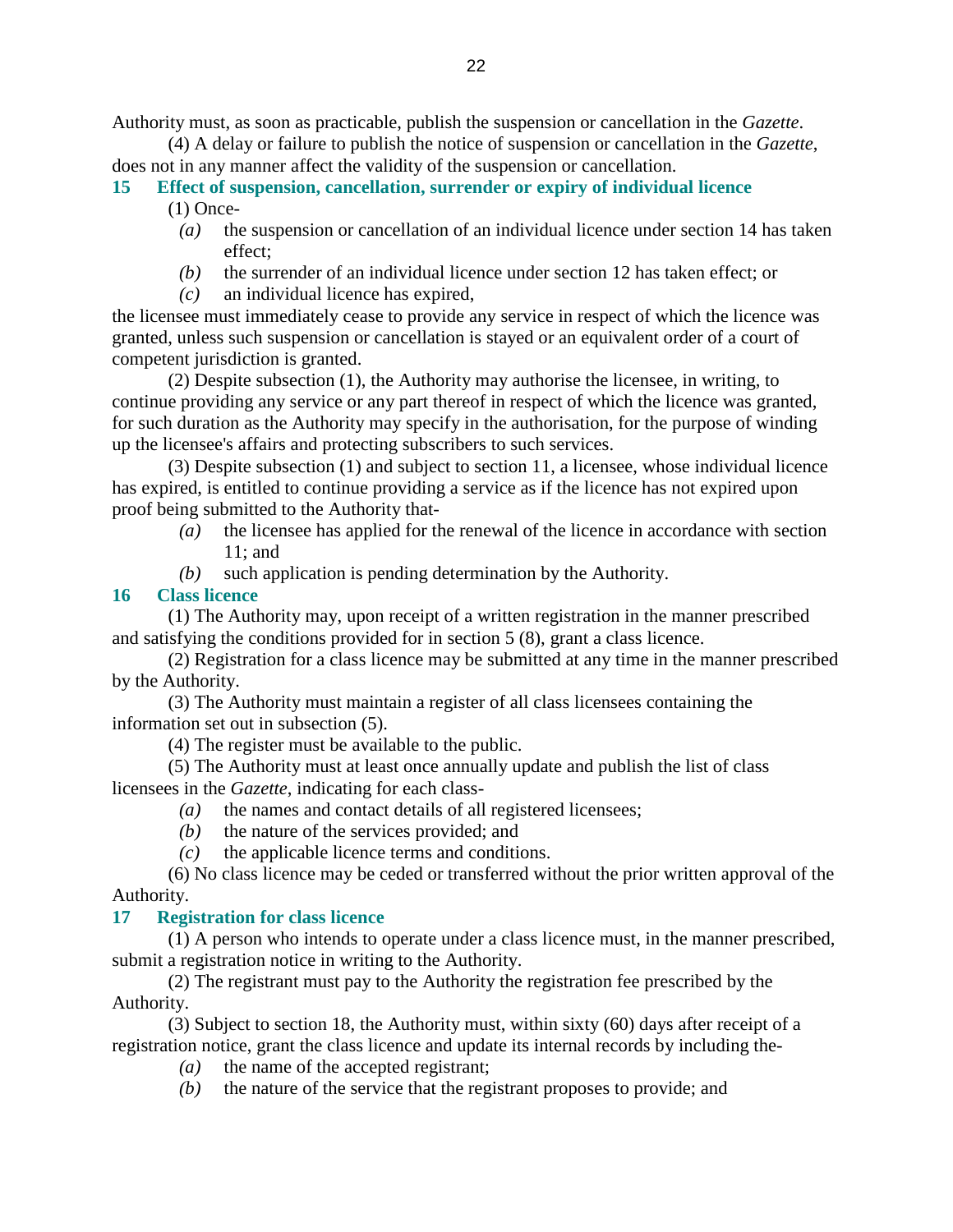*(c)* the licence conditions applicable to the class licence.

 (4) If the Authority delays the grant of a class licence beyond the sixty (60) day period, the Authority must give written notice of the delay and of the reasons for the delay, to the registrant.

(5) In any case where-

- *(a)* the Authority fails to give notice of a delay to the registrant and fails to grant the class licence within the sixty  $(60)$  days as required in terms of subsection  $(4)$ ;
- *(b)* the registrant has complied with the regulations prescribed in terms of section 5 (7) applicable to class licenses;
- *(c)* the registrant satisfies the conditions provided for in section 5 (8); and
- *(d)* the Authority has not declined to accept the registration notice for the class licence in terms of section 18,

the class licence is considered to have been granted by the Authority on the 61st day after receipt of the registration notice by the Authority.

 (6) During the term of a class licence the licensee must ensure that the information contained in the register referred to in section 16 (3), remains accurate by filing and updating such information where-

- *(a)* the licensee surrenders its class licence and ceases to provide the electronic communications network services, electronic communications services or broadcasting services licensed pursuant to such class licence; or
- *(b)* the information contained in the register referred to in section 16 (3) is no longer accurate.

### **18 Refusal of registration for class licence**

(1) The Authority may refuse to accept a registration for a class licence if-

- *(a)* the registration does not contain the information prescribed by the Authority;
- *(b)* the person is in contravention of this Act or the related legislation in relation to other licences that such person may hold; or
- *(c)* the registration contains false or misleading information or misrepresentations of fact.

 (2) Where a registration is refused, the Authority must, within sixty (60) days of receipt of the registration, send to the registrant, a written notice-

- *(a)* stating the reasons for the refusal; and
- *(b)* providing the registrant with an opportunity to correct and resubmit the registration.

### **19 Renewal of class licence**

 (1) All class licenses must have a term of validity not exceeding 10 (ten) years, unless specified to the contrary by the Authority.

 (2) Class licensees seeking to renew their class licenses must, in writing and not less than six months prior to the expiration of their class licence, notify the Authority of their intention to continue to provide the services.

 (3) The renewal notice contemplated in subsection (2) must be submitted to the Authority in the manner prescribed as contemplated in section 5 (7).

 (4) Within sixty (60) days of the receipt of the written notice submitted in accordance with subsection (2), the Authority must update the register of class licences referred to in section 16 (3) to reflect the renewed licences.

(5) Where the Authority fails to update the register referred to in section 16 (3), the class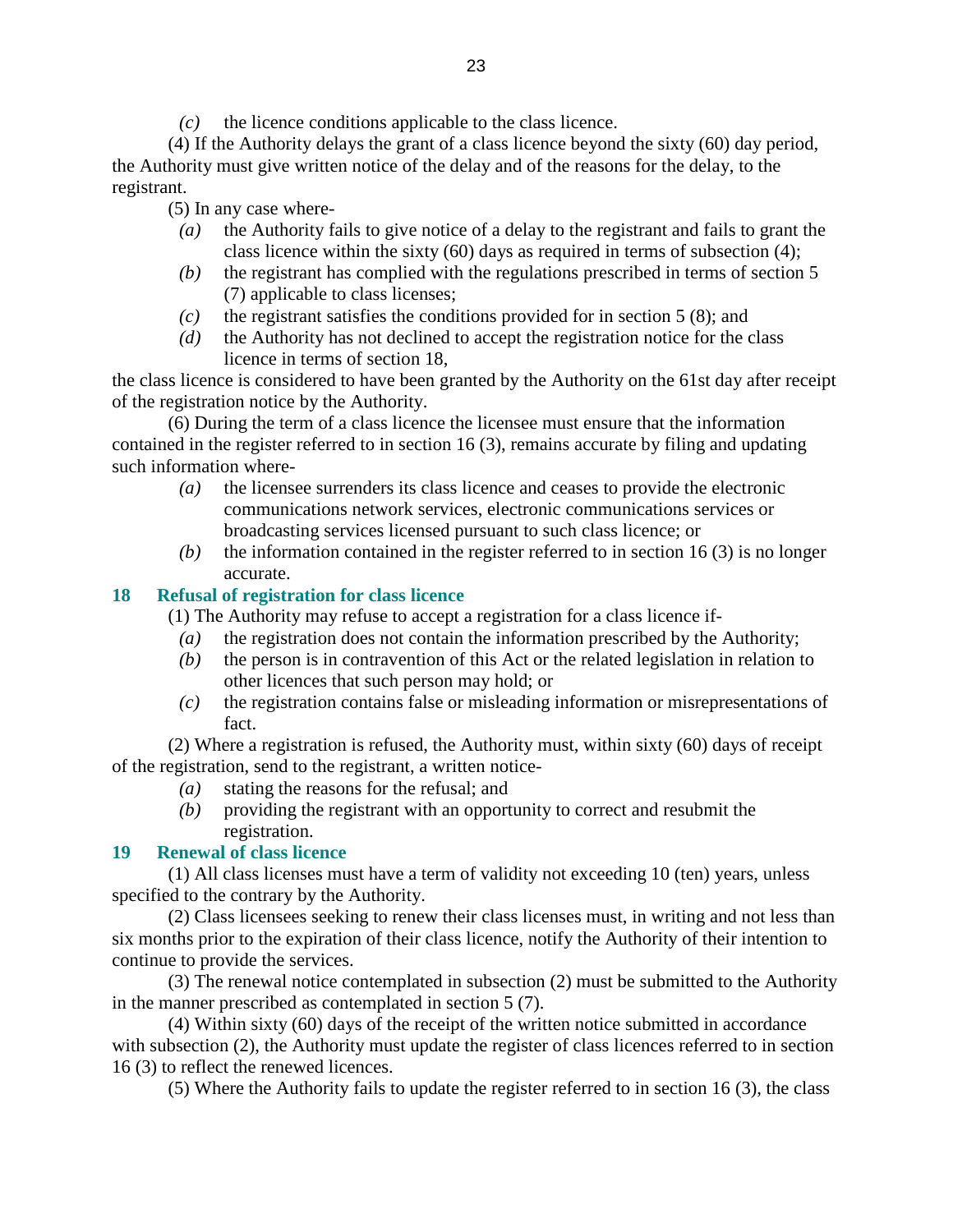licence is considered to have been renewed on the 61st day following receipt by the Authority of the class licensee's written notice.

### **CHAPTER 4**

### **ELECTRONIC COMMUNICATIONS NETWORKS AND ELECTRONIC COMMUNICATIONS FACILITIES (ss 20-29)**

### **20 Application**

(1) This chapter applies only to electronic communications network service licensees.

 (2) An electronic communications network service licensee must perform its obligations in terms of this Chapter and in accordance with the regulations prescribed by the Authority.

### **21 Guidelines for rapid deployment of electronic communications facilities**

 (1) The Minister must, in consultation with the Minister of Provincial and Local Government, the Minister of Land Affairs, the Minister of Environmental Affairs, the Authority and other relevant institutions, develop guidelines for the rapid deployment and provisioning of electronic communications facilities.

(2) The guidelines must provide procedures and processes for-

- *(a)* obtaining any necessary permit, authorisation, approval or other governmental authority including the criteria necessary to qualify for such permit, authorisation, approval or other governmental authority; and
- *(b)* resolving disputes that may arise between an electronic communications network service licensee and any landowner, in order to satisfy the public interest in the rapid rollout of electronic communications networks and electronic communications facilities.

### **22 Entry upon and construction of lines across land and waterways**

(1) An electronic communications network service licensee may-

- *(a)* enter upon any land, including any street, road, footpath or land reserved for public purposes, any railway and any waterway of the Republic;
- *(b)* construct and maintain an electronic communications network or electronic communications facilities upon, under, over, along or across any land, including any street, road, footpath or land reserved for public purposes, any railway and any waterway of the Republic; and
- *(c)* alter or remove its electronic communications network or electronic communications facilities, and may for that purpose attach wires, stays or any other kind of support to any building or other structure.

 (2) In taking any action in terms of subsection (1), due regard must be had to applicable law and the environmental policy of the Republic.

#### **23 Underground pipes for purposes of electronic communications network service**

 (1) If any local authority and an electronic communications network service licensee agree that the provision of the electricity supply and electronic communications network services to a particular area must be provided by means of an underground cable, that local authority may on any premises within the said area, when installing such cable for an underground electricity supply line on the said premises, provide a conduit pipe or other facility for the installation of an underground electronic communications facility from a point of connection on the street boundary to a building on those premises, in accordance with the requirements of the electronic communications network services licensee.

- (2) The cost of the provision of the said conduit pipe or other facility-
	- *(a)* is payable to the local authority in question; and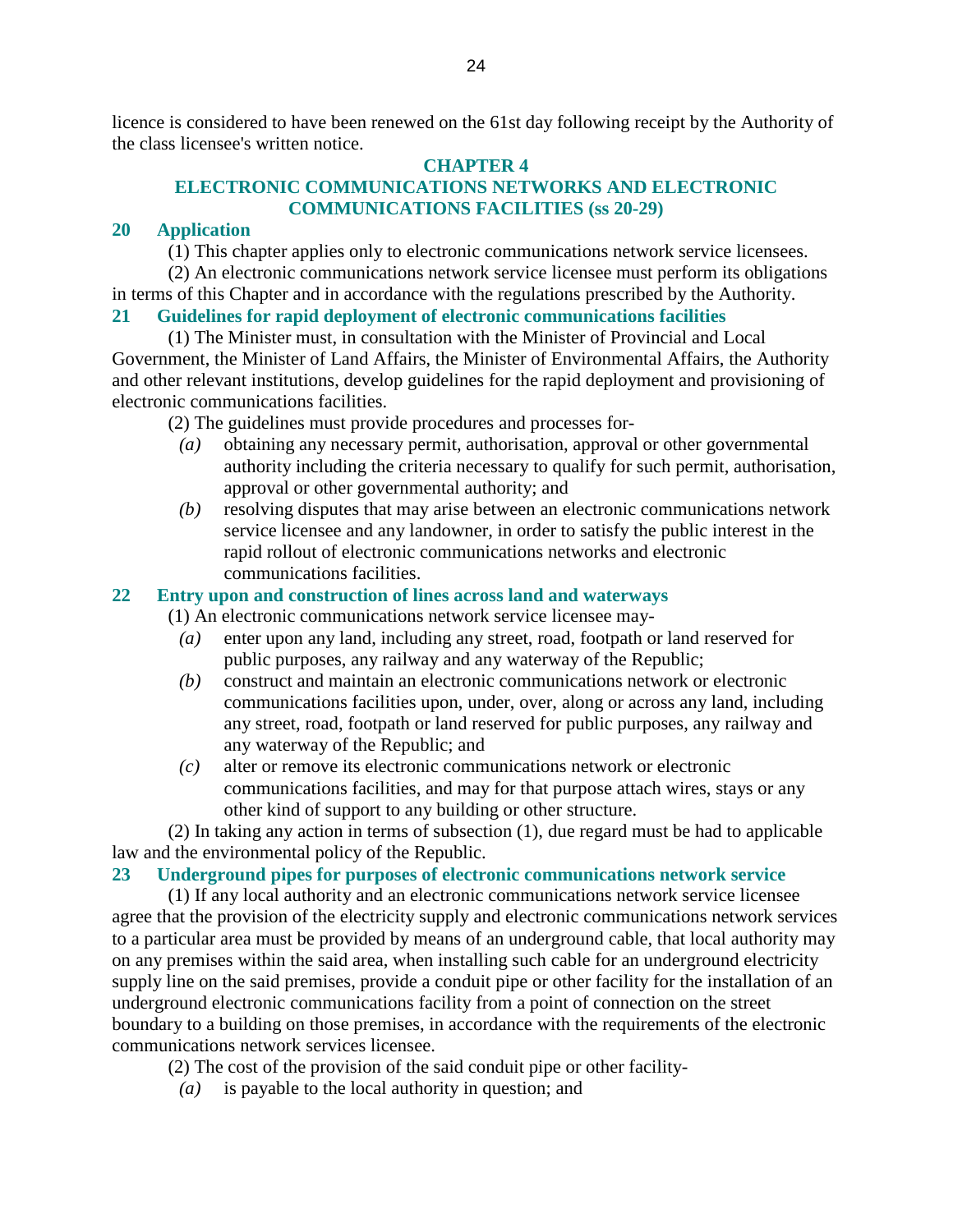*(b)* is, for the purpose of any law, considered to be fees payable by the owner of the premises in question to the local authority in respect of the installation of the electricity supply line.

#### **24 Pipes under streets**

 (1) A electronic communications network service licensee may, after providing thirty (30) days prior written notice to the local authority or person owning or responsible for the care and maintenance of any street, road or footpath-

- *(a)* construct and maintain in the manner specified in that notice any pipes, tunnels or tubes required for electronic communications network facilities under any such street, road or footpath;
- *(b)* alter or remove any pipes, tunnels or tubes required for electronic communications network facilities under any such street, road or footpath and may for such purposes break or open up any street, road or footpath; and
- *(c)* alter the position of any pipe, not being a sewer drain or main, for the supply of water, gas or electricity.

 (2) The local authority or person to whom any such pipe belongs or by whom it is used is entitled, at all times while any work in connection with the alteration in the position of that pipe is in progress, to supervise that work.

 (3) The licensee must pay all reasonable expenses incurred by any such local authority or person in connection with any alteration or removal under this section or any supervision of work relating to such alteration.

### **25 Removal of electronic communications network facilities**

 (1) If an electronic communications network service licensee finds it necessary to move any electronic communications facility, pipe, tunnel or tube constructed upon, in, over, along, across or under any land, railway, street, road, footpath or waterway, owing to any alteration of alignment or level or any other work on the part of any public authority or person, the cost of the alteration or removal must be borne by that local authority or person.

 (2) Where any electronic communications network facility passes over any private property or interferes with any building about to be erected on that property, the licensee must, on receiving satisfactory proof that a building is actually to be erected, deviate or alter the positioning of the electronic communications facility in such manner as to remove all obstacles to building operations.

 (3) The owner of the property must, in writing, give notice that any such deviation or alteration is required to the electronic communications network service licensee, not less than 28 days before the alteration or deviation is to be effected.

 (4) If any deviation or alteration of an electronic communications network facility, pipe, tunnel or tube constructed and passing over any private property is desired on any ground other than those contemplated in subsection (2), the owner of the property must give the electronic communications network service licensee written notice of 28 days, of such deviation or alteration.

 (5) The electronic communications network service licensee must decide whether or not the deviation or alteration is possible, necessary or expedient.

 (6) If the electronic communications network service licensee agrees to make the deviation or alteration as provided for in subsection (3), the cost of such deviation or alteration must be borne by the person at whose request the deviation or alteration is effected.

(7) If, in the opinion of the electronic communications network service licensee the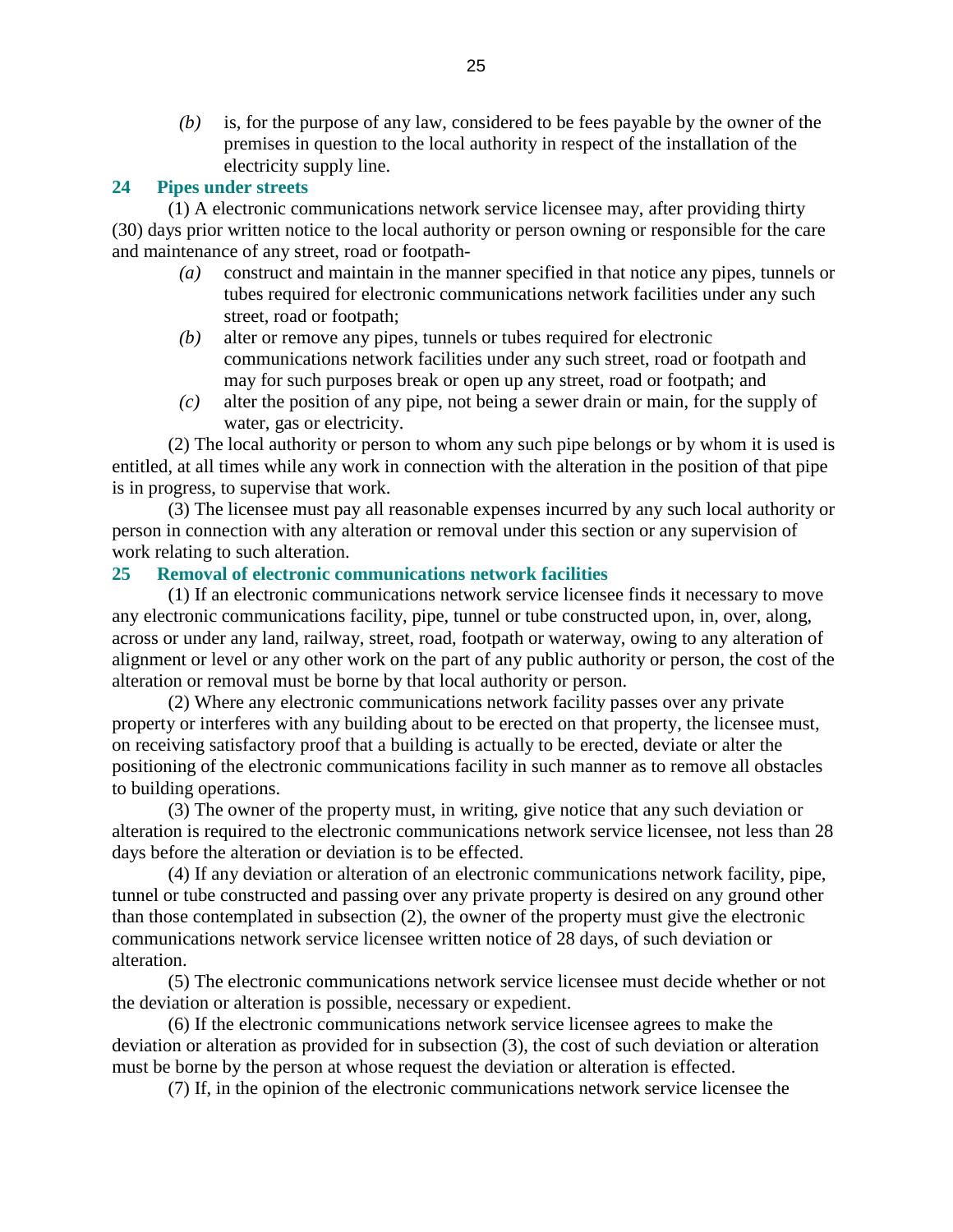deviation or alteration is justified, the licensee may bear the whole or any part of the said cost.

 (8) Where a dispute arises between any owner of private property and a electronic communications network service licensee in respect of any decision made by a electronic communications network services licensee in terms of subsection (4), such dispute must be referred to the Complaints and Compliance Committee in accordance with section 17C of the ICASA Act.

### **26 Fences**

 (1) If any fence erected or to be erected on land over which an electronic communications network facility, pipe, tunnel or tube is constructed or is to be constructed by an electronic communications network service licensee renders or would render entry to that land impossible or inconvenient, the electronic communications network service licensee may at its own expense-

- *(a)* erect and maintain gates in that fence; and
- *(b)* provide duplicate keys for such gates, one set of which must be handed to the owner or occupier of the land.
- (2) Any person intending to erect any such fence must give the electronic

communications network service licensee notice in writing of not less than six weeks of his or her intention to erect such fence.

#### **27 Trees obstructing electronic communications network facilities**

 (1) Any tree or vegetation which in the opinion of an electronic communications network service licensee-

- *(a)* obstructs or interferes; or
- *(b)* is likely to obstruct or interfere,

with the working or maintenance of any of the electronic communications network services licensees' electronic communications network or electronic communications facilities, pipes, tunnels or tubes, whether growing upon-

- (i) State-owned land;
- (ii) any road; or
- (iii) private land,

must, after reasonable notice to the owner or occupier of the land, be cut down or trimmed by the authority responsible for the care and the management of such State-owned land, road or private land, in accordance with its requirements or by the owner or occupier of such private land, as the case may be, at the expense of the electronic communications network service licensee.

 (2) In the event of failure to comply with a notice referred to in subsection (1) *(b)*, the electronic communications network service licensee may cause the said tree or vegetation to be cut down or trimmed as the electronic communications network service licensee may consider necessary.

 (3) Where the electronic communications network or electronic communications facility is actually interfered with or endangered by any such tree or vegetation, the licensee may remove such tree or vegetation without any such notice.

 (4) In taking any action in terms of subsections (1), (2) or (3), due regard must be had to the environmental law of the Republic.

#### **28 Height or depth of electronic communications network facilities**

 (1) *(a)* Aerial electronic communications networks or electronic communications facilities along any railway or public or private street, road, footpath or land must be at the prescribed height above the surface of the ground.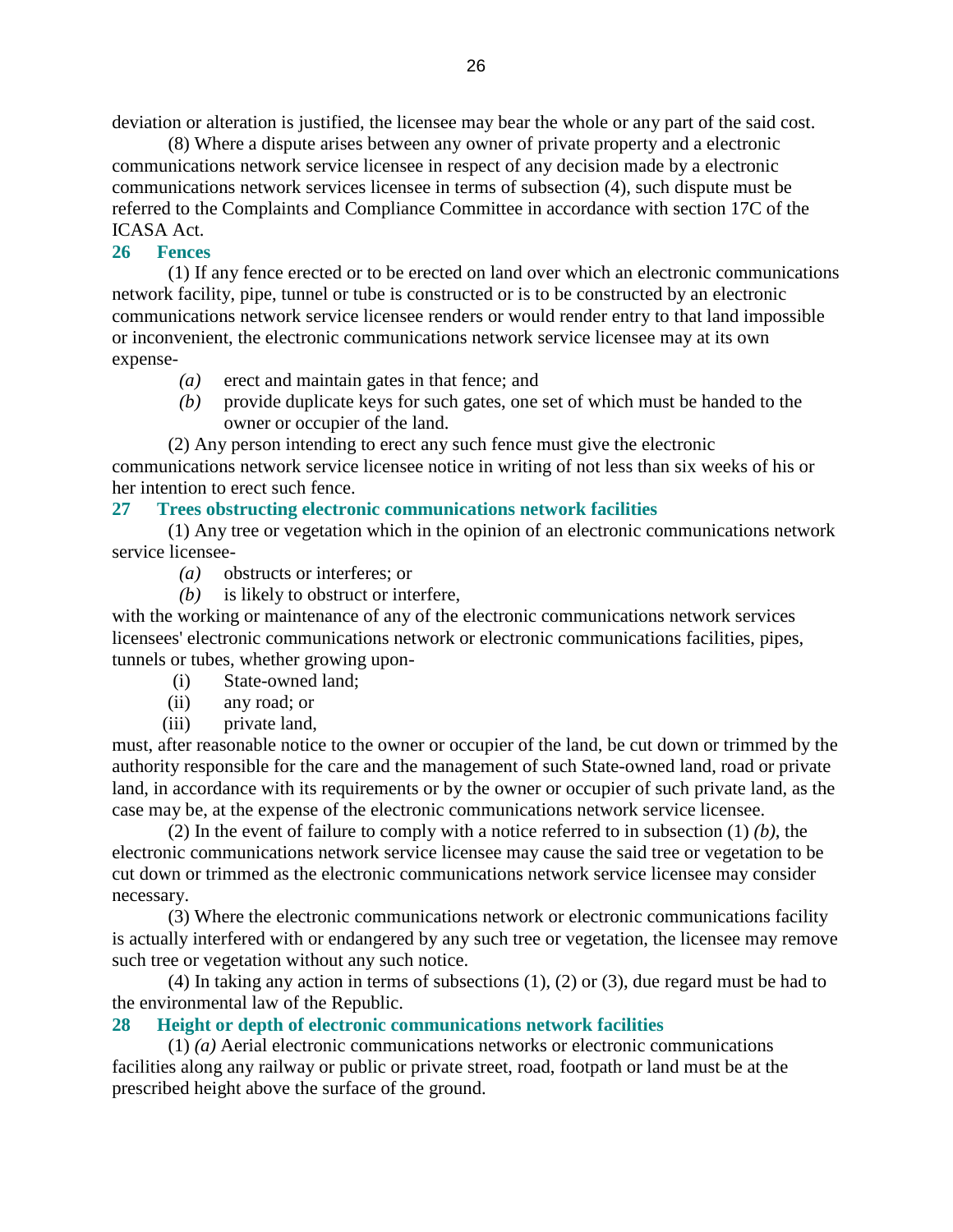*(b)* The electronic communications network service licensee must place electronic communications networks and electronic communications facilities, pipes, tunnels and tubes at the prescribed depth below the surface of the ground.

 (2) If the owner of any private land proves to the satisfaction of an electronic communications network service licensee that he or she is obstructed in the free use of his or her land because of the insufficient height or depth of any electronic communications network or electronic communications facility, pipe, tunnel or tube constructed by the electronic communications network service licensee, the electronic communications network service licensee may, subject to the provisions of sections 22 and 25, take such steps as he or she may consider necessary for giving relief to that owner.

 (3) In taking any action in terms of this section, due regard must be had to the environmental laws of the Republic.

### **29 Electrical works**

 (1) Any person who constructs, equips or carries on any railway or works for the supply of light, heat or power by means of electricity, must-

- *(a)* conform to the requirements of an electronic communications network service licensee for the prevention of damage to any of its electronic communications network and electronic communications facilities or works by such construction;
- *(b)* before commencing the construction of any such railway or works, give 30 days prior written notice to the electronic communications network service licensee of his or her intention to commence the construction; and
- *(c)* furnish the electronic communications network service licensee with-
	- (i) a plan of the proposed railway or works;
	- (ii) particulars showing the manner and position in which the railway or works are intended to be constructed, executed and carried on; and
	- (iii) such further information related to the proposed railway or works as the electronic communications network service licensee may require.

(2) If-

- *(a)* it appears to the electronic communications network service licensee that the construction, equipment or operation of any such railway or works is likely to damage any of its electronic communications facilities or works; or
- *(b)* any such electronic communications facilities or works are damaged by the construction, equipment or operation of any such railway or works,

the electronic communications network service licensee must give reasonable notice of its requirements to the person concerned.

 (3) Any person who, after receiving the notice referred to in subsection (2), proceeds with or causes to be proceeded with any such construction, equipment or operation in contravention of the said requirements, may be liable to the electronic communications network service licensee for damages sustained by the electronic communications network service licensee as a result of a contravention of subsection (1).

### **CHAPTER 5**

### **RADIO FREQUENCY SPECTRUM (ss 30-34)**

#### **30 Control of radio frequency spectrum**

 (1) In carrying out its functions under this Act and the related legislation, the Authority controls, plans, administers and manages the use and licensing of the radio frequency spectrum except as provided for in section 34.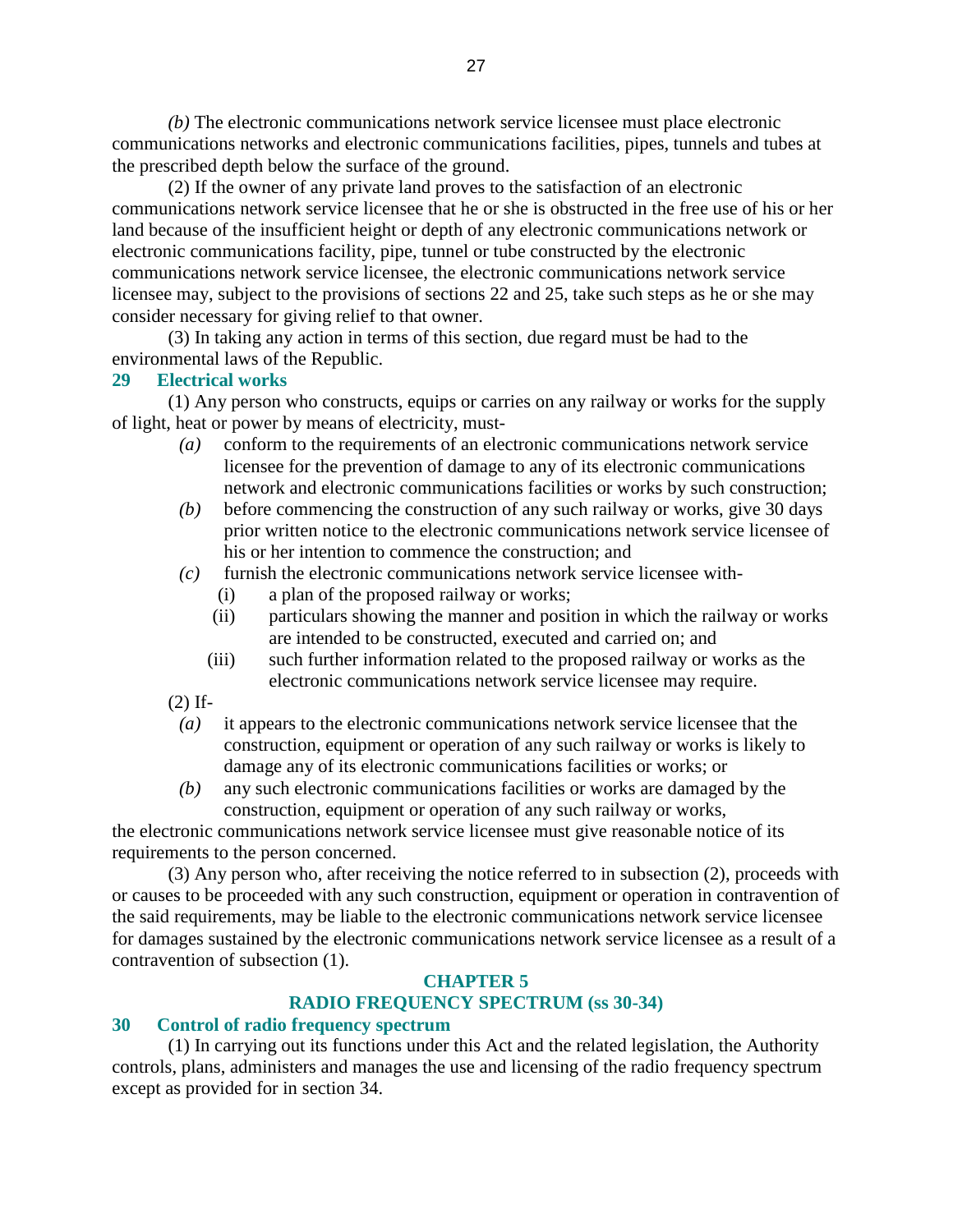(2) In controlling, planning, administering, managing and licensing the use of the radio frequency spectrum, the Authority must-

- *(a)* comply with the applicable standards and requirements of the ITU and its Radio Regulations, as agreed to or adopted by the Republic;
- *(b)* take into account modes of transmission and efficient utilisation of the radio frequency spectrum, including allowing shared use of radio frequency spectrum when interference can be eliminated or reduced to acceptable levels as determined by the Authority;
- *(c)* give high priority to applications for radio frequency spectrum where the applicant proposes to utilise digital electronic communications facilities for the provision of broadcasting services, electronic communications services, electronic communications network services, and other services licensed in terms of this Act or provided in terms of a licence exemption;
- *(d)* plan for the conversion of analogue uses of the radio frequency spectrum to digital, including the migration to digital broadcasting in the Authority's preparation and modification of the radio frequency spectrum plan; and
- *(e)* give due regard to the radio frequency spectrum allocated to security services.

 (3) The Authority must, in performing its functions in terms of subsection (1), ensure that in the use of the radio frequency spectrum harmful interference to authorised or licensed users of the radio frequency spectrum is eliminated or reduced to the extent reasonably possible.

 (4) The Authority must investigate and resolve all instances of harmful interference to licensed services that are reported to it.

### **31 Radio frequency spectrum licence**

 (1) Subject to subsections (5) and (6), no person may transmit any signal by radio or use radio apparatus to receive any signal by radio except under and in accordance with a radio frequency spectrum licence granted by the Authority to such person in terms of this Act.

 (2) A radio frequency spectrum licence is required in addition to any service licence contemplated in Chapter 3, where the provision of such service entails the use of radio frequency spectrum.

 (3) The Authority may, taking into account the objects of the Act, prescribe procedures and criteria for awarding radio frequency spectrum licences for competing applications or instances where there is insufficient spectrum available to accommodate demand.

(4) The Authority may amend a radio frequency spectrum licence-

- *(a)* to implement a change in the radio frequency plan;
- *(b)* in the interest of orderly radio frequency spectrum management;
- *(c)* to effect the migration of licensees in accordance with a revised radio frequency plan or the transition from analogue to digital broadcasting;
- *(d)* if requested by the licensee concerned to the extent that the request is fair and does not prejudice other licensees; or
- *(e)* with the agreement of the licensee.

(5) Subsection (1) does not apply to a person who utilises radio frequency spectrum-

- *(a)* in the course of making due and proper use, as a subscriber, of an electronic communications service or electronic communications network service, the provision of which is licensed in terms of Chapter 3 or as a recipient of a service subject to a licence exemption;
- *(b)* in the course of making due and proper use of an electronic communications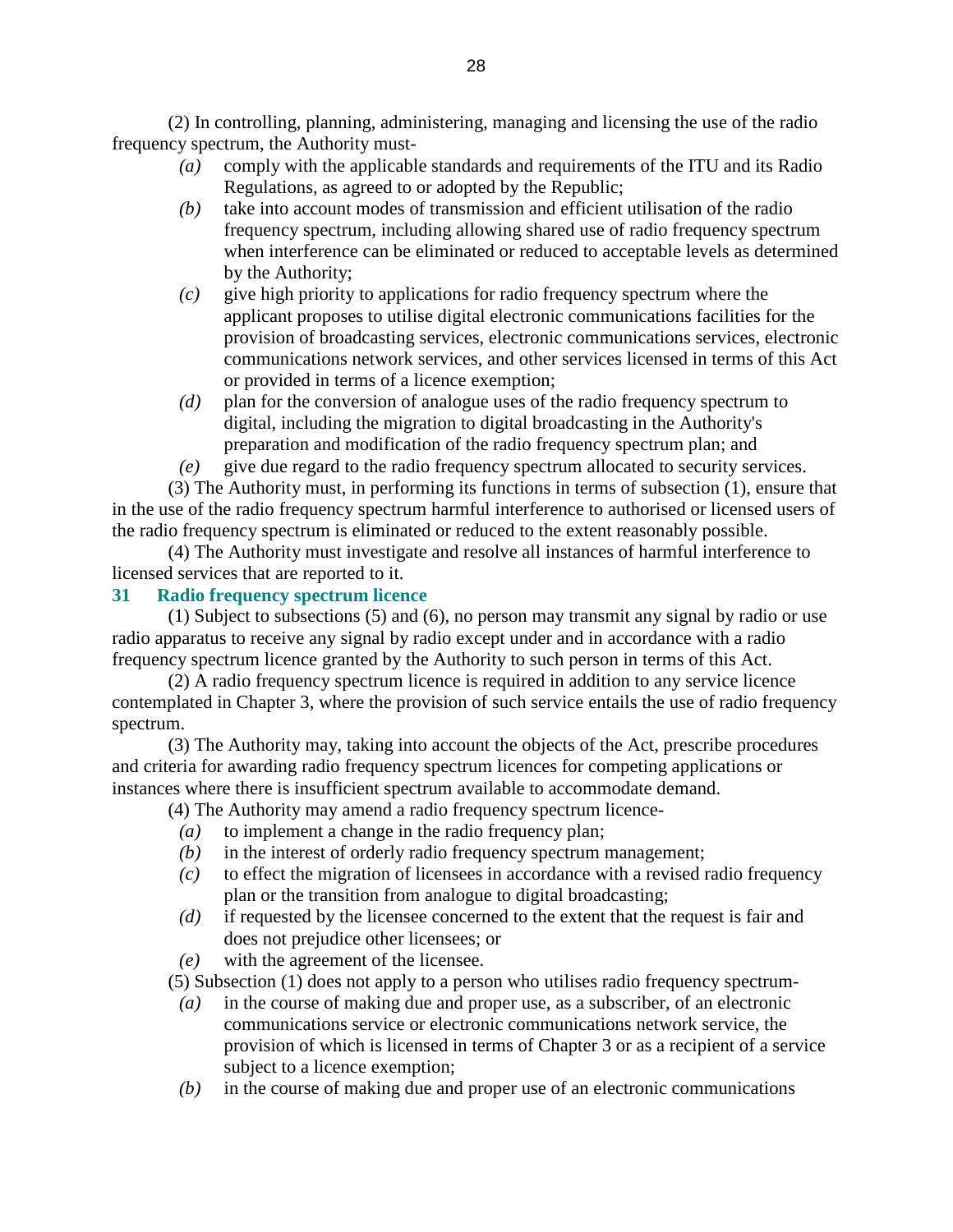service, the provision of which is licensed in terms of Chapter 3 as part of his or her duties in the service of the State or a local authority, including any military force, police service or traffic authority, in instances of *force majeure*; or

*(c)* in accordance with the regulations contemplated in subsection (6).

(6) The Authority may prescribe-

- *(a)* types of radio apparatus the use or possession of which; or
- *(b)* the circumstances in which the use or possession of radio apparatus, does not require a radio frequency spectrum licence, including, but not limited to radio frequency spectrum allocated for use in respect of radio astronomy and other scientific uses of radio frequency spectrum that have been coordinated and agreed to by the Authority.

 (7) The Authority may, on its own initiative, take appropriate action to ensure compliance with the provisions of this Chapter.

 (8) Subject to subsection (9), the Authority may withdraw any radio frequency spectrum licence when the licensee fails to utilise the allocated radio frequency spectrum in accordance with the licence conditions applicable to such licence.

 (9) Before the Authority withdraws a radio frequency spectrum licence in terms of subsection (8), it must give the licensee prior written notice of at least 30 days and the licensee must have 7 (seven) business days in which to respond in writing to the notice (unless otherwise extended by the Authority) demonstrating that it is utilising the radio frequency spectrum in compliance with this Act and the licence conditions.

 (10) The Authority, based on the written response of the licensee, must notify the licensee of its decision to withdraw or not to withdraw the licence.

#### **32 Control of possession of radio apparatus**

(1) No person may possess any radio apparatus unless he or she is-

- *(a)* in possession of a radio frequency spectrum licence granted in terms of this Chapter; or
- *(b)* exempted as prescribed in terms of section 31 (6).

 (2) The Authority may, subject to this Act, the related legislation and other applicable law, enter onto property for purposes of inspecting radio apparatus in accordance with subsection (3).

 (3) Where a person is found in possession of any radio apparatus in contravention of the provisions of this section, the Authority may-

- *(a)* seal or alter such apparatus or any part thereof in order to-
	- (i) prevent the use of that radio apparatus for the purpose of transmission or reception; and
	- (ii) grant to such person a permit for a limited or indefinite period authorising the possession of that apparatus on condition that it is not, during such period, used for such purpose; or
- *(b)* seize such apparatus, whether or not it is sealed as contemplated in paragraph *(a)*, for disposal in terms of subsection (4).

 (4) Radio apparatus seized under subsection (3) *(b)* must be held by the Authority at the cost of the person from whom it was seized until-

- *(a)* its possession is authorised in terms of section 31; or
- *(b)* the matter is dealt with by a court of law.

#### **33 Frequency co-ordination**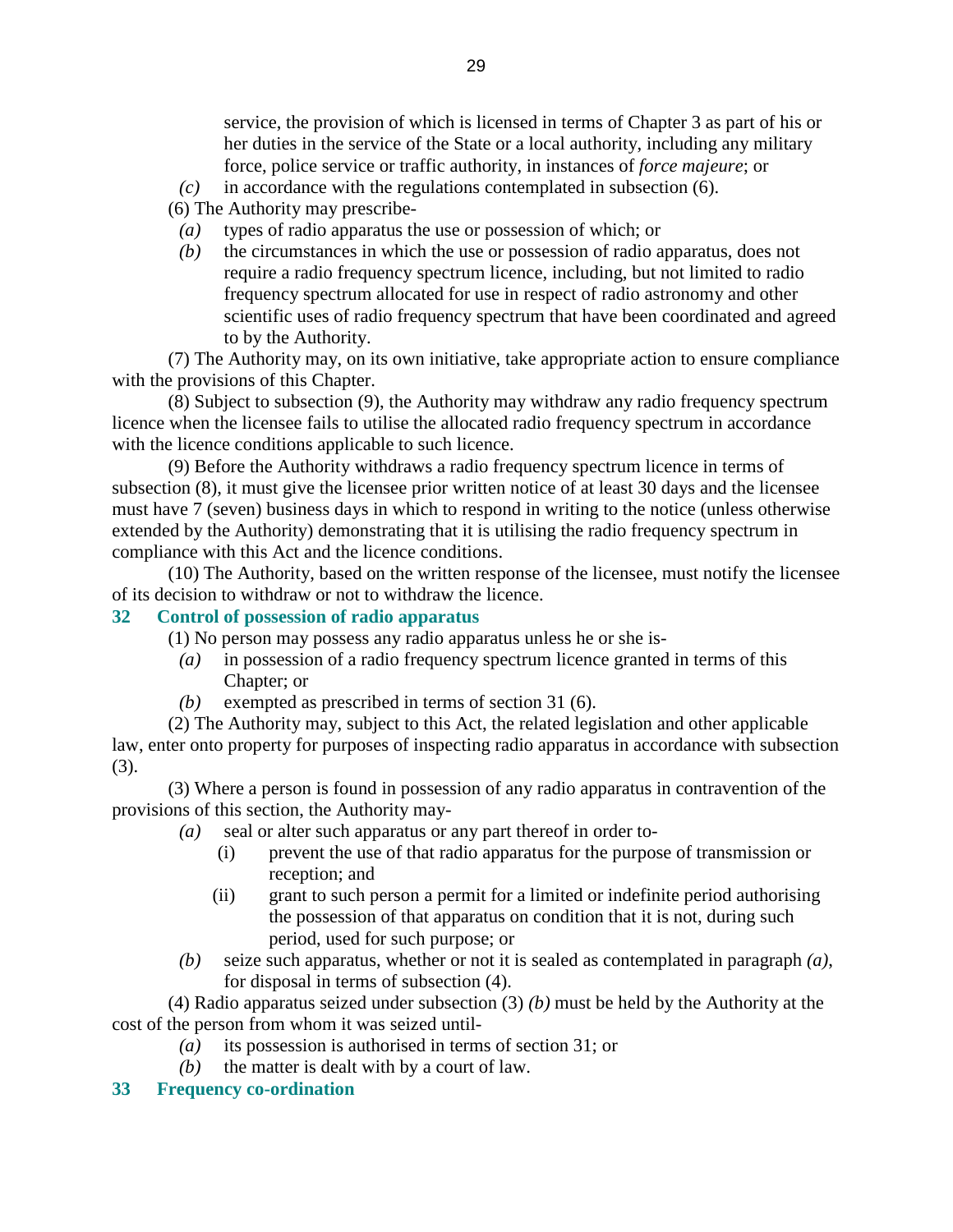(1) Holders of a radio frequency spectrum licence must, in good faith, co-ordinate their respective frequency usage with other such licensees to-

- *(a)* avoid harmful interference among radio frequency spectrum licensees;
- *(b)* ensure efficient use of any applicable frequency band; and
- *(c)* allow for the provision of cost-efficient services.

 (2) Where radio frequency spectrum licensees are unable or unwilling to co-ordinate in good faith in terms of subsection (1), the Authority must intervene and resolve the dispute.

 (3) The Authority must prescribe regulations governing the co-ordination contemplated in subsection (1), which may include a process for the resolution of disputes among radio frequency spectrum licensees on an expedited basis.

#### **34 Radio frequency plan**

 (1) The Minister, in the exercise of his or her functions, represents the Republic in international fora, including the ITU, in respect of-

- *(a)* the international allotment of radio frequency spectrum; and
- *(b)* the international coordination of radio frequency spectrum usage,

in accordance with international treaties, multinational and bilateral agreements entered into by the Republic.

 (2) The Minister must approve the national radio frequency plan developed by the Authority, which must set out the specific frequency bands designated for use by particular types of services, taking into account the radio frequency spectrum bands allocated to the security services.

 (3) The Authority must assign radio frequencies consistent with the national radio frequency plan for the use of radio frequency spectrum by licence holders and other services that may be provided pursuant to a licence exemption.

 (4) The Authority must, within 12 months of the coming into force of this Act, prepare the national radio frequency plan or make appropriate modification to any existing radio frequency plan to bring it into conformity with this Act.

 (5) The national radio frequency plan must be updated and amended when necessary in order to keep the plan current. When updating and amending this plan due regard must be given to the current and future usage of the radio frequency spectrum.

(6) The national radio frequency plan must-

- *(a)* designate the radio frequency bands to be used for particular types of services;
- *(b)* ensure that the radio frequency spectrum is utilised and managed in an orderly, efficient and effective manner;
- *(c)* aim at reducing congestion in the use of the radio frequency spectrum;
- *(d)* aim at protecting radio frequency spectrum licensees from harmful interference;
- *(e)* provide for flexibility and the rapid and efficient introduction of new technologies;
- *(f)* aim at providing opportunities for the introduction of the widest range of services and the maximum number of users thereof as is practically feasible.

 (7) In preparing the national radio frequency plan as contemplated in subsection (4), the Authority must-

 *(a)* take into account the ITU's international spectrum allotments for radio frequency spectrum use, in so far as ITU allocations have been adopted or agreed upon by the Republic, and give due regard to the reports of experts in the field of spectrum or radio frequency planning and to internationally accepted methods for preparing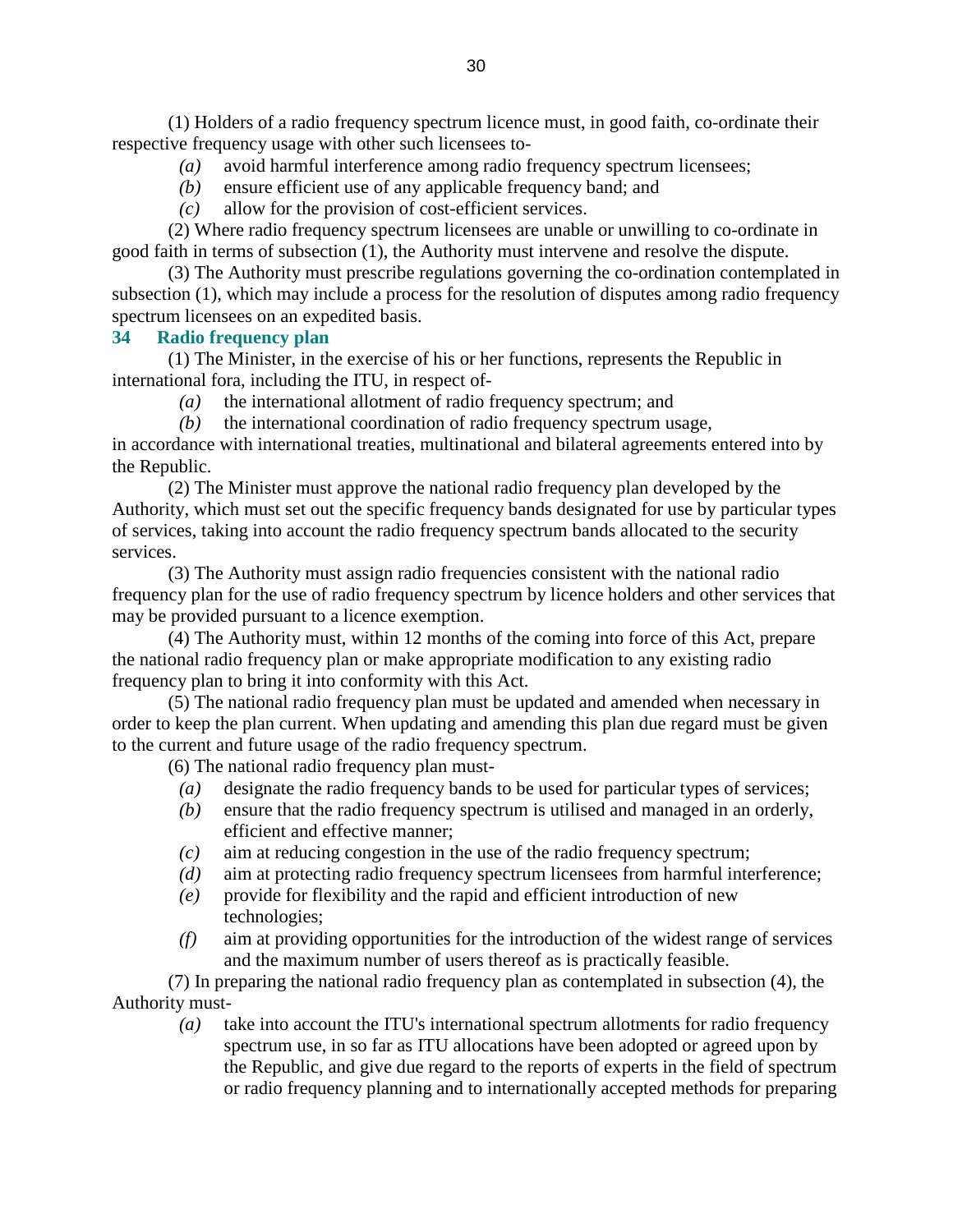such plans;

- *(b)* take into account existing uses of the radio frequency spectrum and any radio frequency band plans in existence or in the course of preparation; and
- $(c)$  consult with the Minister to-
	- (i) incorporate the radio frequency spectrum allocated by the Minister for the exclusive use of the security services into the national radio frequency plan;
	- (ii) take account of the government's current and planned uses of the radio frequency spectrum, including but not limited to, civil aviation, aeronautical services and scientific research; and
	- (iii) co-ordinate a plan for migration of existing users, as applicable, to make available radio frequency spectrum to satisfy the requirements of subsection (2) and the objects of this Act and of the related legislation.

 (8) The Authority must give notice of its intention to prepare a national radio frequency plan in the *Gazette* and in such notice invite interested parties to submit their written representations to the Authority within such period as may be specified in such notice.

 (9) The Authority may, after the period referred to in subsection (8) has passed, hold a hearing in respect of the proposed national radio frequency plan.

 (10) After the hearing, if any, and after due consideration of any written representations received in response to the notice mentioned in subsection (8) or tendered at the hearing, the Authority must forward the national radio frequency plan to the Minister for approval.

 (11) The Minister must, within 30 days of receipt of the national radio frequency plan, either approve the plan, at which time the plan must become effective, or notify the Authority that further consultation is required.

 (12) Upon approval of the national radio frequency plan by the Minister, the Authority must publish the plan in the *Gazette*.

 (13) Any radio frequency plan approved in terms of this section and all the comments, representations and other documents received in response to the notice contemplated in subsection (8) or tendered at the hearing must be-

- *(a)* kept at the offices of the Authority; and
- *(b)* open for public inspection by interested persons during the normal office hours of the Authority.

 (14) The Authority must, at the request of any person and on payment of such fee as may be prescribed, furnish him or her with a copy of the radio frequency plan.

 (15) The provisions of subsections (6) to (14) apply, with the necessary changes, in relation to any amendment made by the Authority to the radio frequency plan.

 (16) The Authority may, where the national radio frequency plan identifies radio frequency spectrum that is occupied and requires the migration of the users of such radio frequency spectrum to other radio frequency bands, migrate the users to such other radio frequency bands in accordance with the national radio frequency plan, except where such migration involves governmental entities or organisations, in which case the Authority-

- *(a)* must refer the matter to the Minister; and
- *(b)* may migrate the users after consultation with the Minister.

#### **CHAPTER 6**

# **TECHNICAL EQUIPMENT AND STANDARDS (ss 35-36)**

### **35 Approval of type**

(1) No person may use, supply, sell, offer for sale or lease or hire any type of electronic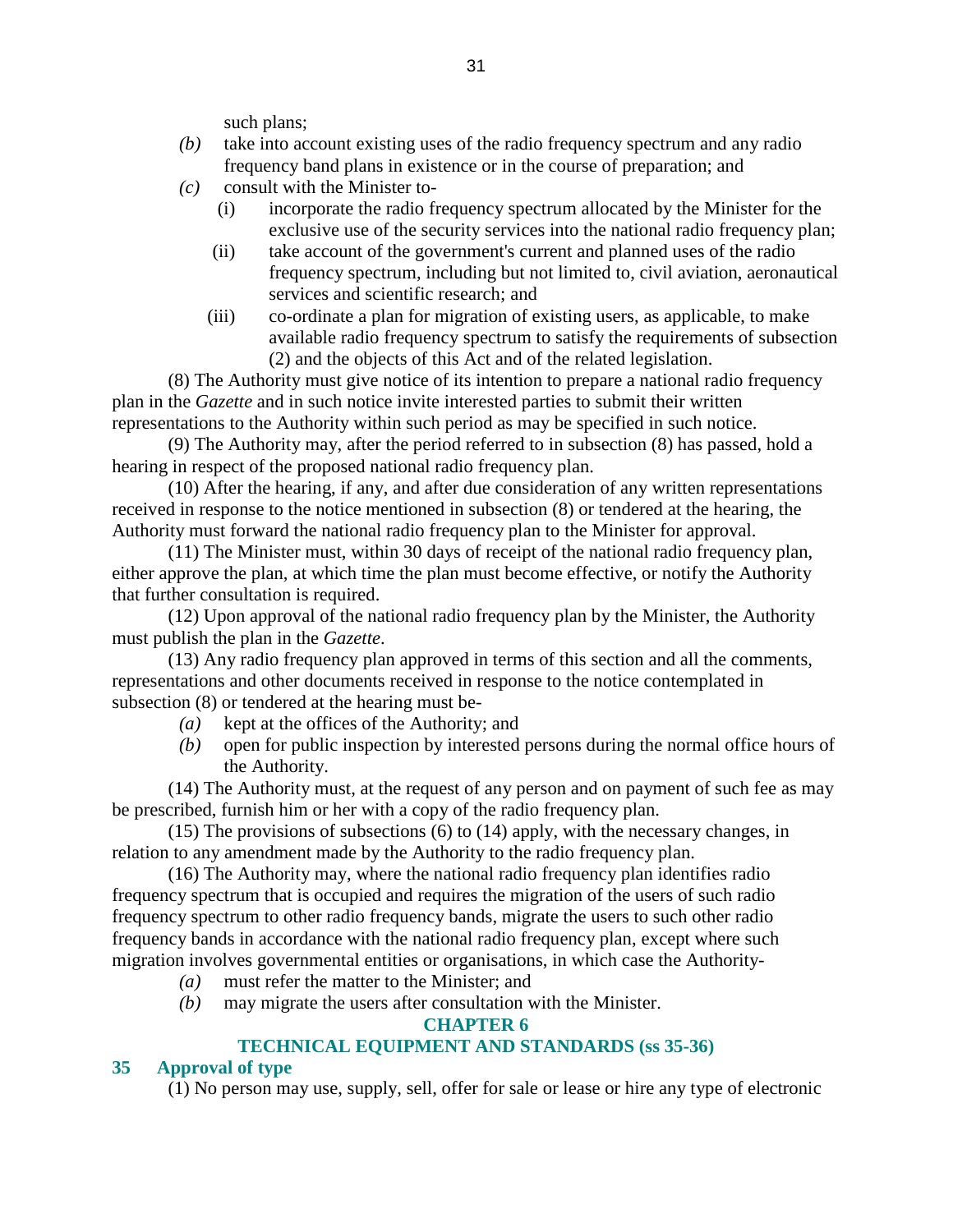communications equipment or electronic communications facility, including radio apparatus, used or to be used in connection with the provision of electronic communications, unless such equipment, electronic communications facility or radio apparatus has, subject to subsection (2), been approved by the Authority.

(2) The Authority may prescribe-

- *(a)* the types of equipment, electronic communications facilities and radio apparatus, the use of which does not require approval where such equipment, electronic communications facilities and radio apparatus has been approved for use by the European Telecommunications Standards Associations or other competent standards body where the equipment complies with type approval standards prescribed by the Authority; and
- *(b)* circumstances under which the use of equipment, electronic communications facilities, radio apparatus and subscriber equipment does not require approval, including uses for research and development, demonstrations of prototypes and testing.

### **36 Technical standards for equipment and electronic communications facilities**

 (1) The Authority may, subject to the provisions of the Standards Act, 1993 (Act 29 of 1993), prescribe standards for the performance and operation of any equipment or electronic communication facility, including radio apparatus.

(2) Any such standard must be aimed at-

- *(a)* protecting the integrity of the electronic communications network;
- *(b)* ensuring the proper functioning of connected equipment or electronic communications facilities;
- *(c)* ensuring interoperability, interconnectability and harmonisation; and
- *(d)* avoiding harmful interference with the electronic communications network.

 (3) *(a)* The regulations made in terms of subsection (1) may, for the purposes of this section and without publishing the text of the technical standard, incorporate any technical standard by reference to-

- (i) the number, title and year of issue of the technical standard; or
- (ii) other particulars by which the particular standard can be identified.

*(b)* Any technical standard incorporated as contemplated in paragraph *(a)* is considered to be a regulation to the extent that the technical standard is not contrary to the regulations.

*(c)* Whenever any technical standard is, at any time after its incorporation in terms of paragraph *(a)*, amended or substituted by a competent national body, the regulation in terms of which such technical standard was incorporated in the regulations must, unless otherwise stated therein, be considered to refer to such technical standard as so amended or substituted, as the case may be.

*(d)* The Authority must keep the text of each-

- (i) technical standard incorporated in the regulations in terms of paragraph *(a)*; and
- (ii) amendment or substitution of the text.

*(e)* The text of each incorporated technical standard must be open to inspection by the public during the normal office hours of the Authority.

*(f)* The Authority may, at the request of any person and on payment of such fee as may be prescribed, furnish him or her with a copy of the text.

### **CHAPTER 7**

### **INTERCONNECTION (ss 37-42)**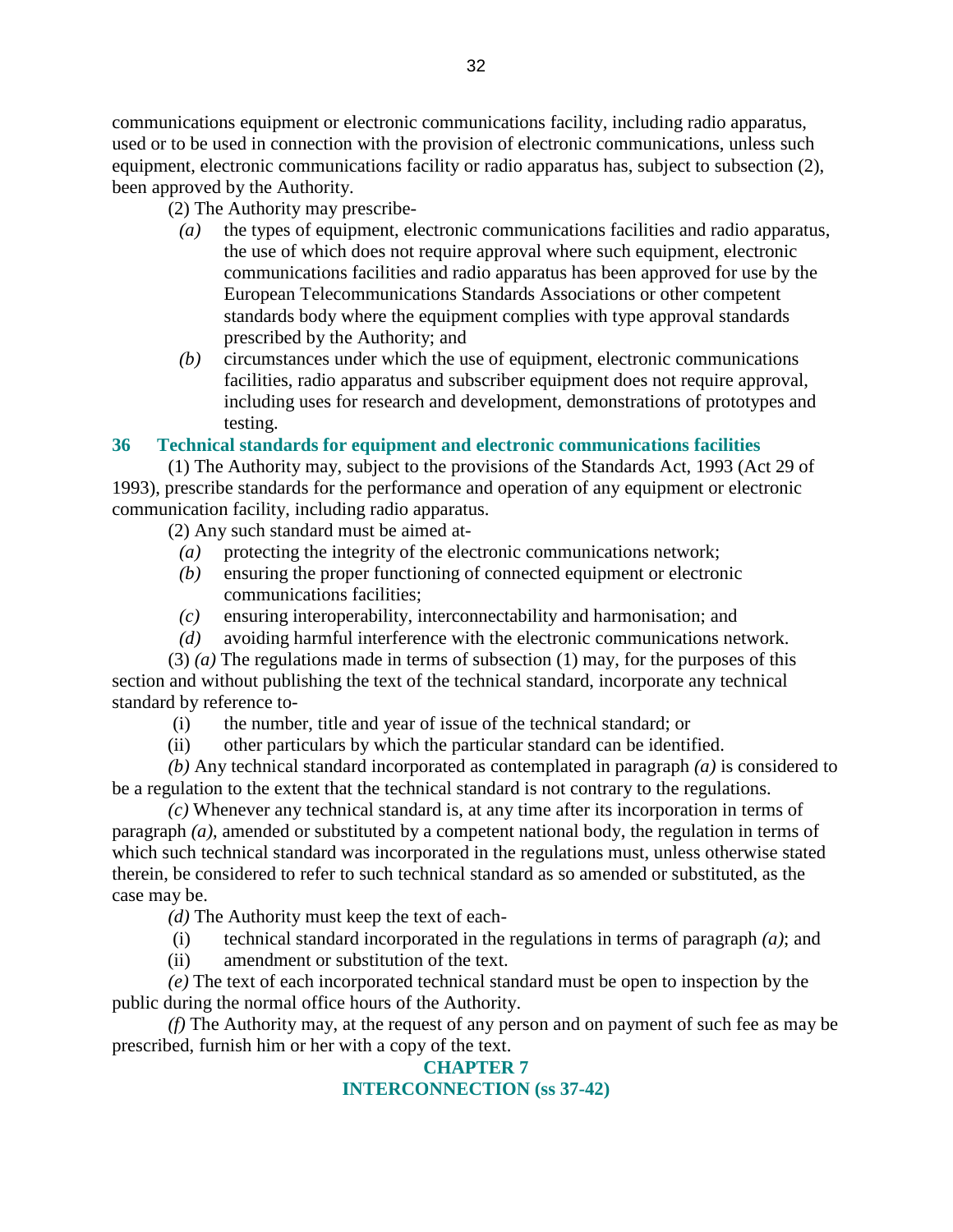#### **37 Obligation to interconnect**

 (1) Subject to section 38, any person licensed in terms of Chapter 3 must, on request, interconnect to any other person licensed in terms of this Act and persons providing service pursuant to a licence exemption in accordance with the terms and conditions of an interconnection agreement entered into between the parties, unless such request is unreasonable.

 (2) Where the reasonableness of any request to interconnect is disputed, the person requesting interconnection may notify the Authority in accordance with the regulations prescribed in terms of section 38 and the Authority must, within 14 days of receiving the request, or such longer period as is reasonably necessary in the circumstances, determine the reasonableness of the request.

 (3) For the purposes of subsection (1) a request is reasonable where the Authority determines that the requested interconnection-

- *(a)* is technically and financially feasible; and
- *(b)* will promote the efficient use of electronic communications networks and services.

 (4) In the case of unwillingness or inability of a licensee to negotiate or agree on the terms and conditions of interconnection, either party may notify the Authority in writing and the Authority may-

- *(a)* impose terms and conditions for interconnection consistent with this Chapter;
- *(b)* propose terms and conditions consistent with this Chapter which, subject to negotiations among the parties, must be agreed to by the parties within such period as the Authority may specify; or
- *(c)* refer the dispute to the Complaints and Compliance Committee for resolution on an expedited basis in accordance with the procedures prescribed in terms of section 38.

 (5) For purposes of subsection (4), unless otherwise agreed in writing by the parties, a party is considered unwilling to negotiate or unable to agree if an interconnection agreement is not concluded within the time frames prescribed.

 (6) The interconnection agreement entered into by a licensee in terms of subsection (1) must, unless otherwise requested by the party seeking interconnection, be non-discriminatory as among comparable types of interconnection and not be of a lower technical standard and quality than the technical standard and quality provided by such licensee to itself or to an affiliate.

#### **38 Interconnection regulations**

 (1) The Authority must prescribe regulations to facilitate the conclusion of interconnection agreements by stipulating interconnection agreement principles. The regulations may include any regulations referred to in section 39.

 (2) Interconnection regulations and interconnection agreement principles must provide for a framework which may include a reference interconnection offer containing model terms and conditions for interconnection.

 (3) The interconnection regulations and interconnection agreement principles may include, but are not limited to matters relating to-

*(a)* the time frame and procedure for-

- (i) the negotiation of interconnection agreements;
- (ii) the conclusion of an interconnection agreement; and
- (iii) the technical implementation of the interconnection agreement;
- *(b)* the quality, performance and level of service to be provided;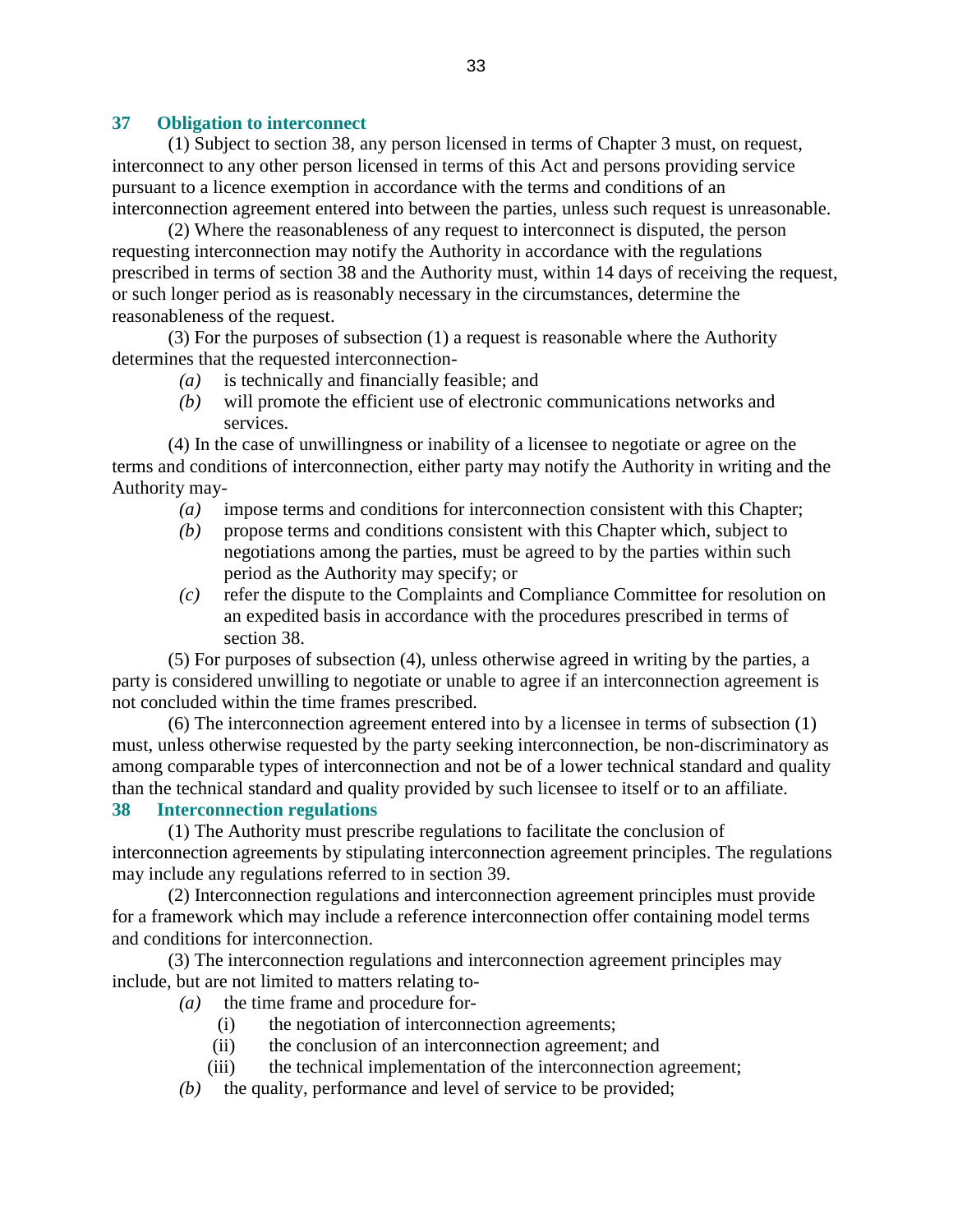- *(c)* subject to and in accordance with section 41, interconnection pricing principles;
- *(d)* the provision of electronic communications facilities to establish points of interconnection;
- *(e)* the sharing of technical information, including obligations imposed in respect of the disclosure of current and future electronic communications network planning activities;
- *(f)* contractual dispute-resolution procedures;
- *(g)* billing and settlement procedures;
- *(h)* interconnection services such as support systems, calling line identification, signalling services, supervision, functionality, unbundling of interconnection services, fault reporting, co-operation in the event of faults and collocation;
- *(i)* access and security arrangements;
- *(j)* the framework for determining technical and financial feasibility and promotion of efficient use of the electronic communications networks and provision of services contemplated in section 37 (3);
- *(k)* the requirement that a licensee negotiate and enter into an interconnection agreement with an applicant for an individual licence; and
- *(l)* the manner in which interconnection services are to be unbundled and made separately available by licensees.

 (4) Where the regulations require negotiations with an applicant as contemplated in subsection (3) *(k)*, reference in this Chapter to a licensee seeking to interconnect must be considered to include a reference to an applicant.

 (5) The interconnection regulations may exempt (in whole or in part) licensees from the obligation to interconnect under section 37 (1) where the Authority has not found such licensees to have significant market power in the relevant market or market segment in terms of Chapter 10.

 (6) Where a licensee is exempt from the obligation to interconnect in terms of subsection (5) and such exempted licensee enters into an interconnection agreement with another exempted licensee, or a person providing services pursuant to a licence exemption, sections 37 (6) and 39 (3) and (4) do not apply to such an interconnection agreement.

### **39 Filing of interconnection agreements**

 (1) An interconnection agreement must be in writing and must be submitted to the Authority.

 (2) An interconnection agreement becomes effective and enforceable upon filing with the Authority in the prescribed manner, unless-

- *(a)* an order of a court of competent jurisdiction is granted against such agreement; or
- *(b)* the Authority provides the parties with written notice of non-compliance in terms of subsection (5).

 (3) The Authority must, at the request of any person and on payment of such fee as may be prescribed, furnish that person with a copy of any interconnection agreement and the rates and charges contained in such agreement.

 (4) The Authority must review an interconnection agreement submitted in terms of subsection (1) to determine whether the agreement is consistent with the regulations prescribed.

 (5) Where the Authority determines that any term or condition of an interconnection agreement is not consistent with the regulations, the Authority must in writing-

*(a)* notify the parties of the non-complying terms and conditions; and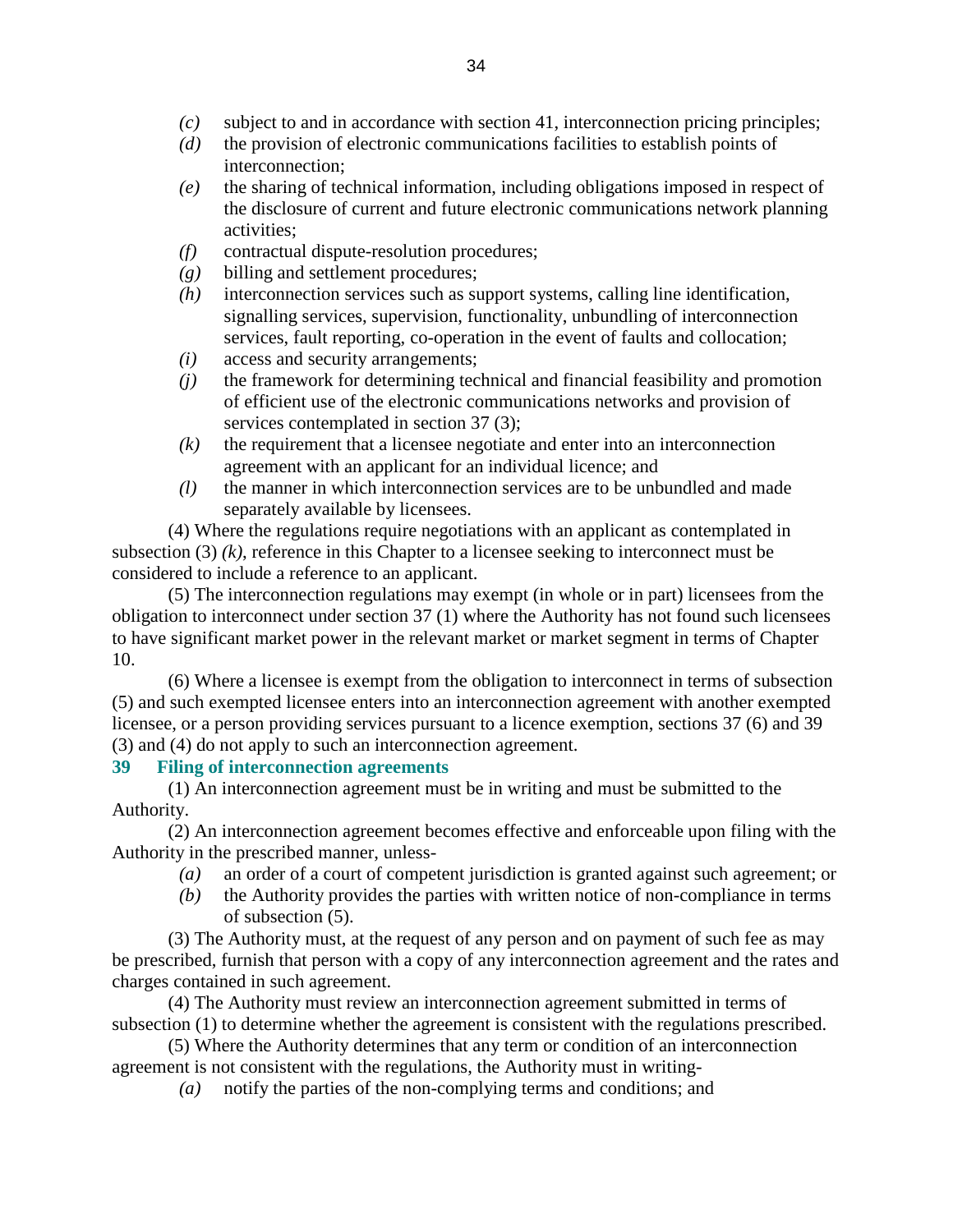*(b)* direct the parties to agree on new terms and conditions consistent with the regulations.

 (6) The parties must, upon reaching agreement and amending the non-complying terms and conditions of the interconnection agreement, submit the amended agreement to the Authority for consideration and review.

 (7) The provisions of subsections (4) and (5) apply, with the necessary changes, to the consideration and review of the amended agreement by the Authority.

### **40 Notification of interconnection disputes**

 (1) A party to a dispute arising under an interconnection agreement that has been filed with the Authority may notify the Complaints and Compliance Committee in writing of the dispute and such dispute must be resolved, on an expedited basis, by the Complaints and Compliance Committee in accordance with the regulations prescribed by the Authority.

 (2) A party who is seeking to exercise his or her rights under subsection (1) may, at any time, withdraw the notice in writing.

 (3) A decision by the Complaints and Compliance Committee concerning any dispute or a decision concerning a dispute contemplated in section 37 (4) *(c)* is, in all respects, effective and binding on the parties to the interconnection agreement unless an order of a court of competent jurisdiction is granted against the decision.

### **41 Interconnection pricing principles**

 The Authority may prescribe regulations establishing a framework of wholesale interconnection rates to be charged for interconnection services or for specified types of interconnection and associated interconnection services taking into account the provisions of Chapter 10.

#### **42 Carrier pre-selection**

(1) The Authority must make regulations-

- *(a)* defining the electronic communications services subject to carrier pre-selection; and
- *(b)* establishing a framework in terms of which-
	- (i) subscribers to an electronic communications service can access the electronic communications services of another electronic communications service licensee; and
	- (ii) electronic communications network service licensees must make the necessary electronic communications facilities available for the implementation and proper functioning of carrier pre-selection.

 (2) The framework contemplated in subsection (1) *(b)* must be in force not later than 1 July 2006 and ensure that-

- *(a)* electronic communications network service licensees implement, operate and maintain the necessary electronic communications facilities to successfully implement carrier pre-selection-
	- (i) in an efficient manner;
	- (ii) without undue delay; and
	- (iii) without discrimination; and
- *(b)* electronic communications service licensees honour subscriber requests to access the electronic communications services of another electronic communications service licensee on non-discriminatory terms and without delay.

#### **CHAPTER 8**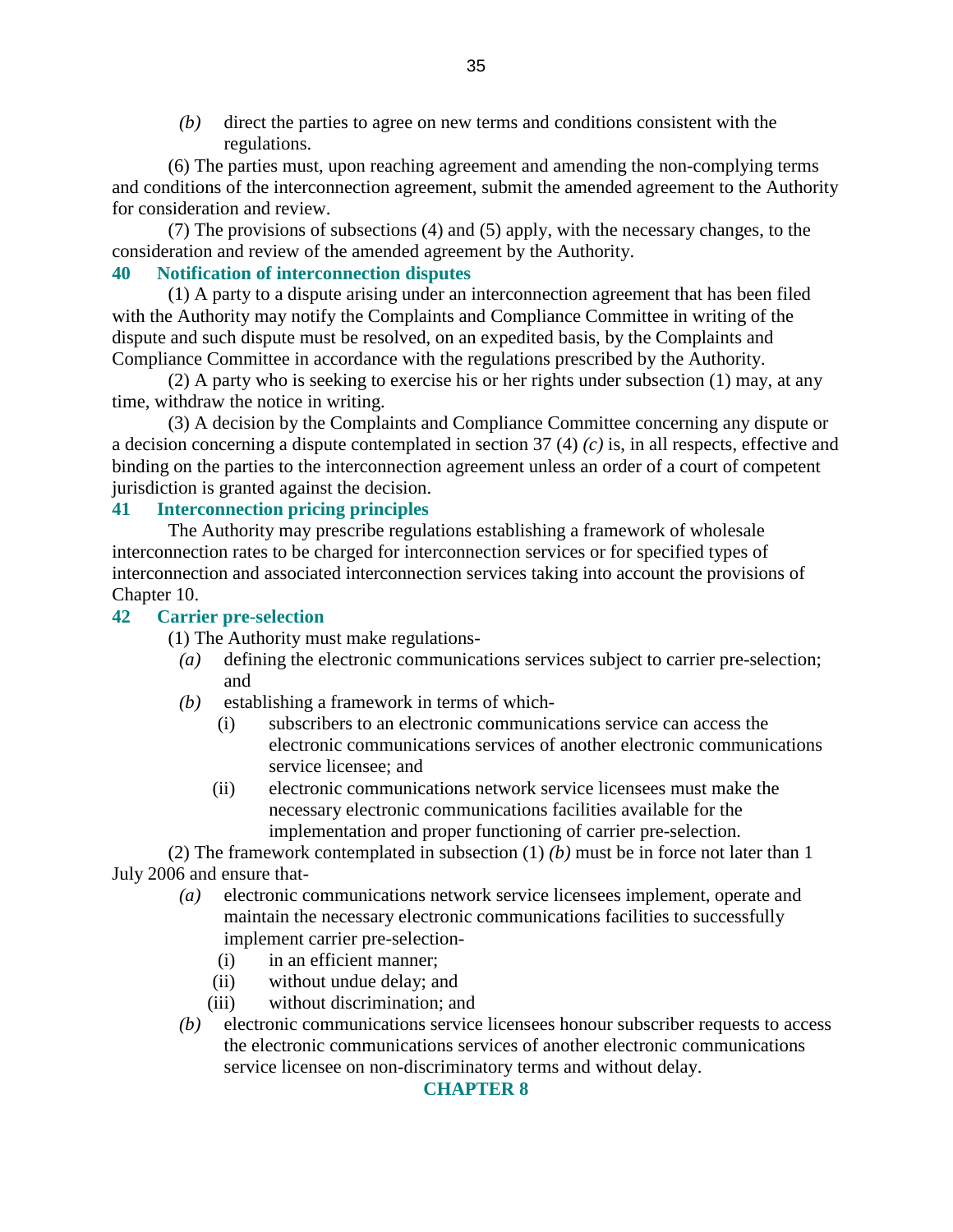### **ELECTRONIC COMMUNICATIONS FACILITIES LEASING (ss 43-47) 43 Obligation to lease electronic communications facilities**

 (1) Subject to section 44 (5) and (6), an electronic communications network service licensee must, on request, lease electronic communications facilities to any other person licensed in terms of this Act and persons providing services pursuant to a licence exemption in accordance with the terms and conditions of an electronic communications facilities leasing agreement entered into between the parties, unless such request is unreasonable.

 (2) Where the reasonableness of any request to lease electronic communications facilities is disputed, the party requesting to lease such electronic communications facilities may notify the Authority in accordance with the regulations prescribed in terms of section 44.

 (3) The Authority must, within 14 days of receiving the request, or such longer period as is reasonably necessary in the circumstances, determine the reasonableness of the request.

 (4) For purposes of subsection (1), a request is reasonable where the Authority determines that the requested lease of electronic communications facilities-

- *(a)* is technically and financially feasible; and
- *(b)* will promote the efficient use of electronic communication networks and services.

 (5) In the case of unwillingness or inability of an electronic communications network service licensee to negotiate or agree on the terms and conditions of an electronic communications facilities leasing agreement, either party may notify the Authority in writing and the Authority may-

- *(a)* impose terms and conditions consistent with this Chapter;
- *(b)* propose terms and conditions consistent with this Chapter which, subject to negotiations among the parties, must be agreed to by the parties within such period as the Authority may specify; or
- *(c)* refer the dispute to the Complaints and Compliance Committee for resolution on an expedited basis in accordance with the procedures prescribed in terms of section 46.

 (6) For the purposes of subsection (5), unless otherwise agreed in writing by the parties, a party is considered unwilling to negotiate or unable to agree if a facilities leasing agreement is not concluded within the time frames prescribed.

 (7) The lease of electronic communications facilities by an electronic communications network service licensee in terms of subsection (1) must, unless otherwise requested by the leasing party, be non-discriminatory as among comparable types of electronic communications facilities being leased and not be of a lower technical standard and quality than the technical standard and quality provided by such electronic communications network service licensee to itself or to an affiliate.

(8) The Authority must prescribe a list of essential facilities including but not limited to-

- *(a)* electronic communications facilities, including without limitation local loops, sub-loops and associated electronic communications facilities for accessing subscribers and provisioning services;
- *(b)* electronic communications facilities connected to international electronic communications facilities such as submarine cables and satellite earth stations; and
- *(c)* any other such facilities,

required to be leased by an electronic communications network service licensee in terms of subsection  $(1)$ .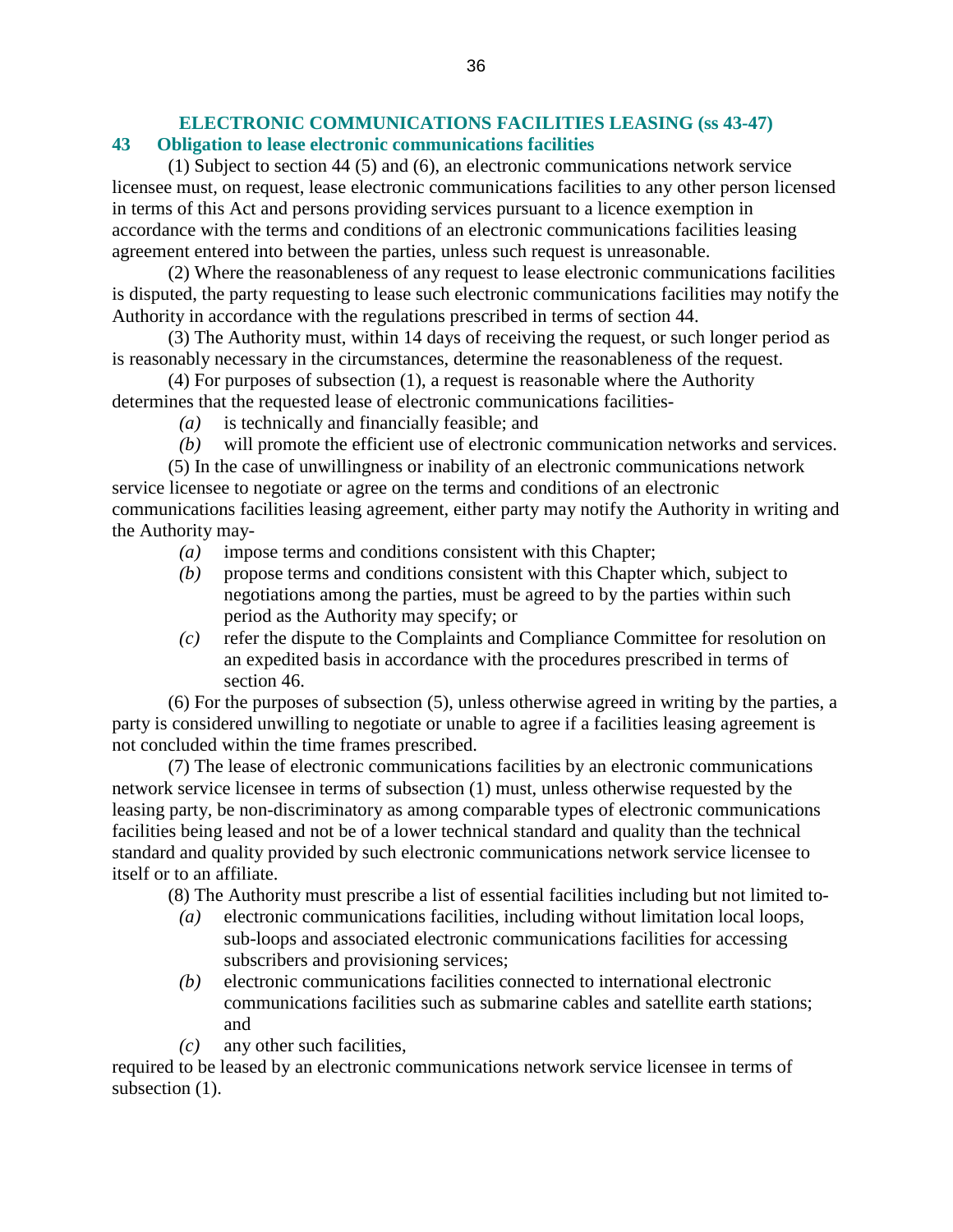(9) The Authority must review the list of electronic communications facilities at least once every 36 (thirty six) months and, where the Authority finds market conditions warrant it, make modifications to such list after undertaking an inquiry in accordance with section 4B of the ICASA Act.

 (10) An electronic communications network service licensee may not enter into any agreement or other arrangement with any person for access to, or use of, any international electronic communications facilities, including submarine cables and satellites, that-

- *(a)* contains an exclusivity provision;
- *(b)* contains provisions that create undue barriers to access to and use of such international communication facilities; or
- *(c)* otherwise restricts any party to such agreement or other arrangement from-
	- (i) leasing;
	- (ii) selling; or
	- (iii) otherwise entering into an agreement with any licensee under this Act or person providing services pursuant to a licence exemption for access to, and use of, such international electronic communications facilities.

 (11) Any exclusivity provision contained in any agreement or other arrangement that is prohibited under subsection (10) is invalid from a date to be determined by the Minister after consultation with relevant parties.

### **44 Electronic communications facilities leasing regulations**

 (1) The Authority must prescribe regulations to facilitate the conclusion of electronic communications facilities leasing agreements by stipulating electronic communications facilities leasing agreement principles and such regulations may include the regulations referred to in section 47.

 (2) Electronic communications facilities leasing regulations and electronic communications facilities leasing agreement principles must provide for a framework which may include a reference electronic communications facilities leasing offer containing model terms and conditions for electronic communications facilities listed in section 43 (8).

 (3) Matters which the electronic communications facilities leasing regulations may address include but are not limited to-

*(a)* the time frame and procedures for-

- (i) the negotiation of electronic communications facilities leasing agreements;
- (ii) the conclusion of electronic communications facilities leasing agreements; and
- (iii) the technical implementation of the electronic communications facilities leasing agreements;
- *(b)* the quality, performance and level of service to be provided, including time to repair or restore, performance, latency and availability;
- *(c)* subject to and in accordance with section 47, wholesale electronic communications facilities leasing rates and the manner in which the structure of fees and charges for such electronic communications facilities leasing must be determined;
- *(d)* the sharing of technical information including obligations imposed in respect of the disclosure of current and future electronic communications network planning activities;
- *(e)* contractual dispute resolution procedures;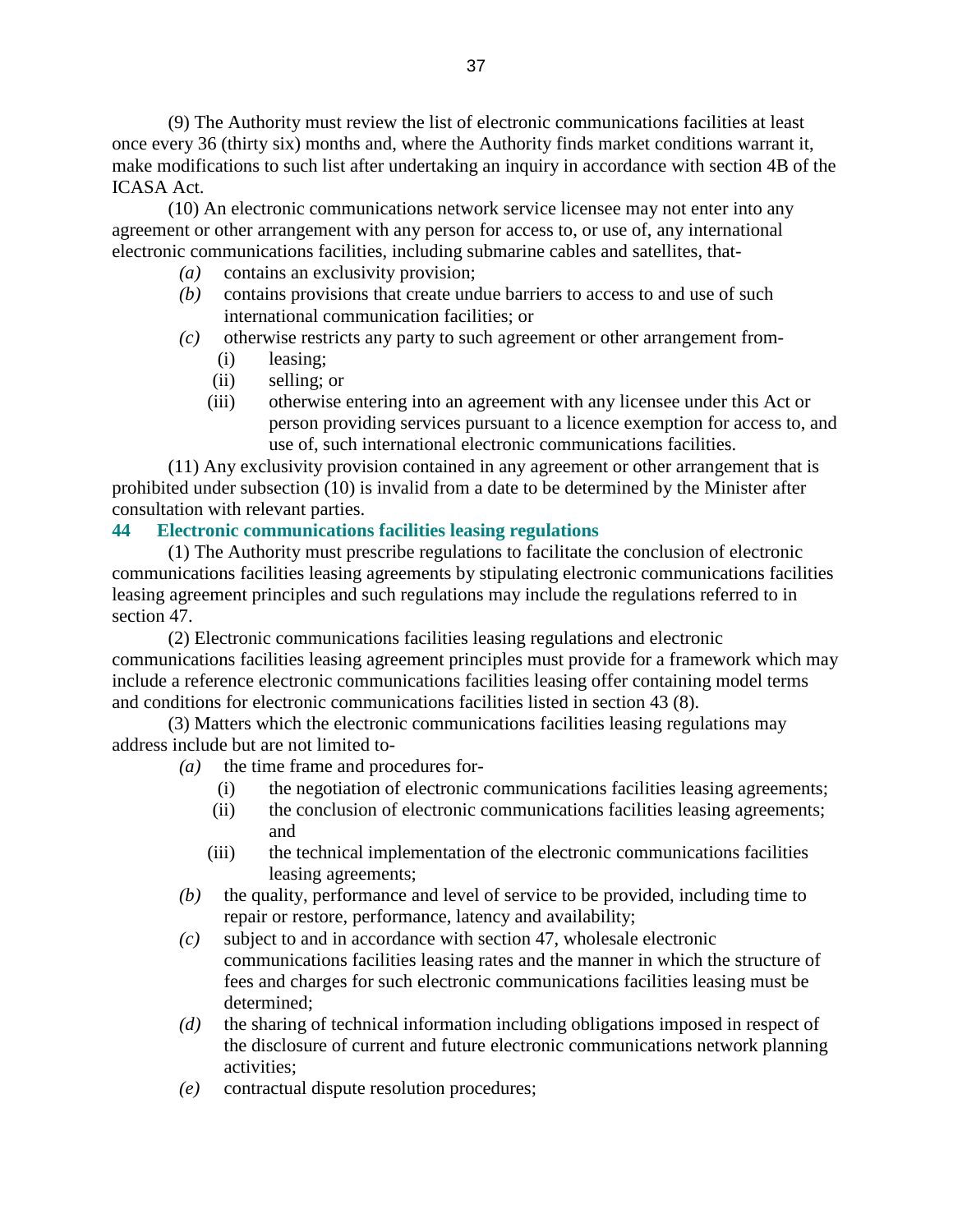- *(f)* billing and settlement procedures;
- *(g)* the list of electronic communications facilities contemplated in section 43 (8) as reviewed and modified as contemplated in section 43 (9);
- *(h)* services associated with leasing electronic communications facilities such as support systems, collocation, fault reporting, supervision, functionality, unbundling, and co-operation in the event of fault;
- *(i)* access and security arrangements;
- *(j)* the framework in accordance with which an electronic communications network service licensee may refuse a request to lease electronic communications facilities due to such electronic communications network service licensees' planned expansion of its electronic communications network;
- *(k)* the framework for determining technical and financial feasibility and promotion of efficient use of electronic communications networks and provision of services contemplated in section 43 (4);
- *(l)* the requirement that an electronic communications network service licensee negotiate and enter into an electronic communications facilities leasing agreement with an applicant for an individual licence; and
- *(m)* the manner in which unbundled electronic communications facilities are to be made available.

 (4) Where the regulations require negotiations with an applicant in terms of subsection (3) *(l)*, a reference in this Chapter to a licensee seeking to lease electronic communications facilities must be considered to include such applicant.

 (5) The electronic communications facilities leasing regulations may exempt (in whole or in part) electronic communications network service licensees from the obligation to lease electronic communications facilities in terms of section 43 (1) where the Authority has not found, in terms of Chapter 10, such electronic communications network service licensees to have significant market power in the relevant market or market segment.

 (6) Where a licensee is exempt from the obligation to lease electronic communications facilities in terms of subsection (5) and such exempted licensee enters into a electronic communications facilities leasing agreement with another exempted licensee, or a person providing services pursuant to a licence exemption, section 43 (7) and section 45 (3) and (4) do not apply to any such electronic communications facilities leasing agreement.

 (7) Despite a finding of significant market power, for purposes of promoting investment in new fibre electronic communications networks, the Authority may exempt an electronic communications network service licensee from the obligation to lease fibre loops and sub-loops serving residential premises if the electronic communications network service licensee meets the following requirements:

- *(a)* The new fibre loops and sub-loops, as applicable, have been, or will be, constructed and placed in operation after the coming into force of this Act;
- *(b)* the new fibre loops and sub-loops, as applicable, are, or will be-
	- (i) constructed in, and serve, a geographic area that, at the time of construction, is not then served by the electronic communications network service licensee and such electronic communications network service licensee has no obligation to serve such geographic area; or
	- (ii) constructed in, and serve, a geographic area that, at the time of construction, is then served by the electronic communications network service licensee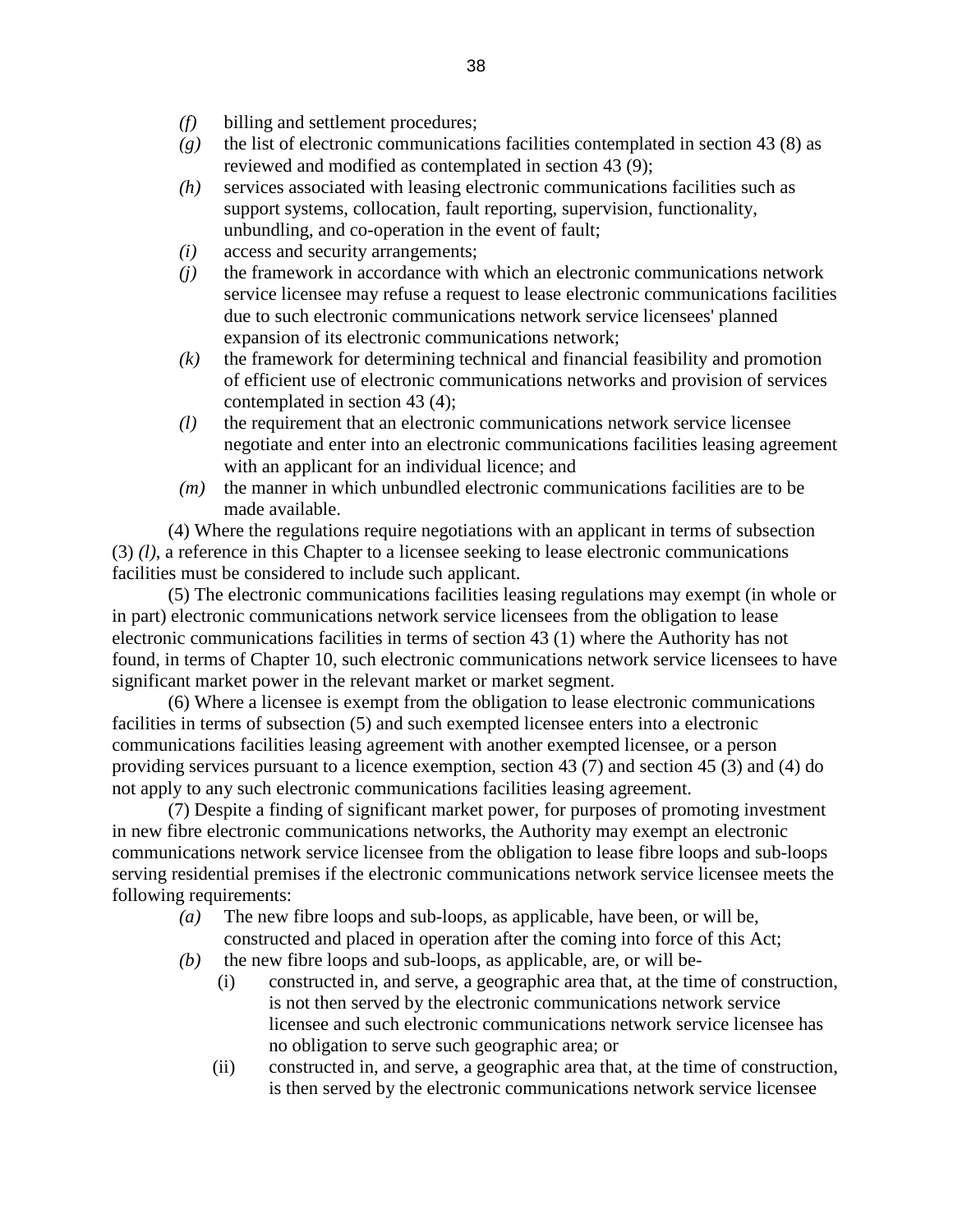and such electronic communications network service licensee maintains and continues to support its existing electronic communications facilities in the geographic area and to make such existing electronic communications facilities available for lease in accordance with the obligations under this Chapter and electronic communications facilities leasing regulations; and

 *(c)* the electronic communications network service licensee has not entered into any exclusive arrangement with the owner of the property, local authority or any other person or persons exercising control over the geographic area or parts thereof barring or impeding the construction of competing electronic communications networks in the geographic area.

### **45 Filing of electronic communications facilities leasing agreements**

 (1) An electronic communications facilities leasing agreement must be in writing and must be submitted to the Authority.

 (2) Electronic communications facilities leasing agreements are effective and enforceable upon being filed with the Authority in the prescribed manner unless an order of a court of competent jurisdiction is granted against such agreement or the Authority provides the parties with written notice of non-compliance in terms of subsection  $(6)$ .

 (3) The Authority must publish electronic communications facilities leasing agreements submitted in terms of subsection (1).

 (4) The Authority must, at the request of any person and on payment of such fee as may be prescribed, furnish that person with a copy of any electronic communications facilities leasing agreement.

 (5) The Authority must review electronic communications facilities leasing agreements submitted in terms of subsection (1) to determine whether such agreements are consistent with the regulations prescribed.

 (6) Where the Authority determines that any term or condition of an electronic communications facilities leasing agreement is not consistent with the regulations, the Authority must in writing-

- *(a)* notify the parties of the non-complying terms and conditions; and
- *(b)* direct the parties to agree on new terms and conditions consistent with the regulations.

 (7) The parties must, upon reaching agreement and amending the non-complying terms and conditions of the electronic communications facilities leasing agreement, submit the amended agreement to the Authority for consideration and review.

 (8) The provisions of subsections (5) and (6) apply, with the necessary changes, to such consideration and review of the amended agreement by the Authority.

#### **46 Notification of electronic communications facilities leasing agreement disputes**

 (1) A party to a dispute arising out of an electronic communications facilities leasing agreement may notify the Authority in writing of the dispute and such dispute must be resolved, on an expedited basis, by the Complaints and Compliance Committee in accordance with the regulations prescribed by the Authority.

 (2) A party who notifies the Authority of a dispute in terms of subsection (1) may, at any time, withdraw the notice in writing.

 (3) A decision by the Complaints and Compliance Committee concerning any dispute or a decision concerning a dispute contemplated in section 43 (5) *(c)* is, in all respects, effective and binding on the parties to the electronic communications facilities leasing agreement unless an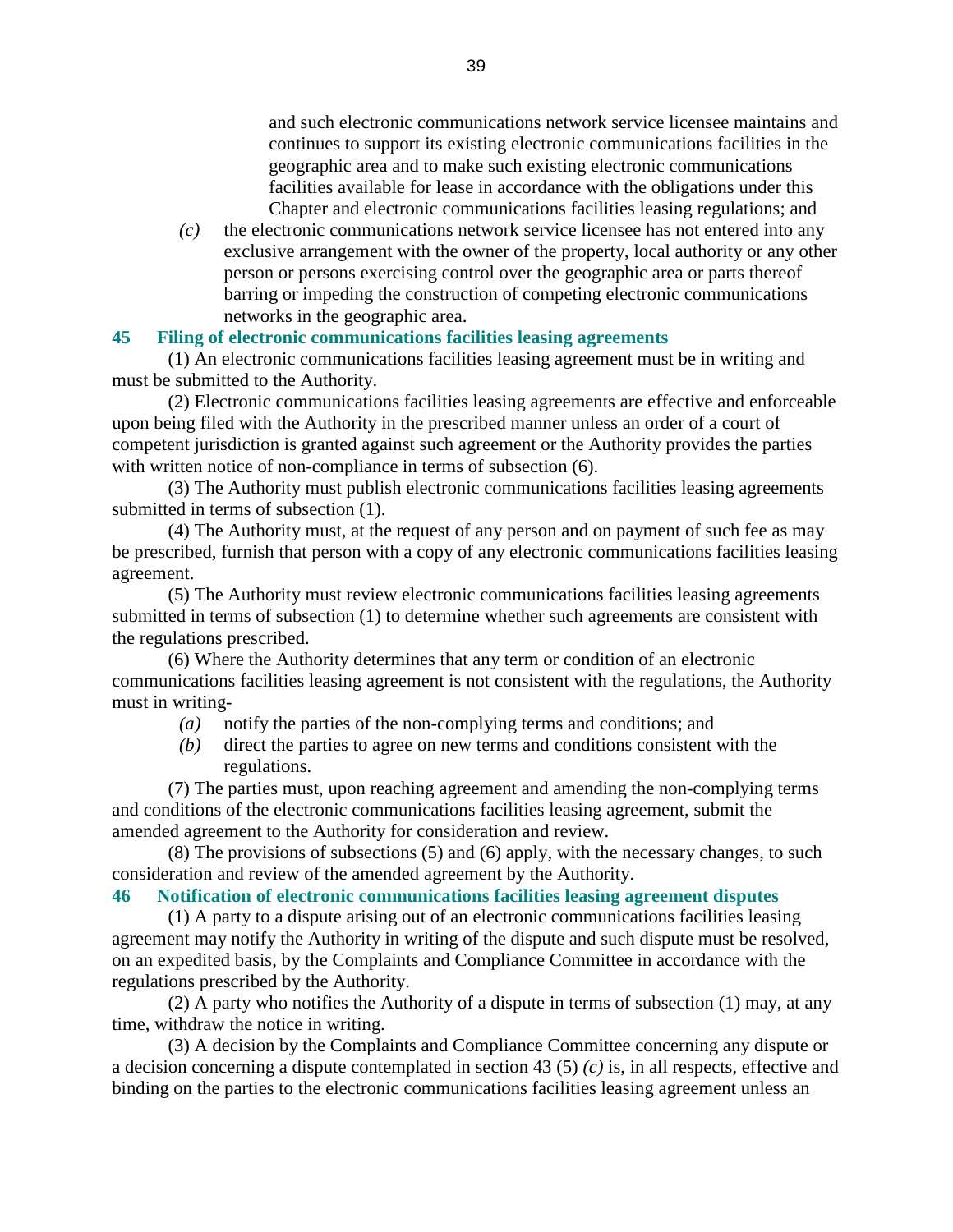order of a court of competent jurisdiction is granted against the decision.

### **47 Facilities leasing pricing principles**

 The Authority may prescribe regulations establishing a framework for the establishment and implementation of wholesale rates applicable to specified types of electronic communication facilities and associated services taking into account the provisions of Chapter 10.

### **CHAPTER 9**

### **BROADCASTING SERVICES (ss 48-66)**

#### **48 Application**

This chapter applies only to broadcasting service licensees.

### **49 Public broadcasting service licences**

 In considering the grant of a new public broadcasting service licence the Authority must, with due regard to the objects and principles enunciated in section 2, among others, take into account the following:

- *(a)* The demand for the proposed broadcasting service within the proposed licenced area;
- *(b)* The need for the proposed broadcasting service within such area, having regard to broadcasting services already existing in that area; and
- *(c)* The technical quality of the proposed broadcasting service in regard to developments in broadcasting technology.

### **50 Community broadcasting service licences**

 In considering the grant of a new community broadcasting service licence the Authority must, with due regard to the objects and principles enunciated in section 2, among others, take into account whether-

- *(a)* the applicant is fully controlled by a non-profit entity and carried on or is to be carried on for non-profit purposes;
- *(b)* the applicant intends to serve the interests of the relevant community;
- *(c)* as regards the provision of the proposed broadcasting service, the applicant has the support of the relevant community or of those associated with or promoting the interests of such community, which support must be measured according to such criteria as may be prescribed;
- *(d)* the applicant intends to encourage members of the relevant community or those associated with or promoting the interests of such community to participate in the selection and provision of programmes to be broadcast in the course of such broadcasting service; and
- *(e)* the applicant has never been convicted of an offence in terms of this Act or the related legislation.

### **51 Commercial broadcasting service licences**

 In considering the grant of a new commercial broadcasting service licence the Authority must, with due regard to the objects and principles enunciated in section 2, among others take into account the following:

- *(a)* The demand for the proposed broadcasting service within the proposed licence area;
- *(b)* The need for the proposed broadcasting service within such licence area, having regard to the broadcasting services already existing in that area;
- *(c)* The expected technical quality of the proposed broadcasting service, having regard to developments in broadcasting technology;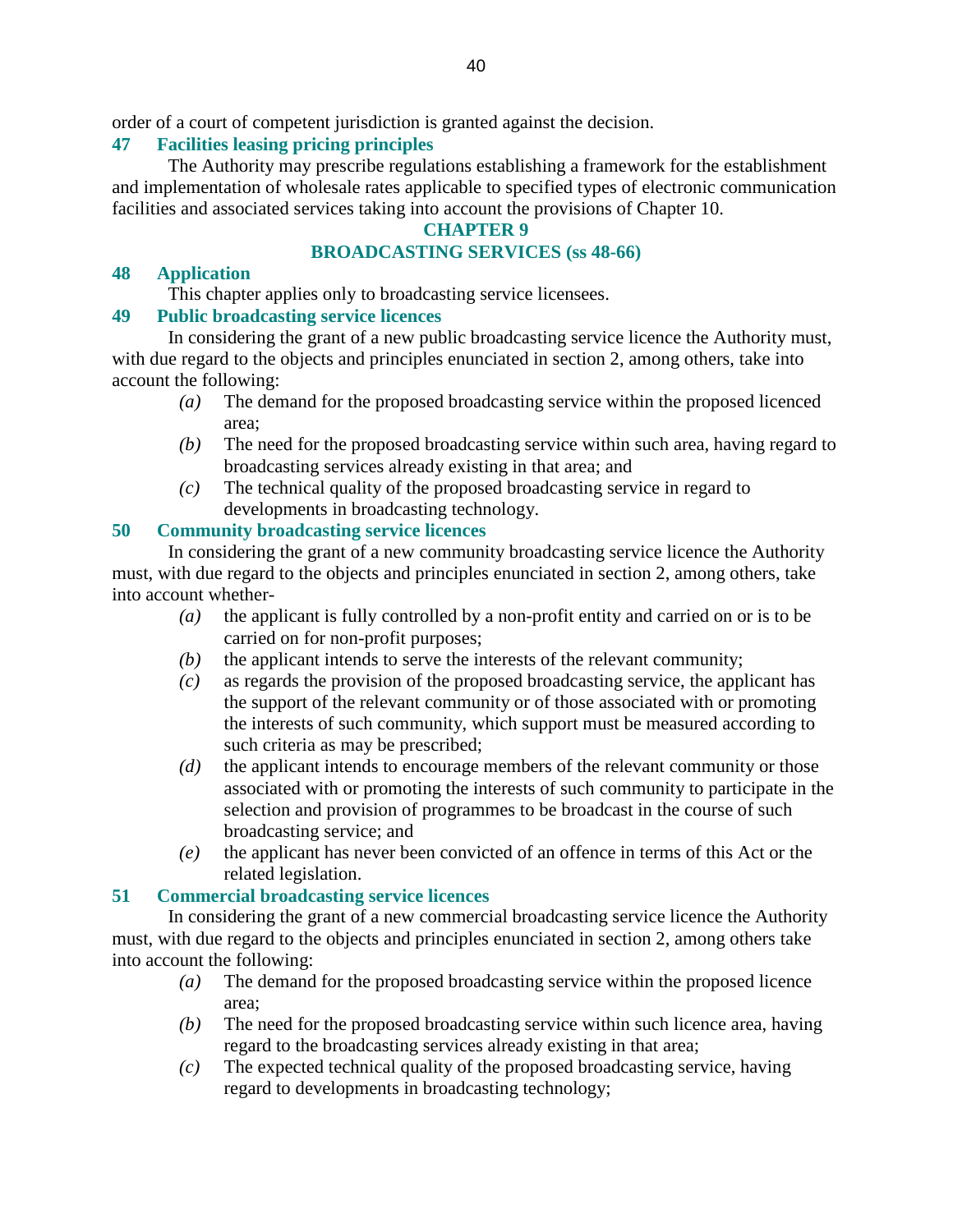- *(d)* The capability, expertise and experience of the applicant;
- *(e)* The financial means and business record of the applicant;
- *(f)* The business record of persons in a position to control the operations of the licensee, either in an individual capacity or directly or indirectly in relation to management or corporate structure;
- *(g)* The applicant's record and the record of those persons referred to in paragraph *(f)*, in relation to situations requiring trust and candour;
- *(h)* Whether the applicant is precluded, in terms of section 64 from holding a broadcasting service licence; and
- *(i)* Whether either the applicant or persons referred to paragraph *(f)* have been convicted of an offence in terms of this Act or the related legislation.

### **52 Prohibition on granting of broadcasting service licence to party-political entities**

 No broadcasting service licence may be granted to any party, movement, organisation, body or alliance which is of a party-political nature.

### **53 Record of programmes broadcast by broadcasting service licensees**

(1) A broadcasting service licensee must-

- *(a)* on demand by the Authority, produce to the Authority any recording of every programme broadcast in the course of his or her broadcasting service for examination or reproduction, within 60 days from the date of broadcast;
- *(b)* on demand of the Complaints and Compliance Committee, produce to the Complaints and Compliance Committee any script or transcript of a programme after the broadcast of the programme.

 (2) Nothing in this Act may be construed as requiring or authorising the Authority or the Complaints and Compliance Committee, in the performance of its functions, to view programmes prior to their being broadcast.

### **54 Code of conduct for broadcasting service licensees**

 (1) The Authority must, as soon as reasonably possible after the coming into effect of this Act and subject to this Act, review existing regulations, and prescribe regulations setting out a code of conduct for broadcasting service licensees.

 (2) Subject to the provisions of subsection (3), all broadcasting service licensees must adhere to the code of conduct for broadcasting service licensees as prescribed.

 (3) The provisions of subsection (2) do not apply to a broadcasting service licensee who is a member of a body which has proved to the satisfaction of the Authority that its members subscribe and adhere to a code of conduct enforced by that body by means of its own disciplinary mechanisms, provided such code of conduct and disciplinary mechanisms are acceptable to the Authority.

### **55 Control over advertisements**

 (1) All broadcasting service licensees must adhere to the Code of Advertising Practice (in this section referred to as the Code) as from time to time determined and administered by the Advertising Standards Authority of South Africa.

 (2) The Complaints and Compliance Committee must adjudicate complaints concerning alleged breaches of the Code by broadcasting service licensees who are not members of the Advertising Standards Authority of South Africa, in accordance with section 17C of the ICASA Act.

 (3) Where a broadcasting licensee, irrespective of whether or not he or she is a member of the said Advertising Standards Authority, is found to have breached the Code, such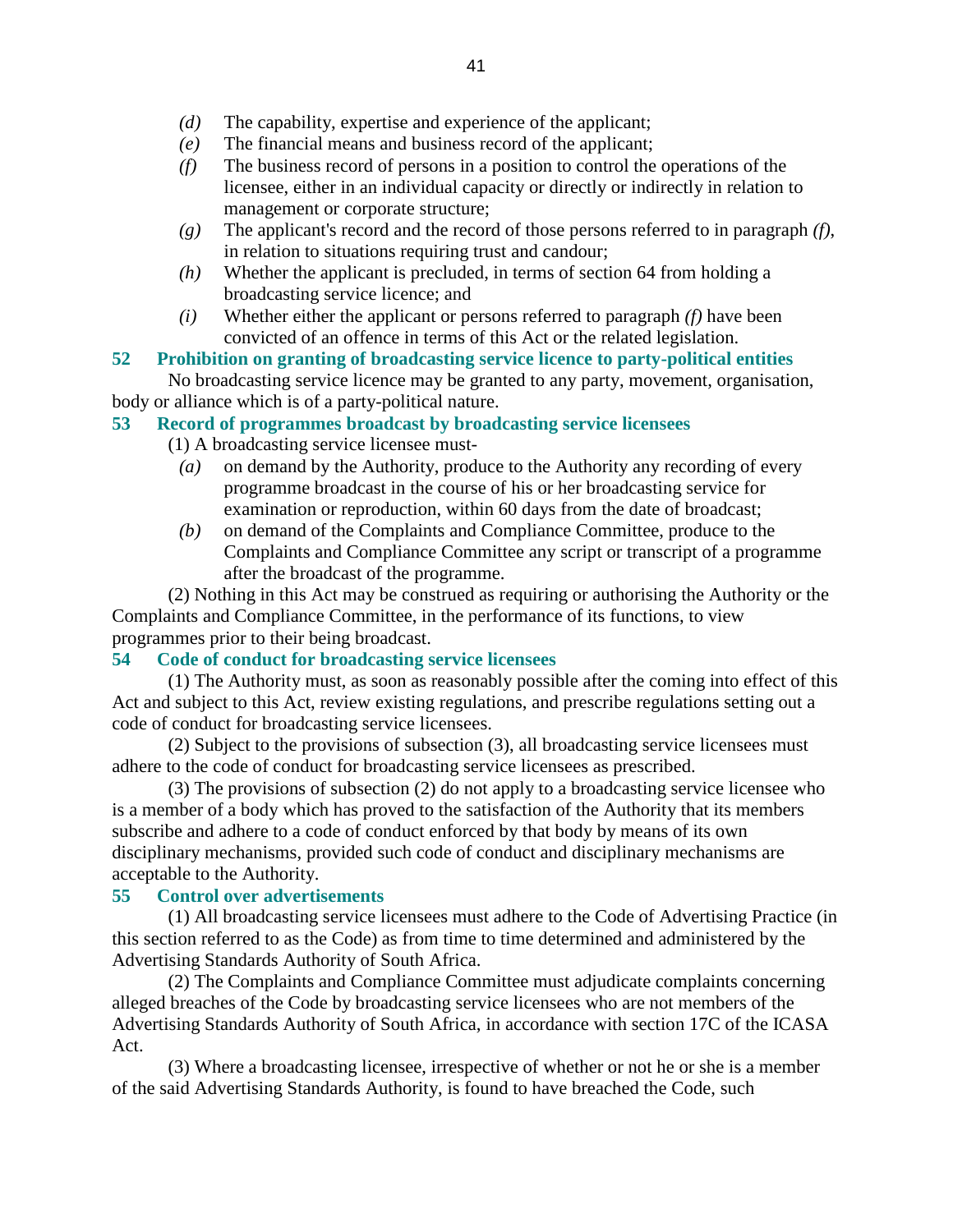broadcasting licensee must be dealt with in accordance with applicable provisions of the ICASA Act.

#### **56 Prohibition on broadcasting of party election broadcasts and political advertisements except in certain circumstances**

 A party election broadcast and a political advertisement must not be broadcast on any broadcasting service except during an election period and then only if, and to the extent authorised by the provisions of sections 57 and 58.

#### **57 Broadcasting of party election broadcasts on public broadcasting services**

 (1) Subject to the provisions of this section, a public broadcasting service licensee must permit a party election broadcast only during an election period and then only if such a broadcast is produced on behalf of the political party in question at the instance of its duly authorised representative.

 (2) The Authority must determine the time to be made available to political parties for the purposes of subsection (1), including the duration and scheduling of party election broadcasts, taking into account the financial and programming implications for the broadcasting services in question.

 (3) The Authority must consult with the relevant public broadcasting service licensee and all the political parties prior to making any determination in terms of subsection (2).

 (4) In making any determination in terms of subsection (2), the Authority may impose such conditions on a public broadcasting service licensee with respect to party election broadcasts as it considers necessary, having due regard to the fundamental principle that all political parties are to be treated equitably.

 (5) A party election broadcast may not contain any material which may reasonably be anticipated to expose the broadcasting service licensee to legal liability if such material were to be broadcast.

 (6) A party election broadcast must conform to a technical quality acceptable to the Authority.

 (7) No party election broadcast may be broadcast later than 48 hours prior to the commencement of the polling period.

 (8) A commercial or community broadcasting service licensee is not required to broadcast party election broadcasts, but if he or she elects to do so, the preceding provisions of this section applies, with the necessary changes.

#### **58 Political advertising on broadcasting services**

 (1) A broadcasting service licensee is not required to broadcast a political advertisement, but if he or she elects to do so, he or she must afford all other political parties, should they so request, a like opportunity.

 (2) A broadcasting service licensee may broadcast a political advertisement only during an election period and then only if it has been submitted to such licensee on behalf of a political party by its duly authorised representative.

 (3) In making advertising time available to political parties, no broadcasting service licensee may discriminate against any political party or make or give any preference to any political party or subject any political party to any prejudice.

 (4) A political advertisement may not contain any material which may reasonably be anticipated to expose the broadcasting service licensee to legal liability if such material were to be broadcast.

(5) A political advertisement must conform to a technical quality acceptable to the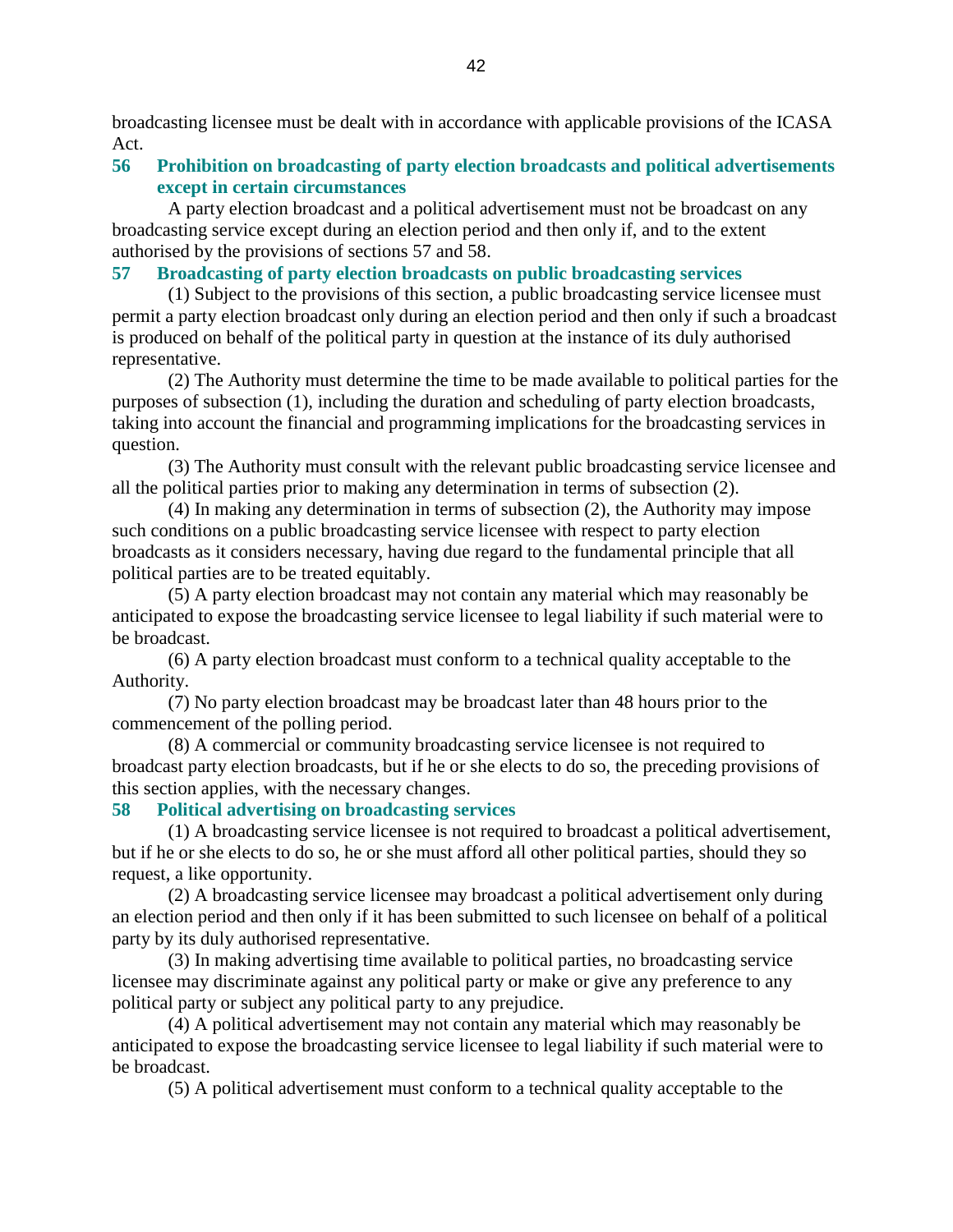Authority.

 (6) No political advertisement may be broadcast later than 48 hours prior to the commencement of the polling period.

 (7) This section is subject to the provisions of any law relating to the expenditure of political parties during an election period.

### **59 Equitable treatment of political parties by broadcasting service licensees during election period**

 (1) If, during an election period, the coverage of any broadcasting service extends to the field of elections, political parties and issues relevant thereto, the broadcasting services licensee concerned must afford reasonable opportunities for the discussion of conflicting views and must treat all political parties equitably.

 (2) In the event of any criticism against a political party being levelled in a particular programme of any broadcasting service-

- *(a)* without such party having been afforded an opportunity to respond thereto in such programme; or
- *(b)* without the view of such political party having been reflected therein,

the broadcasting services licensee concerned must afford such party a reasonable opportunity to respond to the criticism.

 (3) If, within 48 hours before the commencement of the polling period or during the polling period, a broadcasting services licensee intends broadcasting a programme in which a particular political party is criticised, the licensee must ensure that the political party in question is given a reasonable opportunity to-

- *(a)* respond thereto in the same programme; or
- *(b)* respond thereto as soon as is reasonably practicable thereafter.

 (4) Subsection (3) does not apply in relation to the contents of any party election broadcast in the circumstances contemplated in section 57 and any political advertisement in the circumstances contemplated in section 58.

#### **60 Restriction on subscription broadcasting services**

 (1) Subscription broadcasting services may not acquire exclusive rights that prevent or hinder the free-to-air broadcasting of national sporting events, as identified in the public interest from time to time, by the Authority, after consultation with the Minister and the Minister of Sport and in accordance with the regulations prescribed by the Authority.

 (2) In the event of a dispute arising concerning subsection (1), any party may notify the Authority of the dispute in writing and such dispute must be resolved on an expedited basis by the Authority in accordance with the regulations prescribed by the Authority.

 (3) The Authority must prescribe regulations regarding the extent to which subscription broadcast services must carry, subject to commercially negotiable terms, the television programmes provided by a public broadcast service licensee.

 (4) Subscription broadcasting services may draw their revenues from subscriptions, advertising and sponsorships, however, in no event may advertising or sponsorship, or a combination thereof, be the largest source of annual revenue.

#### **61 Preservation of South African programming**

 (1) The Authority may prescribe regulations applicable to broadcasting service licensees regarding the commissioning of independently produced South African programming.

(2) For purposes of this section-

*(a)* **'local television content'** means a television programme, excluding transmission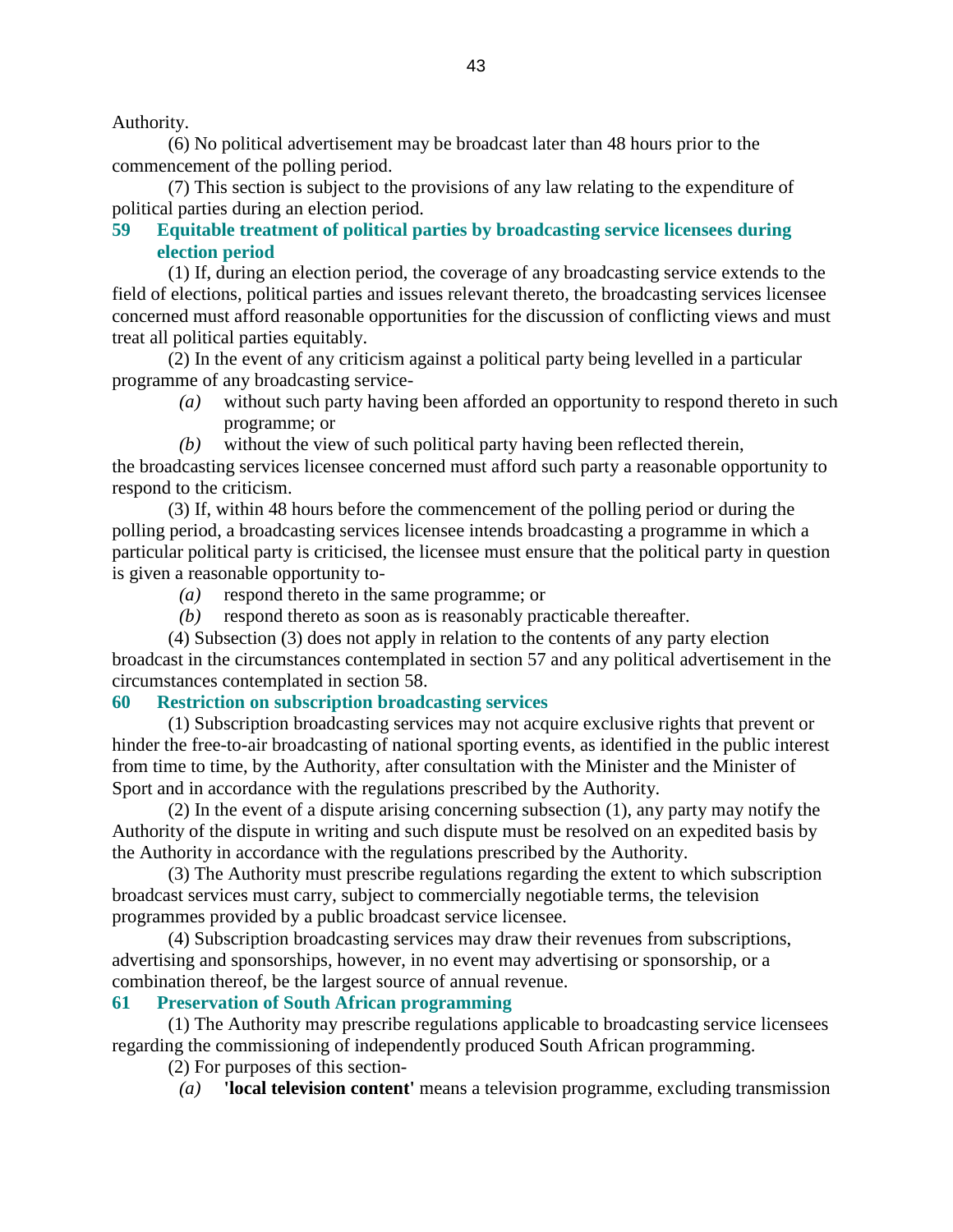of sporting events and compilations thereof, advertisements, teletext and continuity announcements, which is produced-

- (i) by a broadcasting service licensee;
- (ii) by a person who is a citizen of, and permanently resident in, the Republic;
- (iii) by a juristic person, the majority of the directors, shareholders or members of whom are citizens of, and permanently resident in, the Republic;
- (iv) in a co-production in which persons referred to in subparagraphs (i), (ii) or (iii) have at least a fifty percent financial interest;
- (v) by persons referred to in subparagraphs (i), (ii), (iii) or (iv), in circumstances where the prescribed number of key personnel who are involved in the production of the television programme, are citizens of, and permanently resident in, the Republic; or
- $(vi)$  by persons referred to in subparagraphs (i), (ii), (iii) or (iv), in circumstances where the prescribed percentage of the production costs are incurred in the Republic;
- *(b)* **'independent television production'** means a production of local television content-
	- (i) by a person not directly or indirectly employed by any broadcasting service licensee; or
	- (ii) by a person who is not controlled by or is not in control of any broadcasting service licensee; and
- *(c)* a musical work broadcast by a broadcasting service licensee qualifies as **'South African music'** if such work complies with at least two of the following criteria, namely-
	- (i) if the lyrics (if any) were written by a South African citizen;
	- (ii) if the music was written by a South African citizen;
	- (iii) if the music or lyrics was or were principally performed by musicians who are South African citizens;
	- (iv) if the musical work consists of a live performance which is-
		- *(aa)* recorded wholly in the Republic; or
		- *(bb)* performed wholly in the Republic and broadcast live in the Republic.

 (3) The Authority may, in respect of the television broadcasting service licence, impose and specify in that licence, such conditions, as prescribed, regarding local television content and independent television production, which without derogating from the generality of the foregoing, may include any conditions requiring the broadcasting service licensee-

- *(a)* to annually expend a specified sum of money, subject to reasonable yearly escalation or, alternatively, a specified minimum percentage of its gross revenue, on programmes which have local television content;
- *(b)* to allocate a specified minimum percentage of its total broadcasting time to television programmes which have local television content;
- *(c)* in the case where the broadcasting service licensee has a regional or local licence area, to allocate a specified minimum percentage of broadcasting time to local television programmes which have been produced in the relevant region or locality; and
- *(d)* to allocate a specified minimum portion of the percentage referred to in paragraph *(a)*, *(b)* or *(c)*, whichever is applicable, to a prescribed diversity of television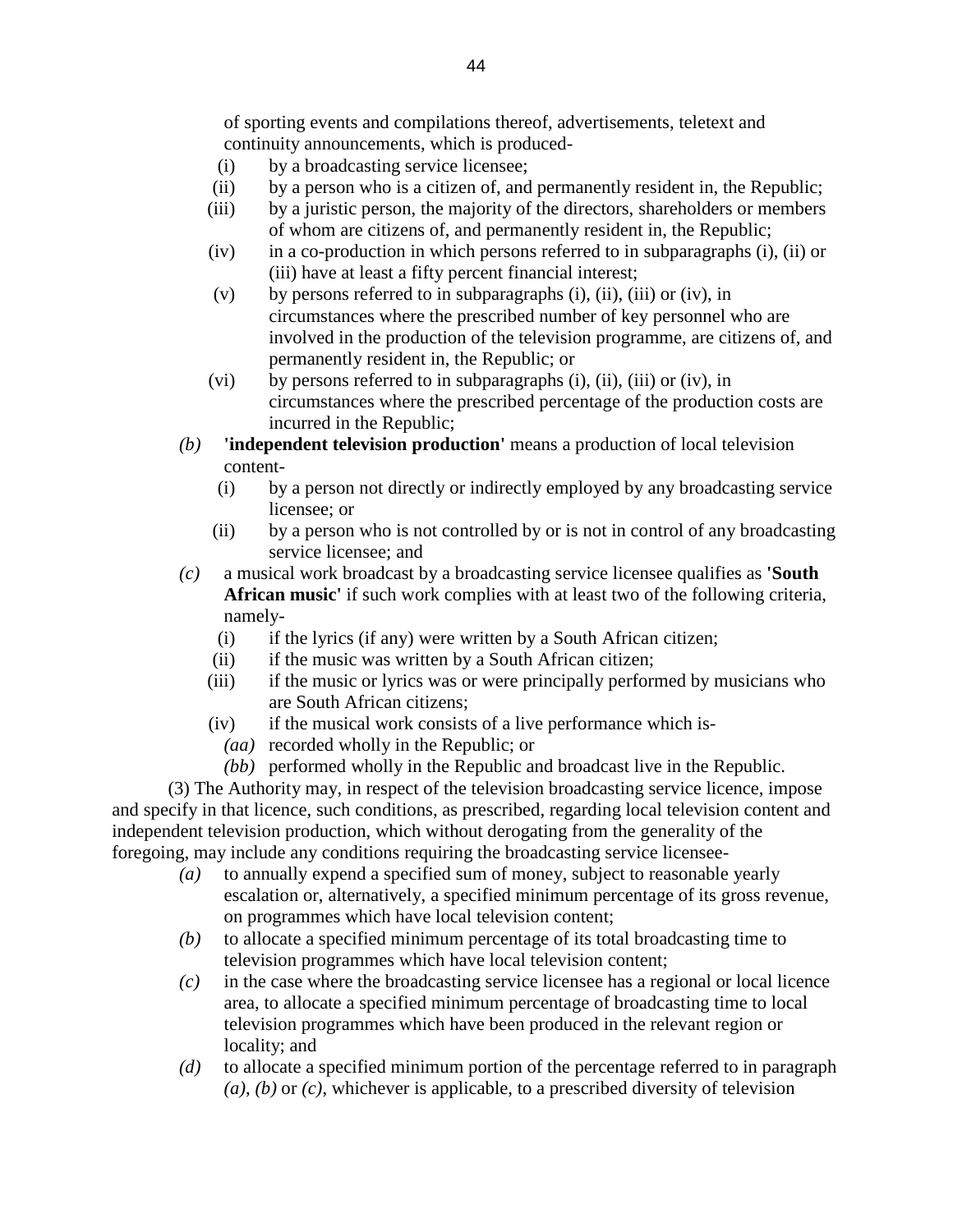programmes which are independent television productions.

 (4) The Authority may, in relation to a sound broadcasting service, prescribe conditions in terms of which the broadcasting service licensee is required to broadcast a specified minimum percentage of musical works which qualify as South African music.

 (5) In prescribing any amount or percentage in terms of subsections (3) or (4), the Authority may prescribe the application thereof with regard to-

- *(a)* any of the categories of broadcasting service licence referred to in sections 49, 50 and 51;
- *(b)* defined viewing and listening times, where applicable;
- *(c)* various categories of television programmes, where applicable; and
- *(d)* the period within which the broadcasting service licensee must comply with the provisions of this section.

# **62 Broadcasting signal distribution objectives**

 (1) Where an electronic communications network service licensee provides broadcasting signal distribution or multi-channel distribution services, such provider must, subject to the general terms and conditions of its licence as determined by the Authority-

- *(a)* give priority to the carriage of South African broadcasting channels, which includes local programming where the Authority considers it appropriate;
- *(b)* provide universal access for all South Africans to broadcasting services;
- *(c)* provide a diversity of type of broadcasting services;
- *(d)* be open, interoperable and harmonised with the Southern African region, and be able to meet international distribution standards.

 (2) An electronic communications network service licensee that provides broadcasting signal distribution or multi-channel distribution services must-

- *(a)* comply with the provisions of this Act and the frequency plan of the Authority;
- *(b)* provide broadcasting signal distribution only to a broadcasting service provided under an appropriate and valid broadcasting licence; and
- *(c)* take due cognisance of the environmental impact of his or her operational activities and comply with all applicable laws relating to the protection of the environment.
- (3) A common carrier must-
	- *(a)* subject to its technological capacity to do so and to the provisions of paragraph *(b)*, provide broadcasting signal distribution to broadcasting licensees upon their request on an equitable, reasonable, non-preferential and non-discriminatory basis;
	- *(b)* in determining its tariffs, duly take into account the following:
		- (i) the different categories of broadcasting service licenses referred to in sections 49, 50 and 51; and
		- (ii) the nature and technical parameters of the service provided to each broadcasting licensee with a view to ensuring that the different tariffs are appropriate to and commensurate with the various broadcasting services to which they relate;
	- *(c)* carry public broadcasting services, including educational, commercial and community services.

# **63 Self provisioning by broadcasting service licensees**

(1) Broadcasting service licensees may self provide their broadcasting signal distribution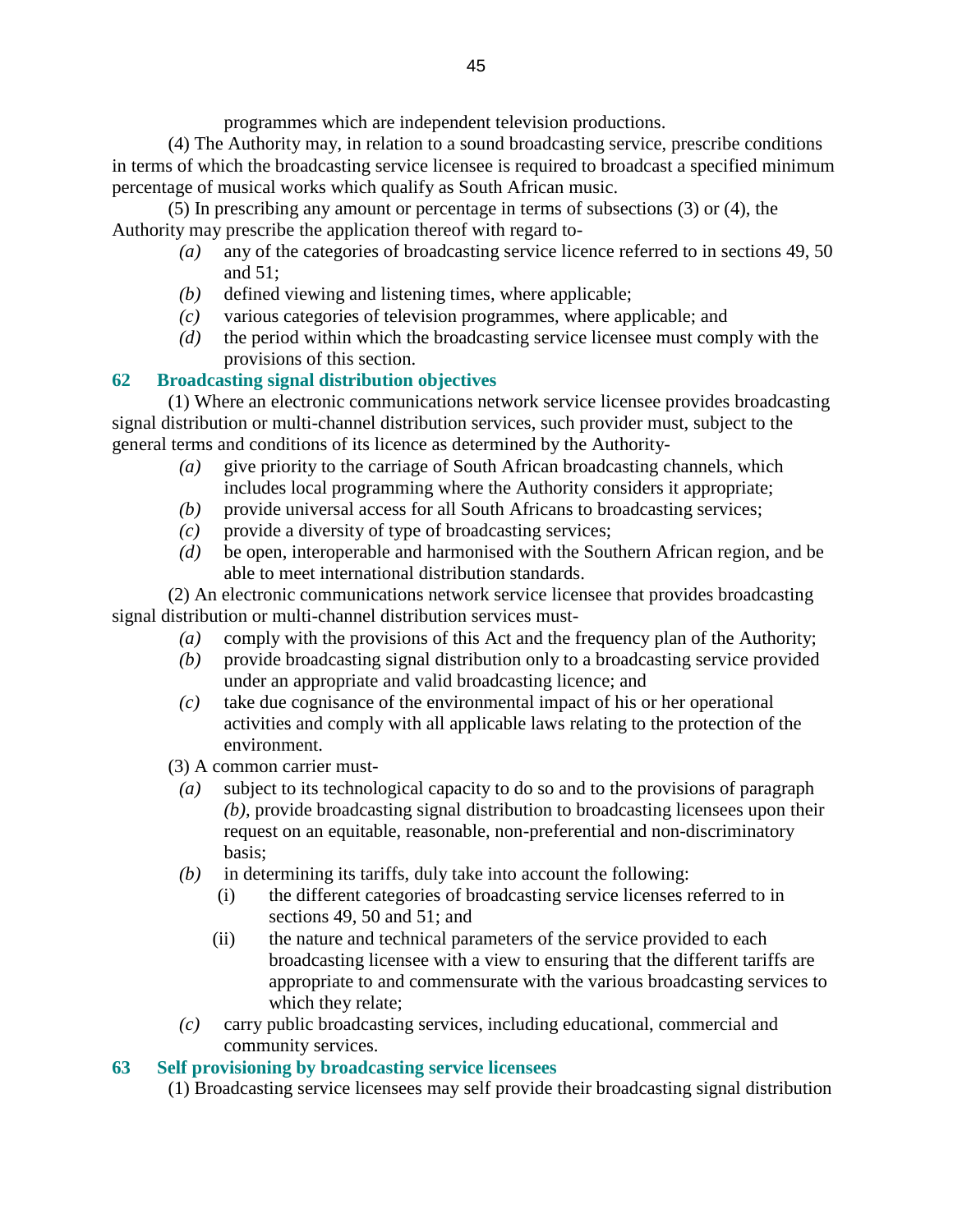upon obtaining an electronic communications network services licence.

 (2) A broadcasting service licensee may also provide any electronic communications service upon obtaining an electronic communications services licence.

 (3) A broadcasting service licensee may not provide a broadcasting service utilising any portion of the radio frequency spectrum without first obtaining a radio frequency spectrum licence in terms of this Act.

#### **64 Limitations on foreign control of commercial broadcasting services**

(1) A foreigner may not, whether directly or indirectly-

- *(a)* exercise control over a commercial broadcasting licensee; or
- *(b)* have a financial interest or an interest either in voting shares or paid-up capital in a commercial broadcasting licensee, exceeding twenty (20) percent.

 (2) Not more than twenty (20) percent of the directors of a commercial broadcasting licensee may be foreigners.

### **65 Limitations on control of commercial broadcasting services**

- (1) No person may-
	- *(a)* directly or indirectly exercise control over more than one commercial broadcasting service licence in the television broadcasting service; or
	- *(b)* be a director of a company which is, or of two or more companies which between them are, in a position to exercise control over more than one commercial broadcasting service licence in the television broadcasting service; or
	- *(c)* be in a position to exercise control over a commercial broadcasting service licence in the television broadcasting service and be a director of any company which is in a position to exercise control over any other commercial broadcasting service license in the television broadcasting service.

(2) No person may-

- *(a)* be in a position to exercise control over more than two commercial broadcasting service licences in the FM sound broadcasting service;
- *(b)* be a director of a company which is, or of two or more companies which between them are, in a position to exercise control over more than two commercial broadcasting service licences in the FM sound broadcasting service;
- *(c)* be in a position to exercise control over two commercial broadcasting service licences in the FM sound broadcasting service and be a director of any company which is in a position to exercise control over any other commercial broadcasting licence in the FM sound broadcasting service.

 (3) A person referred to in subsection (2) must not be in a position to control two commercial broadcasting service licences in the FM sound broadcasting service, which either have the same licence areas or substantially overlapping licence areas.

(4) No person may-

- *(a)* be in a position to exercise control over more than two commercial broadcasting service licences in the AM sound broadcasting service;
- *(b)* be a director of a company which is, or of two or more companies which between them are, in a position to exercise control over more than two commercial broadcasting service licences in the AM sound broadcasting services; or
- *(c)* be in a position to exercise control over two commercial broadcasting service licences in the AM sound broadcasting service and be a director of any company which is in a position to exercise control over any other commercial broadcasting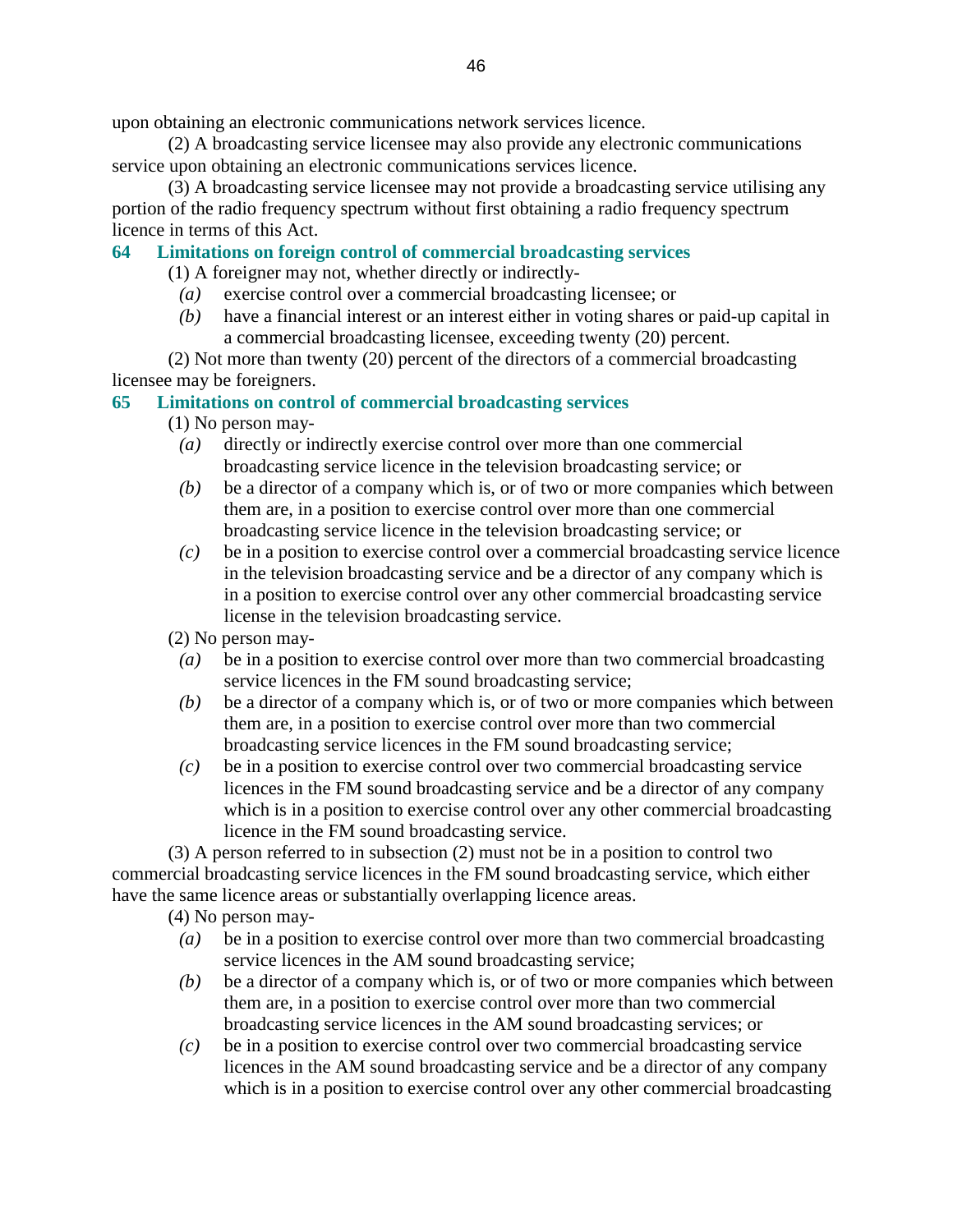service licence in the AM sound broadcasting service.

 (5) No person referred to in subsection (4) may be in a position to control two commercial broadcasting service licences in the AM sound broadcasting service, which either have the same licence areas or substantially overlapping licence areas.

 (6) The Authority may, on application by any person, on good cause shown and without departing from the objects and principles enunciated in section 2, exempt such person from the provisions of subsections (1) to (5).

 (7) The Authority may, whenever the Authority considers it necessary in view of the developments in broadcasting technology or for the purposes of advancing the objects and principles enunciated in section 2, institute and conduct a public inquiry and make recommendations to the Minister regarding the amendment of any of the provisions of subsections  $(1)$  to  $(6)$ .

 (8) The recommendations contemplated in subsection (7) must be tabled in the National Assembly by the Minister within 14 days of receipt thereof, if the National Assembly is then in session, or if the National Assembly is not in session, within 14 days after the commencement of its next ensuing session.

#### **66 Limitations on cross-media control of commercial broadcasting services**

 (1) Cross-media control of broadcasting services must be subject to such limitations as may from time to time be determined by the National Assembly acting on the recommendation of the Authority, after consultation with the Minister, in accordance with the provisions of the Constitution.

 (2) No person who controls a newspaper, may acquire or retain financial control of a commercial broadcasting service licence in both the television broadcasting service and sound broadcasting service.

 (3) No person who is in a position to control a newspaper may be in a position to control a commercial broadcasting service licence, either in the television broadcasting service or sound broadcasting service, in an area where the newspaper has an average ABC circulation of twenty (20) percent of the total newspaper readership in the area, if the licence area of the commercial broadcasting service licence overlaps substantially with the said circulation area of the newspaper.

(4) In this section 'Substantial overlap' means an overlap by fifty (50) percent or more.

 (5) A twenty (20) percent shareholding in a commercial broadcasting service licence, in either the television broadcasting service or sound broadcasting service, is considered as constituting control.

 (6) The Authority may, on good cause shown and without departing from the objects and principles enunciated in section 2, exempt affected persons from any of the limitations provided for in this section.

 (7) The Authority may, whenever the Authority considers it necessary in view of the developments in broadcasting technology or for the purposes of advancing the objects and principles enunciated in section 2, institute and conduct a public inquiry and make recommendations to the Minister regarding amendment of any of the provisions of subsections (1) to (6).

 (8) The recommendations contemplated in subsection (7) must be tabled in the National Assembly by the Minister within 14 days of receipt thereof if the National Assembly is then in session, or if the National Assembly is not in session, within 14 days after the commencement of its next ensuing session.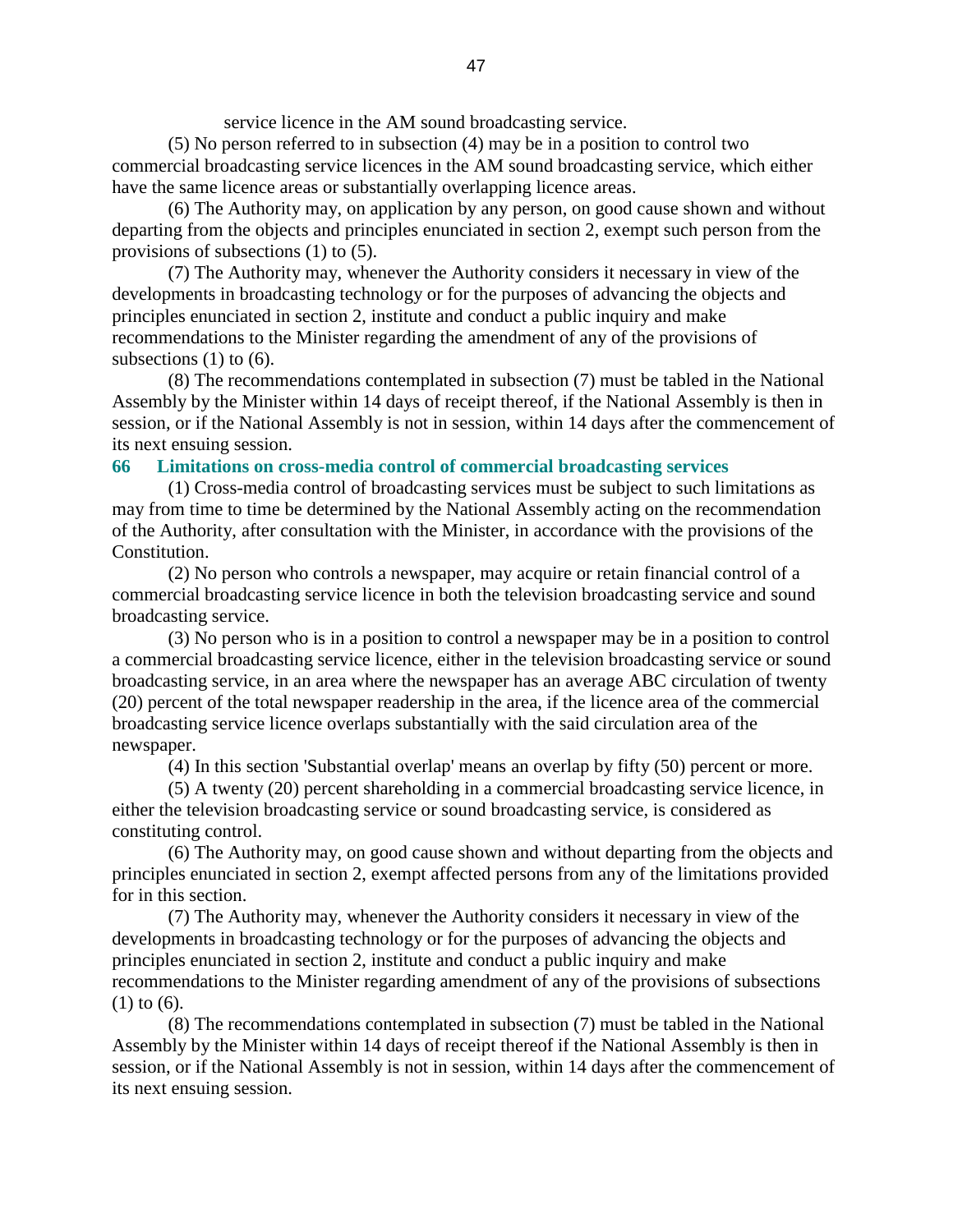(9) A determination made in terms of subsection (1), whether or not pursuant to an inquiry by the Authority, is not applicable to, and is not enforceable against, any broadcasting service licensee to which such determination relates for the duration of the term of the licence valid at the time such determination is made, but becomes applicable to, and enforceable against, such a broadcasting service licensee only upon the renewal of its licence upon the expiration of such term.

#### **CHAPTER 10 COMPETITION MATTERS (s 67)**

#### **67 Competition matters**

 (1) Where the Authority determines that the holder of a licence under this Act or a person providing a service pursuant to a licence exemption has engaged in an act or intends to engage in any act that is likely to substantially prevent or lessen competition by, among other things-

- *(a)* giving an undue preference to; or
- *(b)* causing undue discrimination against,

any other licensee or person providing a service pursuant to a licence exemption, the Authority may direct the licensee, by written notice, to cease or refrain from engaging in such act.

(2) The Authority must prescribe regulations-

- *(a)* setting out what actions in terms of subsection (1) would be considered by the Authority as giving undue preference to or causing undue discrimination against another licensee or person providing a service pursuant to a licence exemption;
- *(b)* detailing procedures for complaints and the monitoring and investigation of such actions that ensure the protection of the interests of consumers;
- *(c)* indicating the penalties that may be imposed for failure to comply with a written notice to cease or refrain from taking such actions as prescribed in terms of subsection (2) *(a)*.
- (3) The regulations prescribed in terms of subsection (2) must specify that-
	- *(a)* the Authority may refrain in whole or in part from the exercise of any power or the performance of any function under subsection (1) where the Authority finds, as a question of fact, that to refrain would be consistent with South African electronic communications and broadcasting policy objectives contained in section 2;
	- *(b)* no ruling may be made unless, as a question fact, the Authority is satisfied that the service or class of services in question, is or will be subject to competition sufficient to protect the interests of users; and
- *(c)* the Authority must not make a ruling if the Authority finds, as a question of fact, that to refrain would be likely to impair the establishment or continuance of a competitive market for that service or class of service.

 (4) The Authority must prescribe regulations defining the relevant markets and market segments, as applicable, that pro-competitive conditions may be imposed upon licensees having significant market power where the Authority determines such markets or market segments have ineffective competition. The regulations must, among other things-

- *(a)* define and identify the retail or wholesale markets or market segments in which it intends to impose pro-competitive measures in cases where such markets are found to have ineffective competition;
- *(b)* set out the methodology to be used to determine the effectiveness of competition in such markets or market segments, taking into account subsection (8);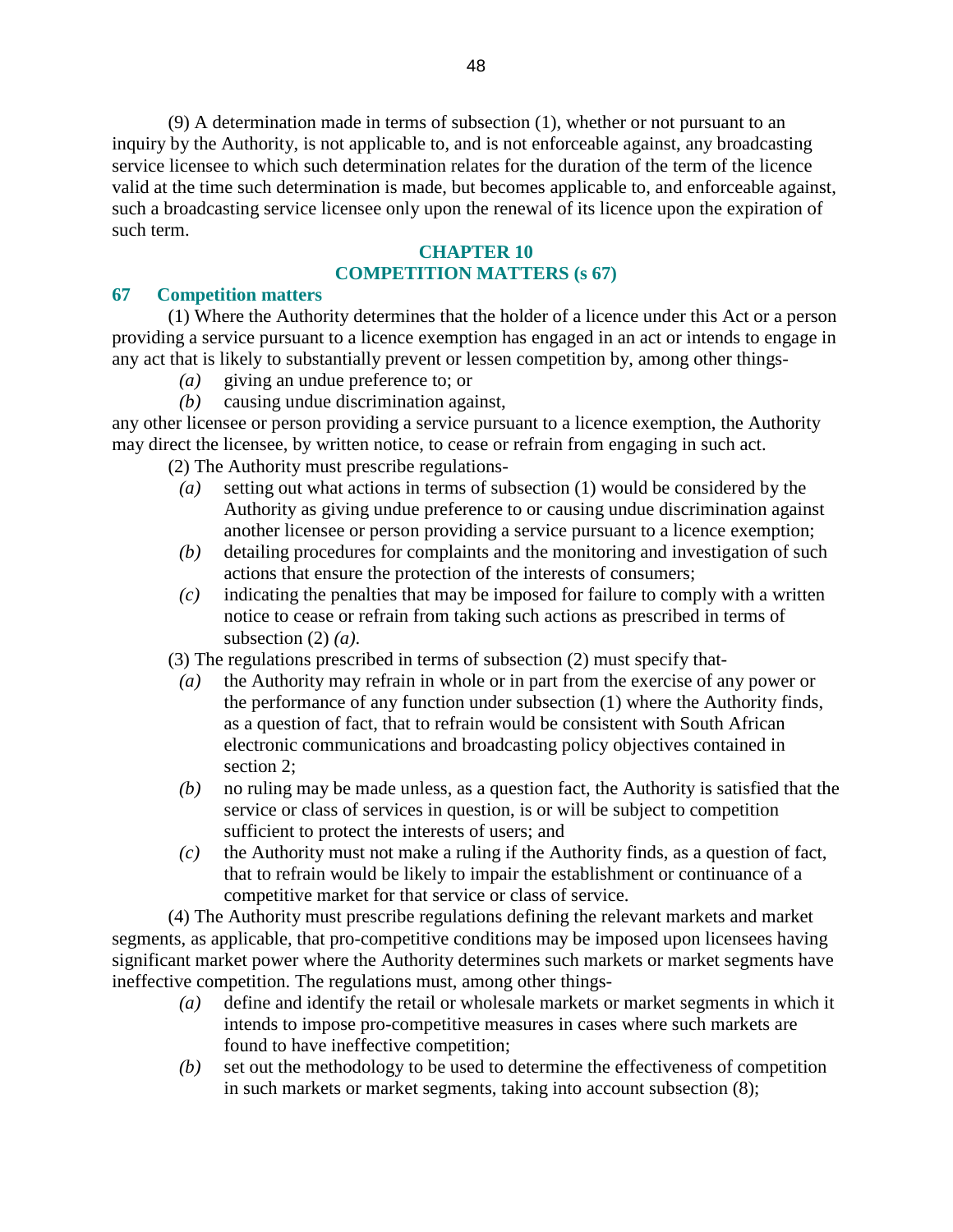- *(c)* set out the pro-competitive measures the Authority may impose in order to remedy the perceived market failure in the markets or market segments found to have ineffective competition taking into account subsection (7);
- *(d)* declare licensees in the relevant market or market segments, as applicable, that have significant market power, as determined in accordance with subsection  $(6)$ , and the pro-competitive conditions applicable to each such licensee;
- *(e)* set out a schedule in terms of which the Authority will undertake periodic review of the markets and market segments, taking into account subsection (9) and the determination in respect of the effectiveness of competition and application of pro-competitive measures in those markets; and
- *(f)* provide for monitoring and investigation of anti-competitive behaviour in the relevant market and market segments.

 (5) A licensee has significant market power with regard to the relevant market or market segment where the Authority finds that the particular individual licensee or class licensee-

- *(a)* is dominant;
- *(b)* has control of essential facilities; or
- *(c)* has a vertical relationship that the Authority determines could harm competition in the market or market segments applicable to the particular category of licence.

 (6) The methodology contemplated in subsection (4) *(b)* must include but is not limited to an assessment of the following:

- *(a)* When defining the relevant market or market segments the Authority must consider the non-transitory (structural, legal, or regulatory) entry barriers to the applicable markets or market segments and the dynamic character and functioning of the subject markets or market segments;
- *(b)* When conducting an analysis of the effectiveness of competition in the relevant markets or market segments the Authority must take the following factors, among others, into account:
	- (i) An assessment of relative market share of the various licensees in the defined markets or market segments; and
	- (ii) A forward looking assessment of the market power of each of the market participants over a reasonable period in terms of, amongst others:
	- *(aa)* actual and potential existence of competitors;
	- *(bb)* the level, trends of concentration, and history of collusion, in the market;
	- *(cc)* the overall size of each of the market participants;
	- *(dd)* control of essential facilities;
	- *(ee)* technological advantages or superiority of a given market participant;
	- *(ff)* the degree of countervailing power in the market;
	- *(gg)* easy or privileged access to capital markets and financial resources;
	- *(hh)* the dynamic characteristics of the market, including growth, innovation, and products and services diversification;
	- *(ii)* economies of scale and scope;
	- *(jj)* the nature and extent of vertical integration;
	- *(kk)* the ease of entry into the market, including market and regulatory barriers to entry.

(7) Pro-competitive terms and conditions may include but are not limited to-

*(a)* an obligation to act fairly and reasonably in the way in which the licensee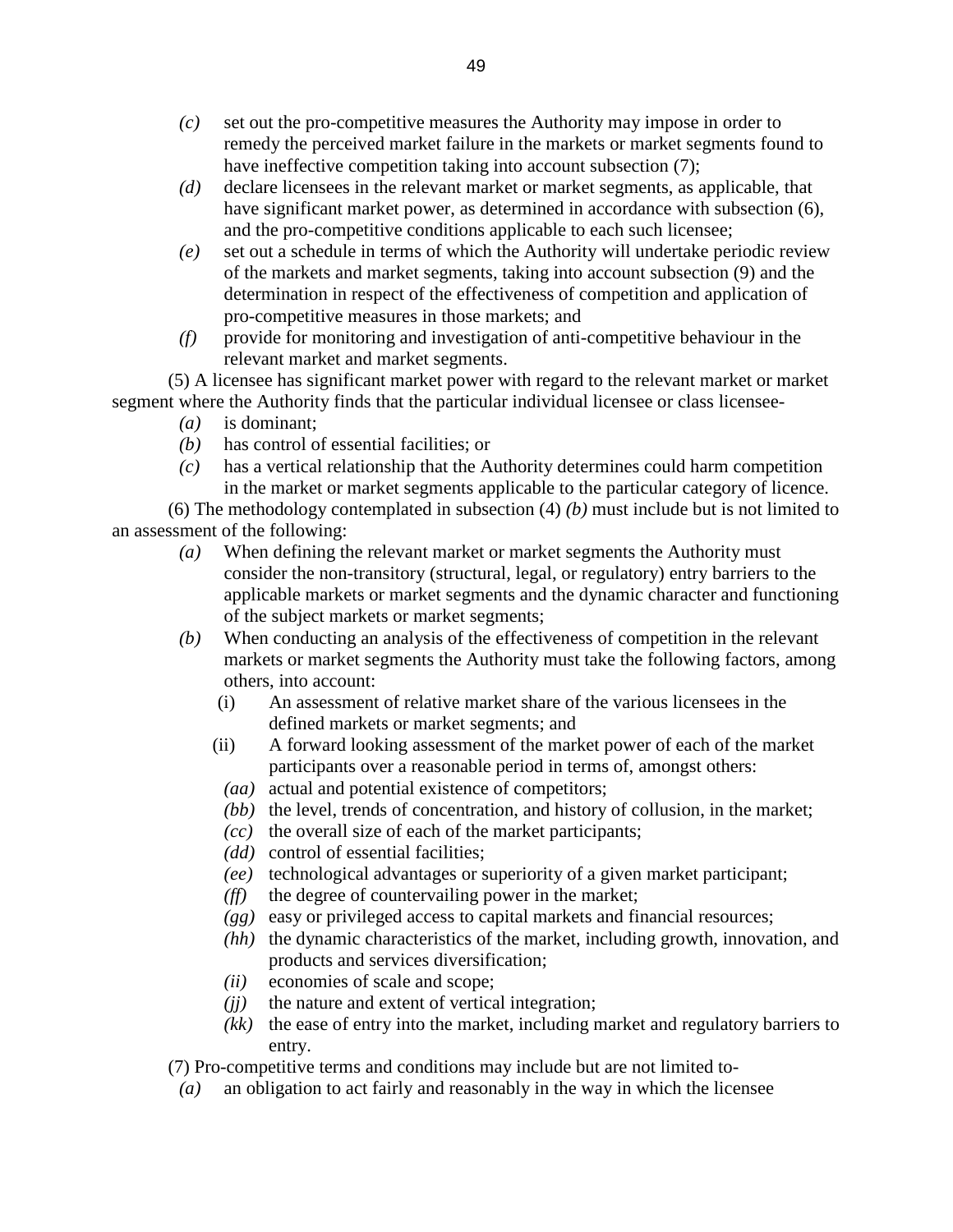responds to requests for access, provisioning of services, interconnection and facilities leasing;

- *(b)* a requirement that the obligations contained in the licence terms and procompetitive conditions must be complied with within the periods and at the times required by or under such terms and conditions, failing which a penalty may be imposed;
- *(c)* a prohibition against discriminating in relation to matters connected with access, provisioning of services, interconnection and facilities leasing;
- *(d)* an obligation requiring the licensee to publish, in such manner as the Authority may direct, all such information for the purpose of ensuring transparency in relation to-
	- (i) access, interconnection and facilities leasing; or
	- (ii) the provision of electronic communications network services, electronic communications services or any other service offered by the licensee applicable to the relevant market or market segments at issue;
- *(e)* an obligation to publish, in such manner as the Authority may direct, the terms and conditions for-
	- (i) access, interconnection and facilities leasing; or
	- (ii) the provision of electronic communications network services, electronic communications services or any other service offered by the licensee applicable to the relevant market or market segments at issue which may take the form of a reference offer;
- *(f)* an obligation to maintain a separation for accounting purposes between different matters relating to-
	- (i) access, interconnection and facilities leasing;
	- (ii) the provision of electronic communications network services, electronic communications services or any other service offered by the licensee applicable to the relevant market or market segments at issue; and
	- (iii) retail and wholesale prices;
- *(g)* a requirement relating to the accounting methods to be used in maintaining the separation of accounts referred to in paragraph *(f)*;
- *(h)* such price controls, including requirements relating to the provision of wholesale and retail prices in relation to matters connected with the provision of-
	- (i) access, interconnection and facilities leasing; or
	- (ii) electronic communications network services, electronic communications services or any other service offered by the licensee applicable to the relevant market or market segments at issue;
- *(i)* matters relating to the recovery of costs and cost orientation and with regard to broadcasting services, the appropriate amount of South African programming, including-
	- (i) music content;
	- (ii) news and information programmes; and
	- (iii) where appropriate, programming of local or regional significance;
- *(j)* matters relating to the accounts, records and other documents to be kept and made available for inspection by the Authority.
- (8) Review of pro-competitive conditions: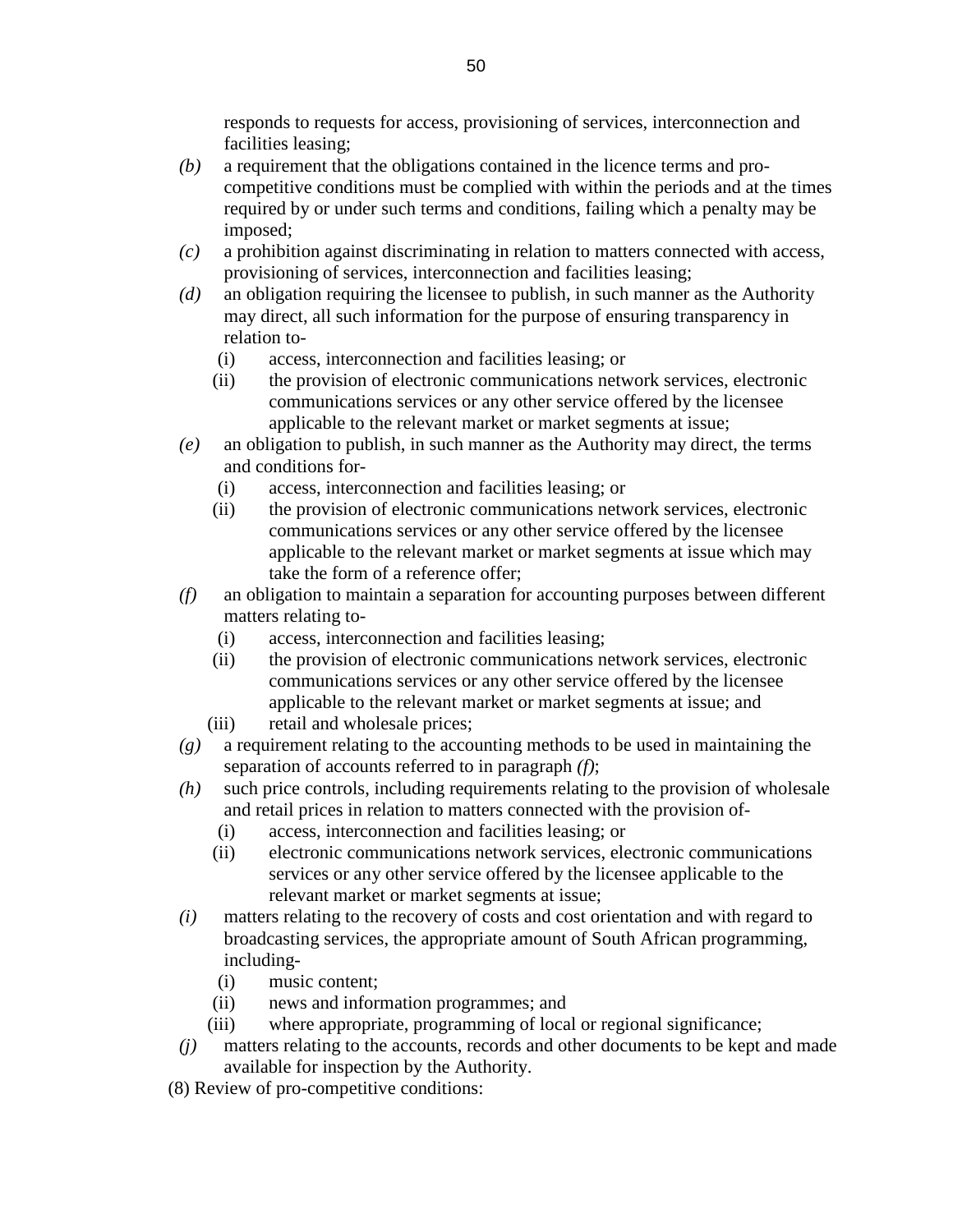- *(a)* Where the Authority undertakes a review of the pro-competitive conditions imposed upon one or more licensees under this subsection, the Authority must-
	- (i) review the market determinations made on the basis of earlier analysis; and
	- (ii) decide whether to modify the pro-competitive conditions set by reference to a market determination;
- *(b)* Where, on the basis of a review under this subsection, the Authority determines that a licensee to whom any pro-competitive conditions apply is no longer a licensee possessing significant market power in that market or market segment, the Authority must revoke the applicable pro-competitive conditions applied to that licensee by reference to the previous market determination based on earlier analysis;
- *(c)* Where, on the basis of such review, the Authority determines that the licensee to whom pro-competitive conditions apply continues to possess significant market power in that market or market segment, but due to changes in the competitive nature of such market or market segment the pro-competitive conditions are no longer proportional in accordance with subsection (7), the Authority must modify the applicable pro-competitive conditions applied to that licensee to ensure proportionality.

 (9) Subject to the provisions of this Act, the Competition Act applies to competition matters in the electronic communications industry.

 (10) The Authority is, for the purposes of the Competition Act, a regulatory authority defined in section 1 of that Act.

 (11) The Authority may ask for and receive from the Competition Commission, assistance or advice on relevant proceedings of the Authority, including proceedings under this Chapter.

 (12) The Competition Commission may ask for and receive from the Authority, assistance or advice on relevant proceedings of the Competition Commission.

# **CHAPTER 11**

### **NUMBERING (s 68)**

### **68 Numbering plans and number portability**

(1) The Authority must make regulations prescribing-

- *(a)* a numbering plan which must be amended and updated as the Authority considers necessary-
	- (i) for efficient use and allocation of numbers; and
	- (ii) to accommodate the varied protocols used and services provided by licensees under this Act; and
- *(b)* measures to ensure that number portability is introduced in 2005 or soon thereafter, as far as is practicably possible, including-
	- (i) the creation of a national number portability database; and
	- (ii) cost allocation and cost recovery among licensees.

 (2) A numbering plan must consist of a scheme of identification so as to ensure that electronic communications are correctly and efficiently directed to the point of reception for which they are intended.

 (3) Subject to subsection (7), the Authority must, in preparing a numbering plan, take account of existing numbering plans or schemes.

(4) The numbering plan contemplated in subsection (1) *(a)* must be non-discriminatory.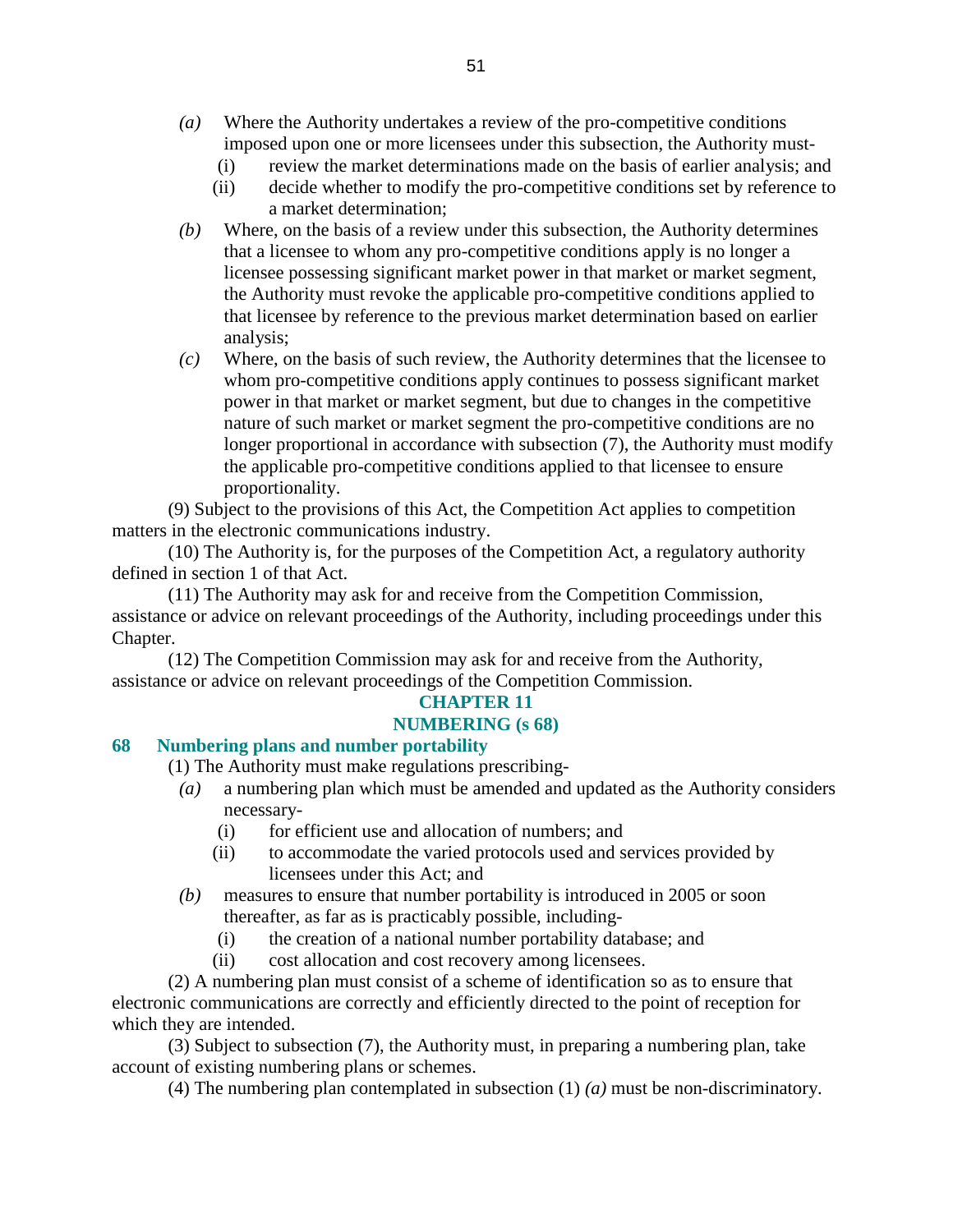(5) The Authority must maintain and manage a central numbering database system.

 (6) Every individual electronic communications service licensee and individual electronic communications network service licensee, as applicable, must submit information on all numbers, including numbers of pre-paid subscribers allocated in terms of its licence, to the Authority.

(7) The regulations made in terms of subsection (1) must include matters relating to-

- *(a)* the fees licensees must pay for the allocation of numbers to recover administration costs;
- *(b)* the conditions under which a licensee may be required to surrender unused numbers to the Authority for reallocation;
- *(c)* the allocation of responsibility between electronic communications service licensees and electronic communications network service licensees for the implementation of the numbering plan and number portability to-
	- (i) ensure effective functionality;
	- (ii) ensure access and routing within electronic communications networks; and
	- (iii) allow licensees to assign numbers to subscribers and transfer numbers when subscribers change services in an efficient manner without unreasonable delay or disruption of service;
- *(d)* the protection for consumers including disclosure of consumer rights relating to- (i) numbers and number portability; and
	- (ii) the process and procedures to be followed for resolving subscriber complaints and affording subscribers remedies in the form of discounts and credits when the electronic communications network service licensee or electronic communications services licensee fails to meet its obligations under this section; and
- *(e)* a framework, including a schedule for transforming the numbering plan to a nongeographic numbering system taking into account similar non-geographic numbering plans adopted in other jurisdictions and implementation of electronic numbering, allowing the inter-operation between telephone numbers and the Internet domain name system.

# **CHAPTER 12**

# **CONSUMER ISSUES (ss 69-71)**

#### **69 Code of conduct, end-user and subscriber service charter**

 (1) The Authority must, as soon as reasonably possible after the coming into force of this Act, prescribe regulations setting out a code of conduct for licensees subject to this Act and persons exempted from holding a licence in terms of section 6 to the extent such persons provide a service to the public.

 (2) The Authority may develop different codes of conduct applicable to different types of services. All electronic communications network services licence and electronic communications service licensees must comply with the Code of Conduct for such services as prescribed.

 (3) The Authority must, as soon as reasonably possible after the coming into force of this Act, prescribe regulations setting out the minimum standards for and end-user and subscriber service charters.

 (4) The Authority may develop different minimum standards for and end-user and subscriber service charters for different types of services.

(5) The matters which an end-user and subscriber service charter may address include,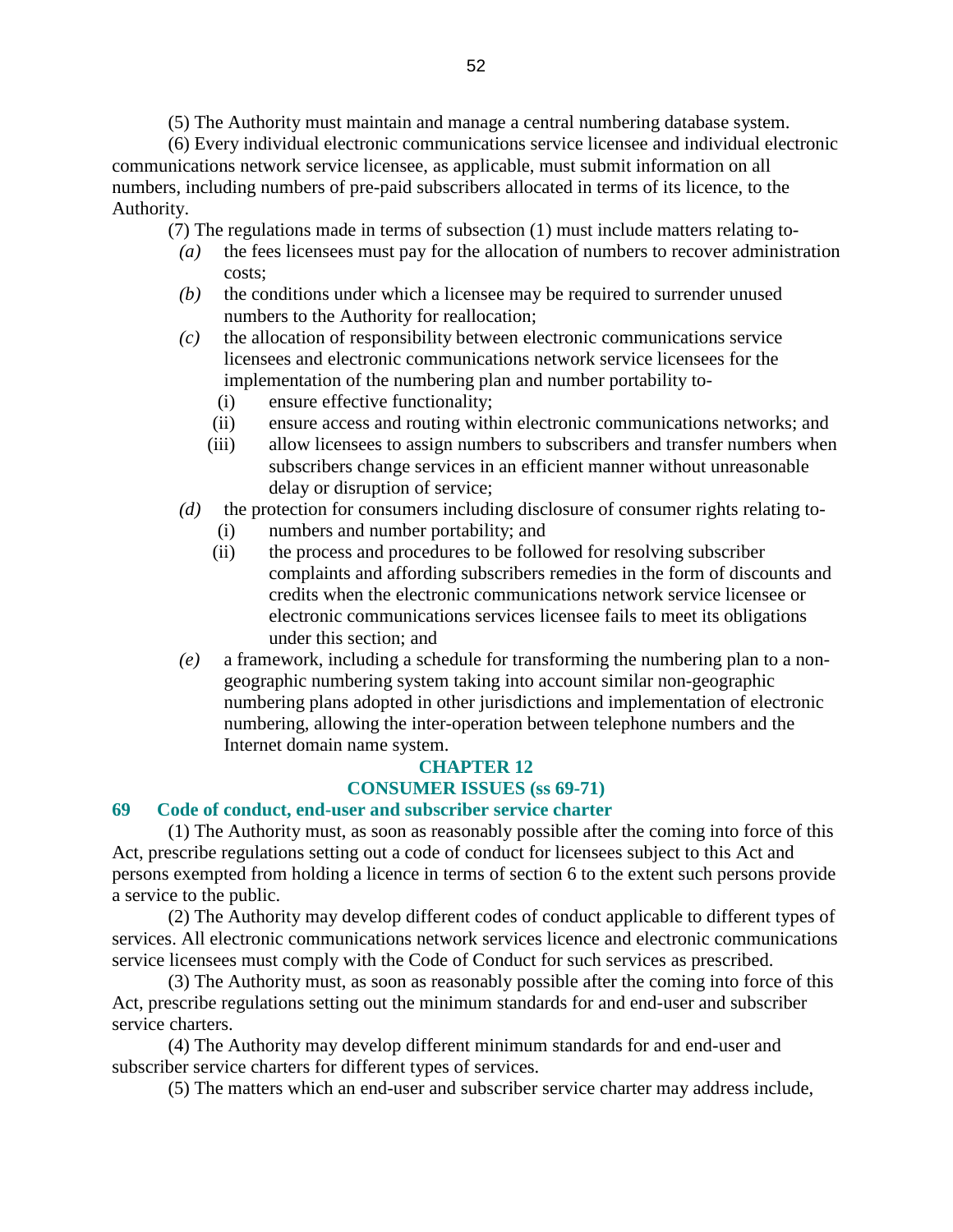but are not limited to-

- *(a)* the provision of information to end-users and subscribers regarding services, rates, and performance procedures;
- *(b)* provisioning and fault repair services;
- *(c)* the protection of private end-user and subscriber information;
- *(d)* end-user and subscriber charging, billing, collection and credit practices;
- *(e)* complaint procedures and the remedies that are available to address the matters at issue; and
- *(f)* any other matter of concern to end-users and subscribers.

 (6) Where an end-user or subscriber is not satisfied after utilising the complaint procedures set out in the regulations, his or her complaint may be submitted to the Authority in accordance with the provisions of section 17C of the ICASA Act.

#### **70 People with disabilities**

 The Authority must prescribe regulations setting out a code on people with disabilities that will be applicable to all categories of licences.

#### **71 Consumer Advisory Panel**

 (1) The Authority must establish a consumer advisory panel that will advise the Authority on matters relating to consumer issues in the Republic.

(2) The constitution of the consumer advisory panel must be as prescribed.

# **CHAPTER 13**

### **GENERAL (ss 72-79)**

# **72 Establishment of Electronic Communications and ICT Museum, information communication technology for government and other related services**

 (1) The Director-General must establish and manage a museum that depicts the evolution and the history of the communications and information communication technology sectors in South Africa.

 (2) The museum and its contents are part of the national estate as defined in the National Heritage Resources Act, 1999 (Act 25 of 1999).

 (3) The contents of the museum housed in the Telkom Museum on Telecommunication History must be transferred to the museum established in terms of subsection (1).

 (4) The Minister must, after consultation with the cabinet member responsible for government communications, establish a centre for government departments and entities to communicate with the public to ensure efficiency in administrative services.

 (5) The centre must also serve as the directory of contact using SMS and other related services.

 (6) The Authority must allocate a four-digit number through which the public can access government directory information services free of charge.

 (7) The cost of providing the government directory information service must be borne by the licensee.

#### **73 E-rate**

 (1) Internet services, provided to all public schools as defined in the South African Schools Act, 1996 (Act 84 of 1996), and all public further education and training institutions as defined in the Further Education and Training Act, 1998 (Act 98 of 1998), must be provided at a minimum discounted rate of 50% off the total charge levied by the licensee providing Internet services to such institutions.

(2) The discount is applicable of the total charge levied by the licensee which includes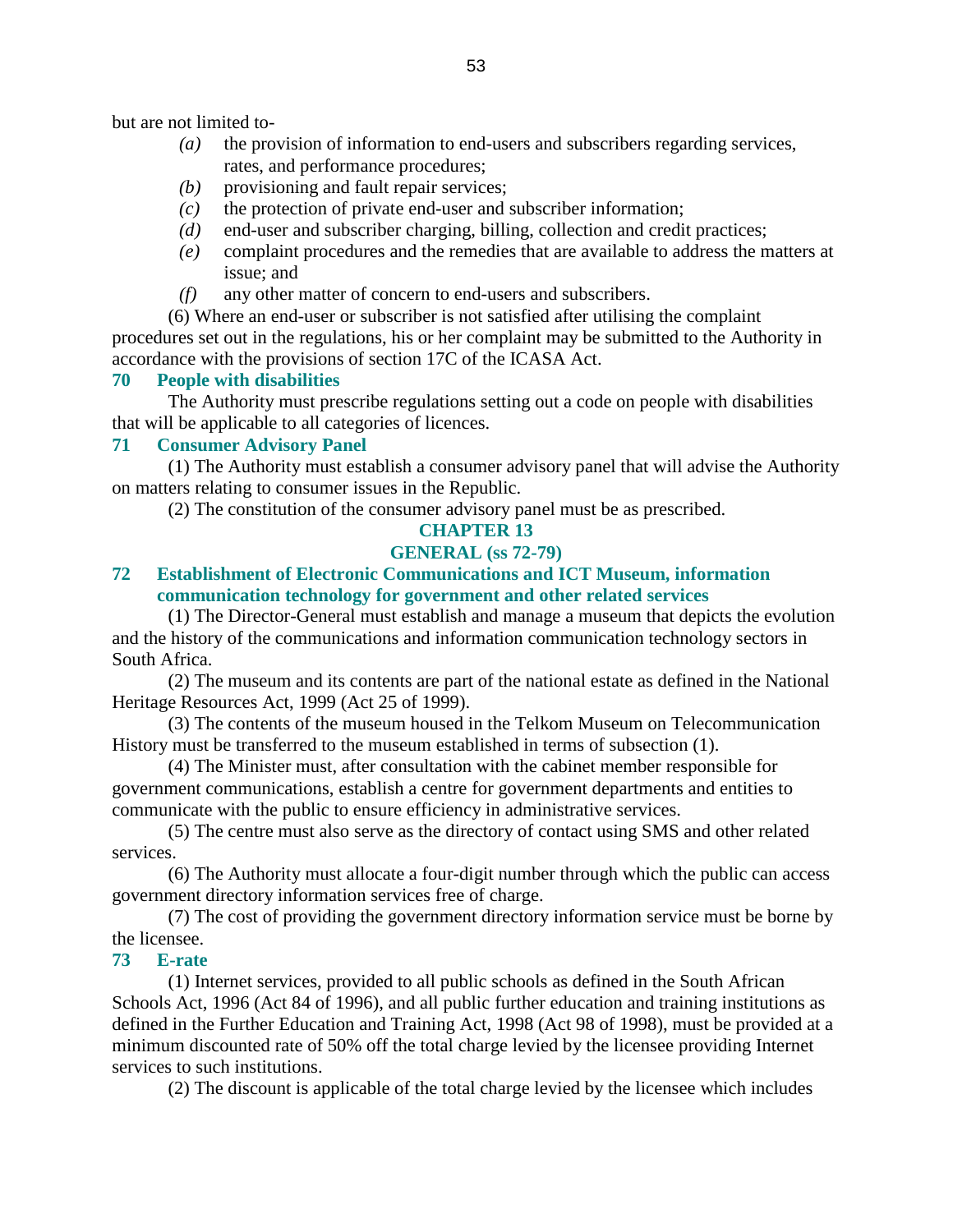but is not limited to the following:

- *(a)* Any connectivity charges for access to the Internet;
- *(b)* charges for any equipment used for or in association with connectivity to the Internet; and
- *(c)* all calls made to an Internet Service Provider.

 (3) Where the licensee, who provides Internet services to the institutions as contemplated in subsection (1), obtains its electronic communications facilities for the provision of Internet services from a electronic communications network service licensee, the licensee is entitled to a minimum of 50% off the retail rate charged to it by the electronic communications network service licensee for the facilities in question.

(4) The implementation of this section must be in the manner prescribed.

 (5) The Minister may, in consultation with the Minister responsible for Education, declare categories of independent schools or private further education and training institutions to be entitled to the discount mentioned in subsection (1).

#### **74 Offences and penalties**

 (1) Any natural person, juristic person or licensee who contravenes or fails to comply with any licence condition contained in the licence, is guilty of an offence and is liable on conviction to the penalties set out in subsection (2).

 (2) Any natural person, juristic person or licensee who contravenes or fails to materially comply with any specific terms and conditions contained in the licence relating to construction or placing into service of electronic communications facilities or electronic communications networks, is guilty of an offence and upon conviction, such natural person, juristic person or licensee must outsource-

- *(a)* the construction; or
- *(b)* placing into service,

of the electronic communications facilities or electronic communications networks, or parts thereof, that are the subject of the contravention or failure to comply, by entering into one or more agreements with a third-party engaging such person to build or operate the electronic communications facilities or electronic communications networks in accordance with the specific terms and conditions contained in the licence.

(3) The agreements contemplated in subsection (2) are subject to the following:

- *(a)* The natural person, juristic person or licensee must enter into the outsource agreement within (90) ninety days of a finding of a contravention or failure to comply with the terms and conditions of the licensee; and
- *(b)* The particular electronic communications facilities or electronic communications networks must be constructed and placed in operation as soon as practicable after conclusion of the outsource agreement subject to oversight and review by the Authority.

 (4) In the case of unwillingness or inability of the licensee to negotiate or agree on the terms and conditions of the outsource agreement, within the period specified in subsection (3) *(a)*, the Authority may-

- *(a)* impose terms and conditions consistent with the specific terms and conditions contained in the licence, this Act and the related legislation, as applicable; or
- *(b)* propose terms and conditions, which, subject to negotiations among the parties, must be agreed to by the parties within the period specified in subsection (3) *(a)*.
- (5) The construction or placing into service of the electronic communications facilities or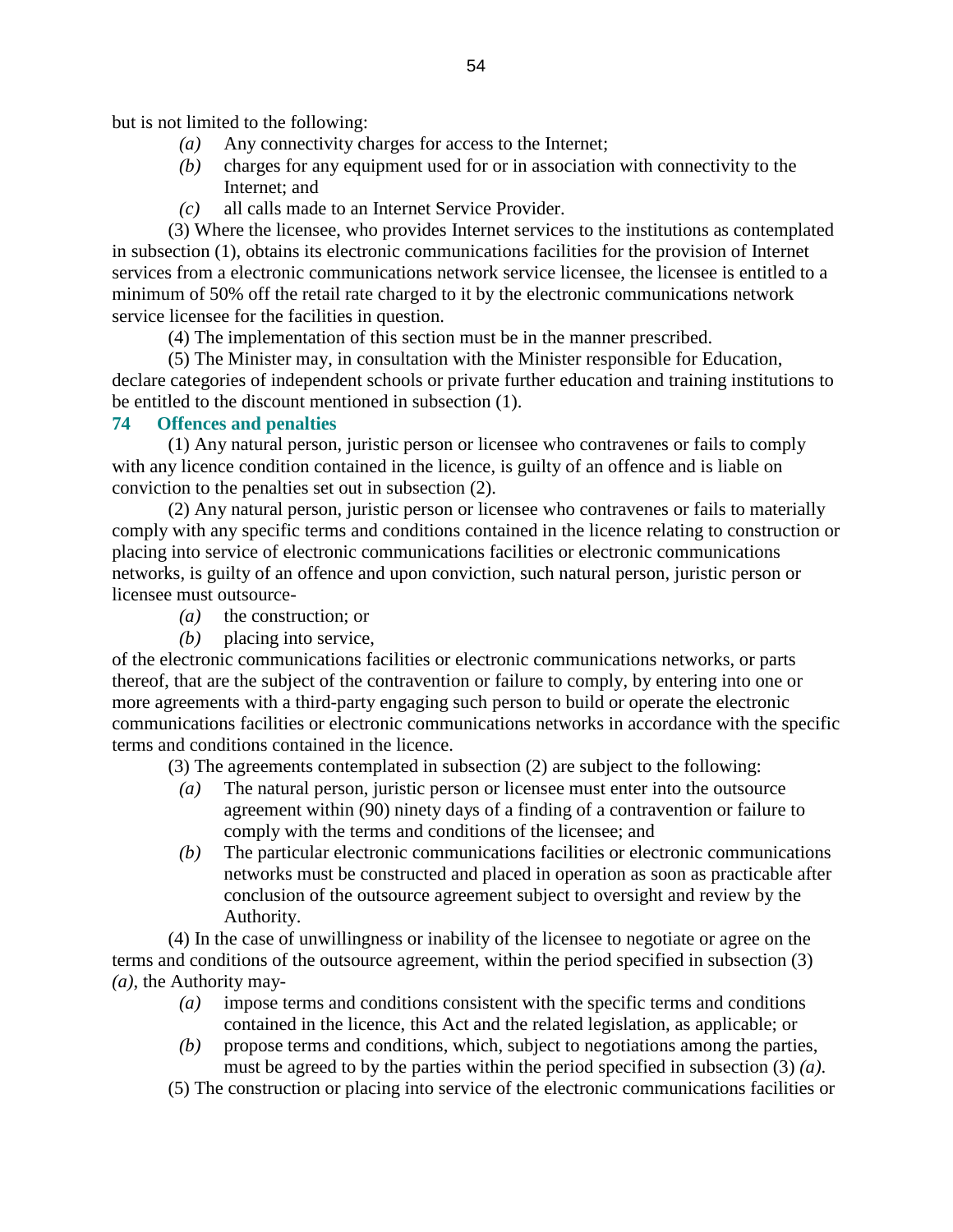electronic communications networks, or parts thereof, contemplated in subsection (2) may be undertaken by-

- *(a)* the third-party outsource contractor under the authority of the licence held by the natural person, juristic person or licensee that is a party to the outsource agreement; or
- *(b)* in terms of an individual or class licence held by the third-party outsource contractor, provided, that the natural person, juristic person or licensee must remain liable under its licence and the outsource agreement must be subject to the terms and conditions of such licence, this Act and the related legislation, as applicable.

# **75 Directory services**

 The Authority may prescribe or impose through licence conditions, as the case may be, measures in respect of directories and directory enquiry services, regarding-

- *(a)* the protection of personal data;
- *(b)* the protection of privacy;
- *(c)* language preferences;
- *(d)* the prevention of fraud;
- *(e)* the prohibition of marketing and unfair trading practices;
- *(f)* the provision of assistance to security services or other public safety officials;
- *(g)* related charges;
- *(h)* the establishment of a national directory information database;
- *(i)* the availability of a directory; and
- *(j)* such other related matters as the Authority may determine.

# **76 Establishment of public emergency communications centres**

 (1) The Minister may by notice in the *Gazette* establish public emergency communications centres to be known as '112 Emergency Centres'.

 (2) A 112 Emergency Centre is a service by means of which a subscriber has the ability to contact an emergency centre by dialling the numerals 112 in order to request an emergency service.

(3) 112 Emergency Centres must be accountable to the Minister.

 (4) Electronic communications network service licensees and electronic communications service licensees must-

- *(a)* carry communications to 112 Emergency Centres and from 112 Emergency Centres to emergency organisations; and
- *(b)* make automatic number identity, such as caller line identity, and automatic location identity available to 112 Emergency Centres.

 (5) The obligation imposed on licensees in terms of subsection (4) *(b)* supersedes any request by a subscriber to withhold their identity or location, which may be permitted under any applicable law or licence condition.

 (6) Licensees are exempted from liability for all claims arising out of acts done in meeting their obligation under subsection (4) *(b)*.

(7) The Authority may make regulations to-

- *(a)* ensure the implementation of sections 76, 77 and 78; and
- *(b)* extend the obligations under subsection (4) to other holders of class and individual licences.
- (8) Where the Authority extends the obligations under subsection (4) to other licensees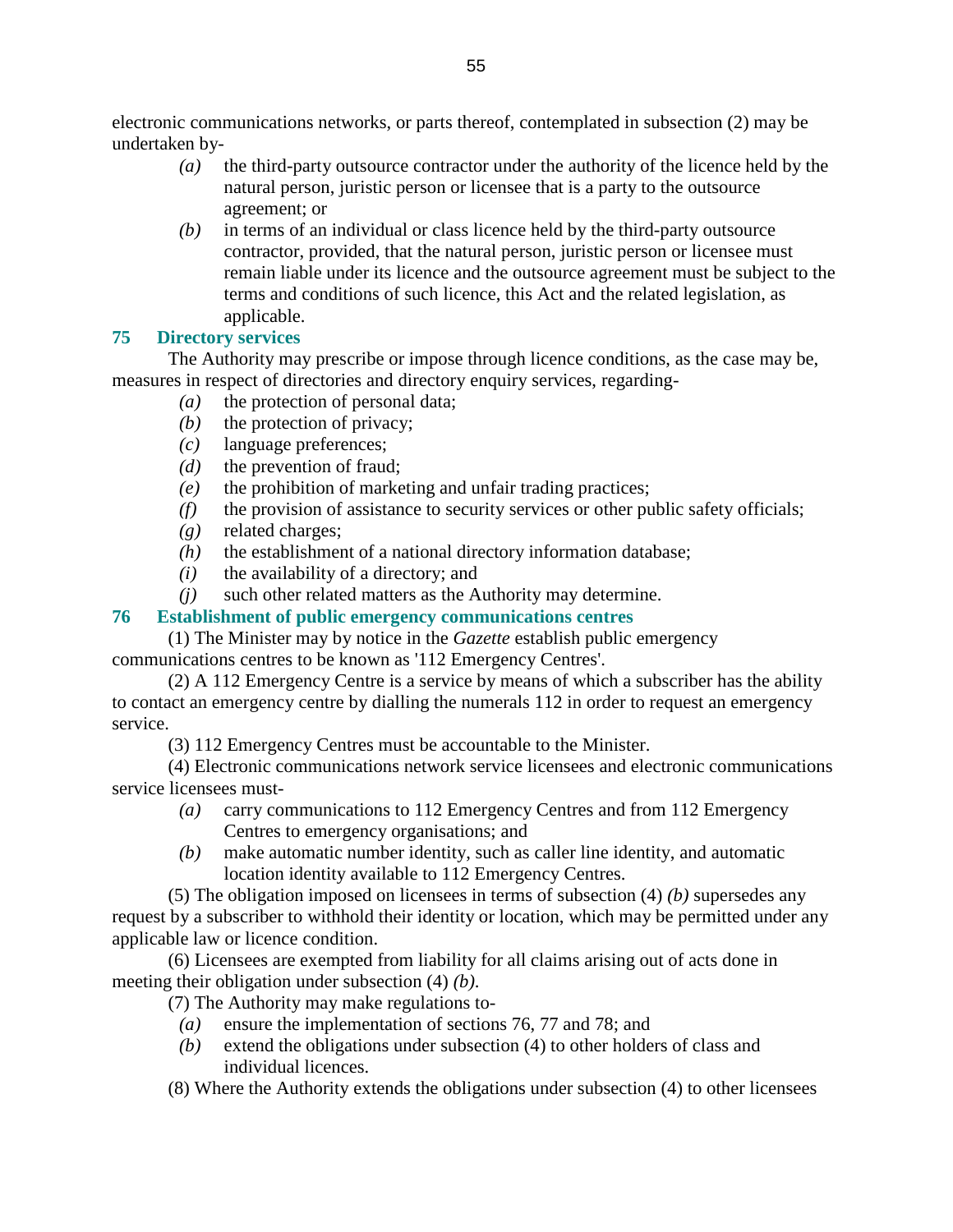the provisions of sections 76, 77 and 78 apply to such licensees.

#### **77 Duties of 112 Emergency Centres and licensees**

 (1) 112 Emergency Centres must transmit a request for an emergency service to an emergency organisation.

 (2) Licensees required to carry communications to 112 Emergency Centres may not levy any charge on the caller for placing calls to 112 Emergency Centres.

 (3) The cost of transporting any communications, including automatic number identity and automatic location identity, to and from 112 Emergency Centres to any emergency organisation must be borne by the licensee.

#### **78 National Public emergency number**

 (1) The number 112 is hereby established as the exclusive national public emergency number.

 (2) No person may apply for the registration, in terms of applicable intellectual property legislation or any other law, of any mark or domain name containing the numerals 1-1-2 in that sequence.

 (3) No person may call the national emergency telecommunication number 112 for any purpose other than to request an emergency service.

#### **79 Standards, capabilities and operating procedures of 112 Emergency Centres**

 (1) As far as practicably possible, 112 Emergency Centres must have voice, SMS, data and global positioning systems capability.

 (2) The Minister may, from time to time, by notice in the *Gazette* direct 112 Emergency Centres to develop and apply common technical standards and standard operating procedures.

 (3) 112 Emergency Centres may, subject to the provisions of Chapter 3, establish their own radio networks, if such networks are used exclusively to communicate calls and SMS to 112 Emergency Centres or emergency organisations.

 (4) Emergency Centres may display the 112 public emergency numbers on public roads and other public places without cost.

#### **CHAPTER 14**

### **UNIVERSAL SERVICE AND ACCESS AGENCY OF SOUTH AFRICA (ss 80-91) 80 Continued existence of Universal Service Agency**

 (1) Despite the repeal of the Telecommunications Act by this Act, the Universal Service Agency established in terms of section 58 (1) of the Telecommunications Act continues to exist as a juristic person in terms of this Act and will henceforth be called the Universal Service and Access Agency of South Africa.

 (2) The Minister may, by notice in the *Gazette*, appoint a board of up to seven members to provide oversight of and guidance to the Agency.

(3) A board appointed by the Minister in terms of section 58 (2) of the

Telecommunications Act is considered to have been appointed in terms of this Act.

#### **81 Functions of Board**

 (1) The Agency's board must exercise the powers conferred, and perform the duties imposed, upon it in accordance with any policy direction issued by the Minister.

(2) The board must-

- *(a)* represent the Agency before the Minister and the Authority;
- *(b)* oversee the functions of the Agency;
- *(c)* prepare and update a strategic plan for the Agency at least once every three years to be used by the Agency in exercising its powers and carrying out its functions;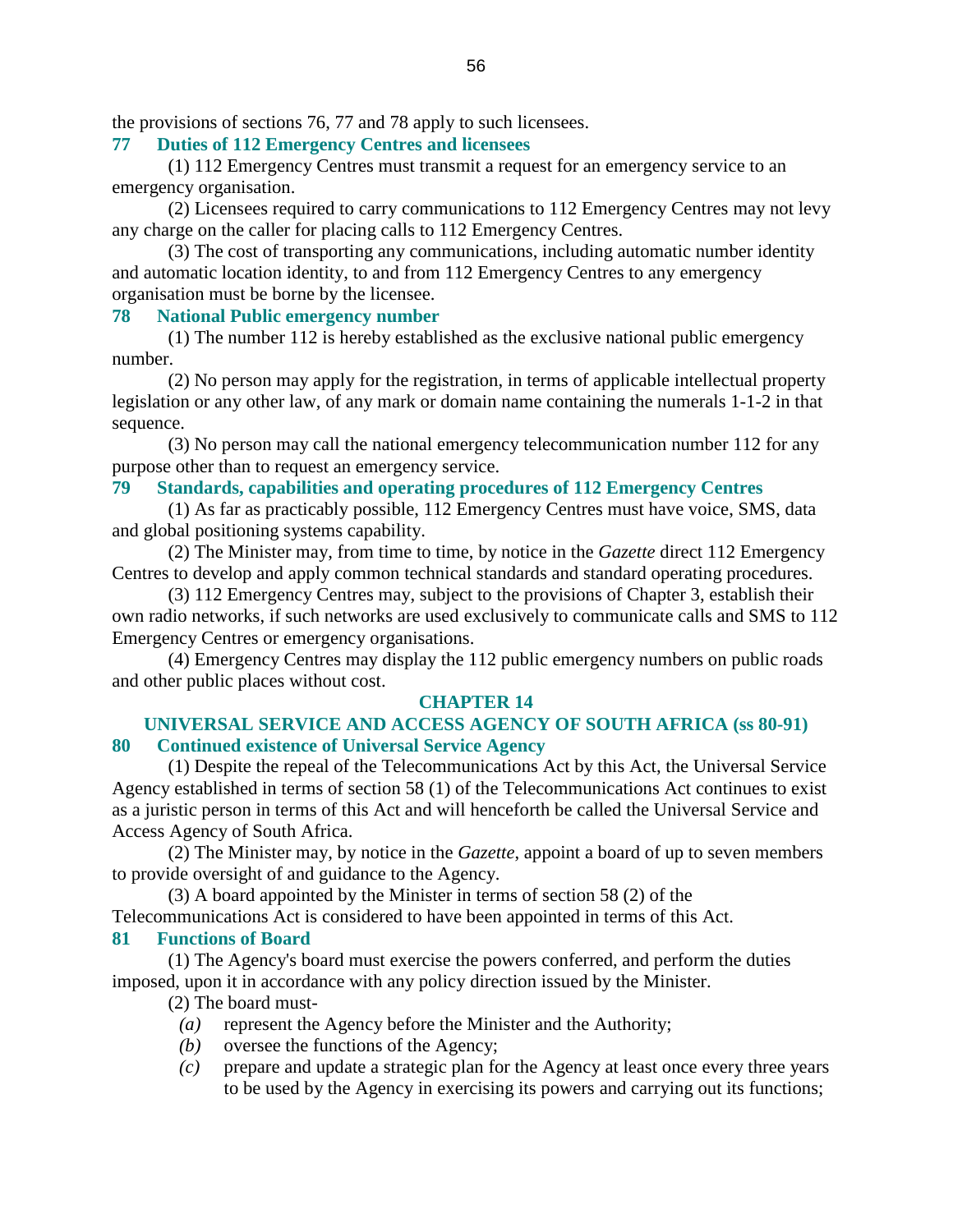- *(d)* approve the annual report referred to in section 86 prior to submission to the Minister;
- *(e)* approve the statement of estimated income and expenditures and any adjusted statements referred to in section 84 prior to submission to the Minister;
- *(f)* approve the Chief Executive Officer's (CEO's) recommendations referred to in section 83 (3) *(b)*;
- *(g)* oversee the accounts of the Agency referred to in sections 84, 85 and 91; and
- *(h)* take such other decisions as may be requested by the CEO of the Agency in terms of this Chapter.

# **82 Functions of Agency**

(1) The Agency must-

- *(a)* strive to promote the goal of universal access and universal service;
- *(b)* encourage, facilitate and offer guidance in respect of any scheme to provide-
	- (i) universal access or universal service; or
	- (ii) telecommunication services as part of reconstruction and development projects and programmes contemplated in section 3 *(a)* of the Reconstruction and Development Programme Fund Act, 1994 (Act 7 of 1994), where such provision will contribute to the attainment of the object of the project or programme in question; and
- *(c)* foster the adoption and use of new methods of attaining universal access and universal service.

 (2) For purposes of subsection (1) *(b)* (ii), reference to telecommunication services in relation to development projects and programmes contemplated in section 3 *(a)* of the Reconstruction and Development Programme Fund Act, 1994, must be regarded as reference to electronic communications network services under this Act.

 (3) *(a)* The Agency must from time to time, with due regard to circumstances and attitudes prevailing in the Republic and after obtaining public participation to the greatest degree practicable, make recommendations to enable the Minister to determine what constitutes-

- (i) universal access by all areas and communities in the Republic to electronic communications services and electronic communications network services; and
- (ii) the universal provision for all persons in the Republic of electronic communications services and access to electronic communications networks, including any elements or attributes thereof.

*(b)* Such a determination-

- (i) must be published in the *Gazette*; and
- (ii) may be amended or substituted by the Minister on the recommendation of the Agency as provided for in this subsection.
- (4) The Agency-
	- *(a)* may undertake such investigations into matters relating to its functions as it may consider necessary;
	- *(b)* must conduct research into and keep abreast of developments in the Republic and elsewhere on information communication technology, electronic communications services and electronic communications facilities;
	- *(c)* must continually survey and evaluate the extent to which universal access and service have been achieved;
	- *(d)* may issue information from time to time on the provision of electronic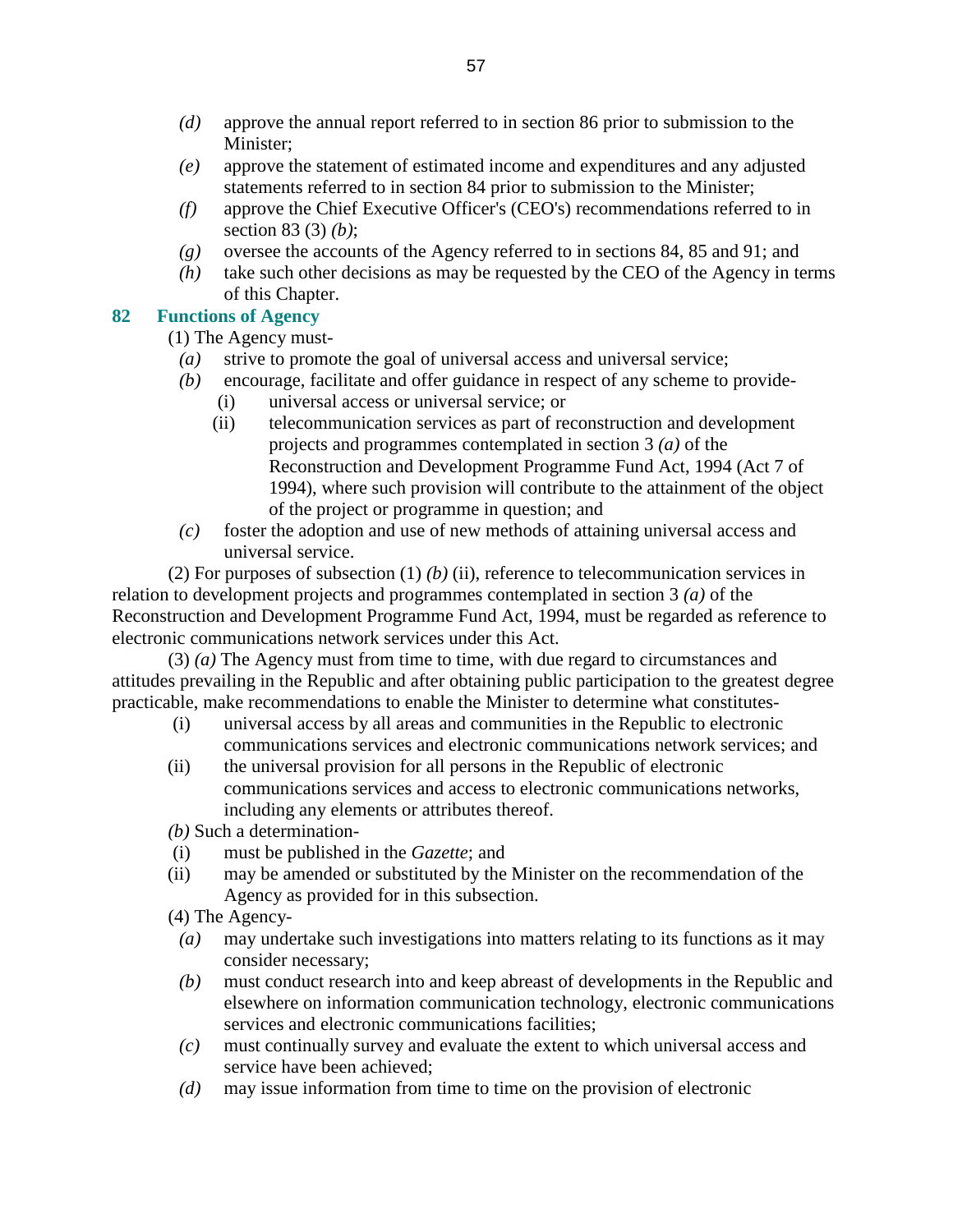communications services and electronic communications networks in the Republic and access thereto;

- *(e)* must, when so requested by the Minister, make recommendations to the Minister in relation to policy on any matter relating to universal access and universal service;
- *(f)* must, when so requested by the Authority, advise the Authority on any matter relating to universal access and universal service;
- *(g)* must continually evaluate the effectiveness of this Act and things done in terms thereof towards the achievement of the goal of universal access and universal service;
- *(h)* may liaise, consult and co-operate with any person or authority;
- *(i)* may appoint experts and other consultants on such conditions as the Agency may determine.

 (5) The Agency must manage the Universal Service and Access Fund in accordance with the provisions of this Chapter.

# **83 CEO and staff of Agency**

 (1) The Agency is under the direction and control of the CEO appointed by the Board. (2) The CEO-

- *(a)* must be a suitably qualified and experienced person;
- *(b)* is subject to the direction and oversight of the board in the performance of all financial and administrative functions as well as other work as may arise from the performance of the Agency's functions under this Act; and
- *(c)* must exercise any powers delegated to him or her by the board.

 (3) Without derogating from his or her general powers, duties and functions as set forth in this section, the CEO must-

- *(a)* approve of expenditures from the universal service and access fund;
- *(b)* conduct competitive tenders in terms of section 90 and make recommendations to the board.

 (4) The CEO must enter into a performance agreement with the Board. The perfomance agreement must, amongst other things-

- *(a)* set appropriate key performance indicators; and
- *(b)* set measurable perfomance targets.

 (5) The CEO must employ a staff, including senior management and such other persons as may be necessary to assist him or her with the performance of the functions of the Agency.

 (6) The staff of the Agency is accountable to and must enter into a performance agreement with the CEO.

(7) The CEO must manage and direct the activities of the Agency.

- (8) The CEO must, in the selection of the staff of the Agency-
- *(a)* promote the empowerment of historically disadvantaged persons, including women, the youth and people with disabilities;
- *(b)* subject to paragraph *(a)*, apply equal opportunity employment practices.

 (9) The CEO and other staff of the Agency must be appointed on the grounds of their qualifications, expertise or experience in the fields, when viewed collectively, of development planning, community development, social sciences, economics, electronic communications and publicity.

(10) A person may not be appointed or continue in office as CEO or other member of the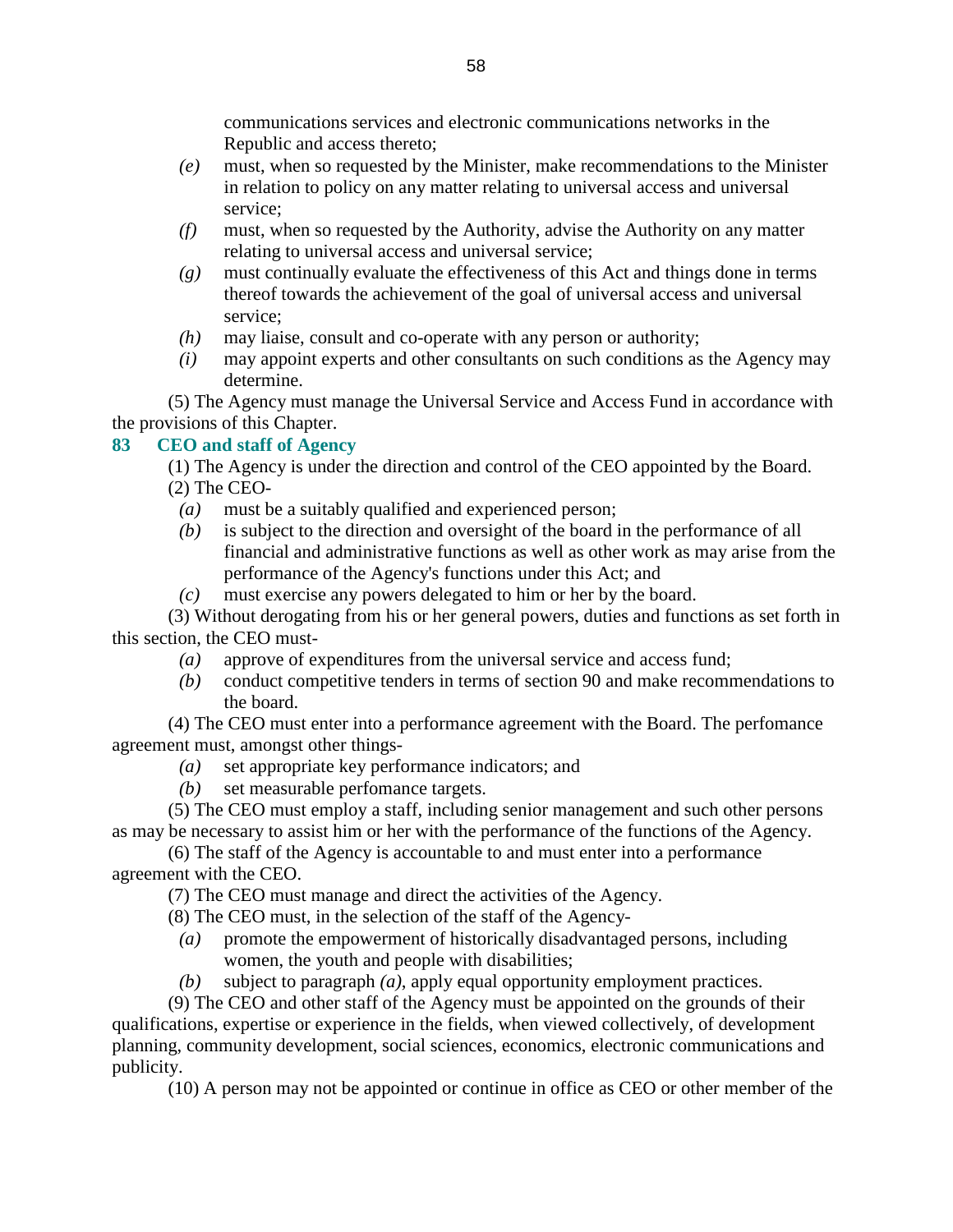staff of the Agency if he or she becomes unfit to hold the office or becomes incapacitated.

 (11) The CEO of the Agency must be appointed for such period not exceeding five years as may be determined when he or she is appointed.

 (12) The CEO and other employees of the Agency hold office on such conditions as to remuneration and otherwise-

- *(a)* in the case of the CEO, as the Minister may determine with the concurrence of the Minister of Finance;
- *(b)* in the case of other employees, as the CEO may determine with the concurrence of the Minister and the Minister of Finance.

 (13) Different periods and conditions may be determined under subsections (11) or (12) in respect of different employees.

### **84 Financing of Agency**

 (1) The operating and capital costs of the Agency must be financed from money appropriated by Parliament from time to time for that purpose.

 (2) The Agency must utilise any money contemplated in subsection (1) in accordance with the statement of estimated income and expenditure referred to in subsection (3).

(3) The Agency-

- *(a)* must in each financial year, at a time determined by the Minister, submit a statement of estimated income and expenditure for the following financial year to the Minister for his or her approval, granted with the concurrence of the Minister of Finance; and
- *(b)* may in any financial year submit adjusted statements of estimated income and expenditure to the Minister for his or her approval, granted with the concurrence of the Minister of Finance.

### **85 Banking account**

 The Agency must, with the approval of the Director-General, open and maintain with a bank, registered as such in terms of the Banks Act, 1990 (Act 94 of 1990), an account in which there must be deposited the money received by the Agency and from which payments for it or on its behalf may be made.

#### **86 Annual and other reports**

(1) The Agency must submit to the Minister-

- *(a)* such information and particulars as he or she may from time to time, in writing, require in connection with the activities of the Agency; and
- *(b)* a report in regard to the functions, affairs and activities of the Agency, annually and as soon as is reasonably practicable after the end of each period of 12 months ending on 31 March, in respect of such period.

 (2) Without derogating from the generality of the provisions of subsection (1), the annual report must, among others, include-

- *(a)* information regarding progress towards achieving the goal of universal service; and
- *(b)* such other information as the Minister may determine.

 (3) The Minister must table a copy of the annual report in Parliament within 30 days after it is received by him or her if Parliament is then in ordinary session or, if Parliament is not then in ordinary session, within 30 days after the commencement of its next ordinary session.

**87 Continued existence and control of Universal Service Fund** 

(1) Despite the repeal of the Telecommunications Act by this Act, the Universal Service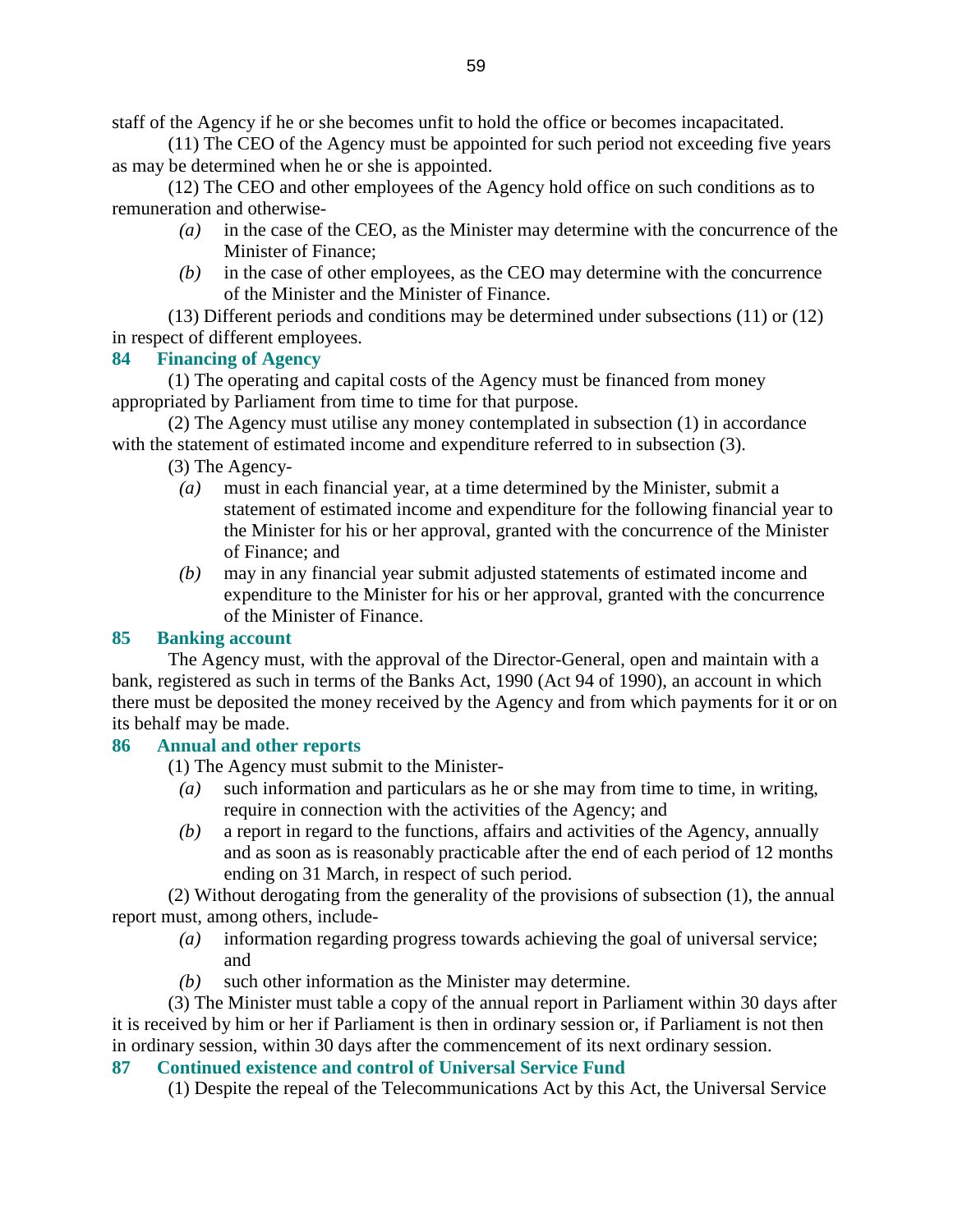Fund established in terms of section 65 (1) of the Telecommunications Act continues to exist in terms of this Act and will henceforth be called the Universal Service and Access Fund, and the Agency must keep account of the Fund in its books and credit the Fund with-

- *(a)* universal service contributions referred to in section 89; and
- *(b)* money accruing to the Universal Service and Access Fund from any other source.

 (2) All money received, the amounts of which in terms of subsection (1) must be credited to the Universal Service and Access Fund in the books of the Agency, must be paid into the National Revenue Fund established by section 185 of the Constitution.

 (3) Subsidies paid from the Universal Service and Access Fund in terms of section 88 must be financed from money appropriated by Parliament for that purpose.

 (4) The Universal Service and Access Fund must be administered by the Agency subject to the control and in accordance with the instructions of the Minister.

### **88 Application of money in Universal Service and Access Fund**

 (1) The money in the Universal Service and Access Fund must be utilised exclusively for the payment of subsidies-

- *(a)* for the assistance of needy persons towards the cost of the provision to, or the use by, them of broadcasting and electronic communications services;
- *(b)* subject to subsection (2), to any broadcasting service licensee and electronic communications network service licensee for the purpose of financing the construction or extension of electronic communications networks in underserviced areas as prescribed;
- *(c)* to public schools and public further education and training institutions as defined in the South African Schools Acts, 1996 (Act 84 of 1996), and the Further Education and Training Act, 1998 (Act 98 of 1998), respectively, for the procurement of broadcasting and electronic communications services and access to electronic communications networks;
- *(d)* to schools and further education and training institutions as defined in the South African Schools Acts, 1996 (Act 84 of 1996), and the Further Education and Training Act, 1998 (Act 98 of 1998), respectively, for the procurement of broadcasting and electronic communications services and access to electronic communications networks: Provided that-
	- (i) in the case of public schools, they are recognised by their provincial Departments of Education as falling into the lowest three quintiles for socio-economic redress in terms of the National Norms and Standards for School Funding (1998); and
	- (ii) in the case of independent schools and independent further education and training institutions-
	- *(aa)* they are registered with the Commissioner for Inland Revenue as public benefit organisations in terms of section 10 (1) *(c*N*)* of the Income Tax Act, 1962 (Act 58 of 1962); and
	- *(bb)* they are registered with their provincial Departments of Education or the National Department of Education (as the case may be) for the receipt of state subsidies;
- *(e)* for the establishment and operation of broadcasting services and for the establishment and operation, including training of and the payment of allowances to personnel of centres where access can be obtained to electronic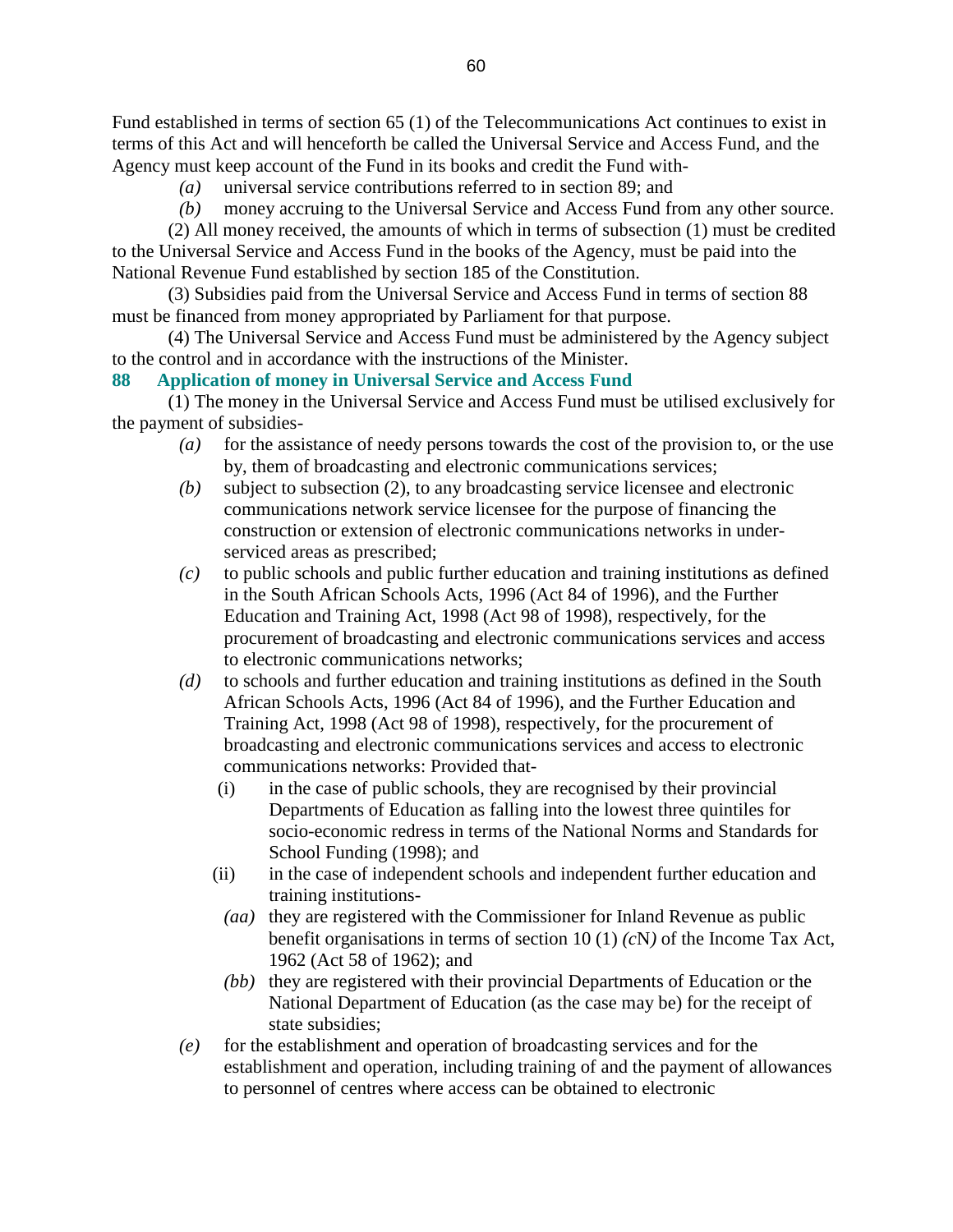communications networks.

 (2) The Authority must, by regulation, for purposes of subsection (1) *(b)*, define underserviced areas.

 (3) The Authority must at least bi-annually review and update, the prescribed definition of under-serviced area and the list of designated under-serviced areas eligible for construction payments from the Universal Service and Access Fund.

 (4) The Minister may, for the purposes of payments referred to in subsection (1) *(a)*, by notice in the *Gazette* determine-

- *(a)* types of needy persons to whom assistance may be given;
- *(b)* the persons who must apply for assistance and the manner in which such applications must be made;
- *(c)* the manner in which and persons to whom subsidies may be paid.

# **89 Contributions to Universal Service and Access Fund**

 (1) Subject to subsection (3), every holder of a licence granted or considered to have been granted in terms of Chapter 3 must pay, in addition to any other fees contemplated in this Act or the related legislation, the prescribed annual contributions of the licensee's licensed activity to the Universal Service and Access Fund.

(2) The Authority must prescribe-

- *(a)* the basis and manner of determination of such contributions, which must not exceed 1 per cent of the licensee's annual turnover or such other percentage of the licensee's annual turnover as may be determined by the Minister after consultation with the affected parties, by notice in the *Gazette*; and
- *(b)* the dates when such contributions become payable and the manner in which they may be paid.

 (3) Broadcasting service licensees contributing to the Media Development and Diversity Agency ('MDDA') must have their annual MDDA contribution set off against their prescribed annual contribution to the Universal Service and Access Fund.

### **90 Competitive tender for universal service and access projects**

 (1) The Agency must provide incentives to electronic communications network service licensees to construct, operate and maintain electronic communications networks in underserviced areas through the award of project grants.

- (2) The Agency must, in consultation with the Authority-
	- *(a)* publish a notice in the *Gazette* stating its intention to award one or more project grants and invite interested electronic communications network service licensees to submit proposals;
	- *(b)* identify the targeted under-serviced area or under-serviced areas where project grants will be awarded and determine-
		- (i) the time and place for submitting proposals;
		- (ii) the scope of the projects which may vary according to the needs of the targeted under-serviced area or under-serviced areas;
		- (iii) the criteria for evaluating proposals;
		- (iv) the projected cost of the proposed project; and
	- (v) such other matters as may be helpful in securing qualified proposals.

(3) The criteria for evaluating proposals may take into consideration-

- *(a)* the objects of this Act set out in section 2;
- *(b)* the scope of the electronic communications network service licensee's proposal,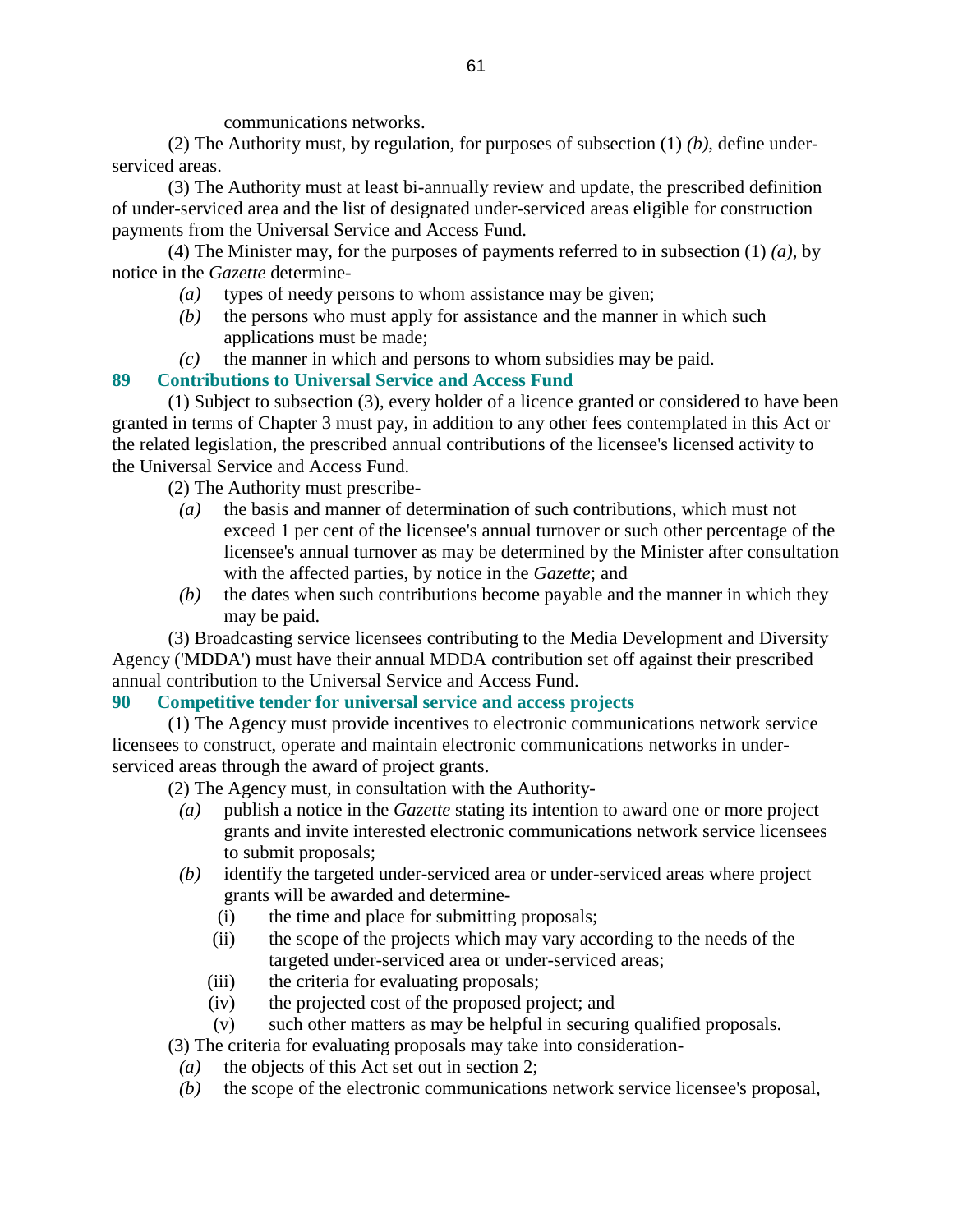including the electronic communications network proposed for construction in the under-serviced area and the technologies proposed;

- *(c)* any electronic communications services the electronic communications network service licensee proposes to offer in terms of its electronic communications network service licence and, as applicable, any electronic communications service licence or other licence held by the electronic communications network service licensee;
- *(d)* the terms and conditions relating to any proposed services, including wholesale and retail pricing, taking into account the lack of competitive electronic communications networks and services in the targeted under-serviced area; and
- *(e)* such other matters as the Agency, in consultation with the Authority, finds appropriate for the targeted under-serviced area.

 (4) The subsidy for project grants must be paid out of the Universal Service and Access Fund.

(5) The Agency must supervise the execution of projects awarded under subsection (1).

# **91 Accounts of Universal Service and Access Fund**

(1) The Agency must-

- *(a)* cause full records to be kept of the transactions of the Universal Service and Access Fund;
- *(b)* as soon as possible, but not later than three months after 31 March in each year, cause the books and accounts relating to such transactions to be balanced as at that date and thereafter prepare a statement showing in all necessary detail-
	- (i) the income and expenditure of the Fund during the preceding financial year; and
	- (ii) a balance sheet showing the assets and liabilities of the Fund as at the end of that year.
- (2) The accounts and balance sheet of the Fund must be audited by the Auditor-General.

 (3) As soon as possible after the accounts and balance sheet for any year have been audited, the Agency must submit a copy of the accounts and balance sheet to the Minister.

 (4) The Minister must table a copy of the audited accounts and balance sheet in Parliament-

- *(a)* within 30 days after they have been received by him or her if Parliament is then in ordinary session or, if Parliament is not then in ordinary session, within 30 days after the commencement of its next ordinary session; or
- *(b)* if so determined by the Minister, together with the annual report of the Agency in regard to the period concerned.

 (5) For the purposes of this section, 'financial year' means the period extending from 1 April in any year to 31 March in the next succeeding year.

### **CHAPTER 15**

# **TRANSITIONAL PROVISIONS (ss 92-98)**

### **92 Existing licences**

 (1) All licences granted, issued or considered to have been granted or issued in terms of the Telecommunications Act, the Broadcasting Act or the IBA Act, (in this chapter collectively referred to as 'existing licences') remain valid under this Act until converted by the Authority in terms of this Chapter.

(2) Any person who, immediately before the commencement of this Act, lawfully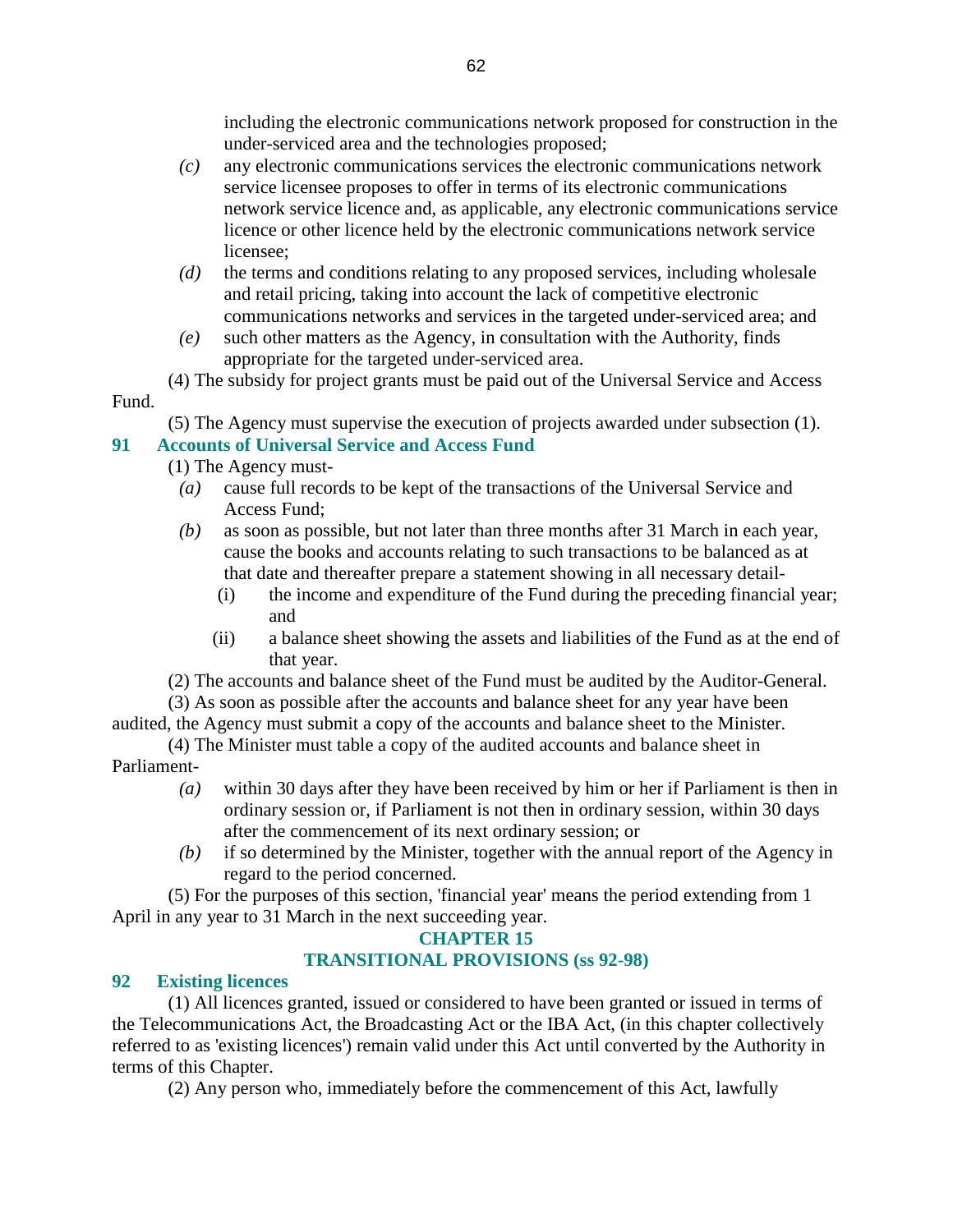provided any service or used the radio frequency spectrum in terms of the Telecommunications Act, the Broadcasting Act or the IBA Act without a licence, is considered to have a licence exemption in terms of section 6 to continue to provide such service or use the radio frequency spectrum, unless notified in writing by the Authority that such service or the use of the radio frequency spectrum requires a licence in terms of this Act.

 (3) Where sections of the related legislation and the IBA Act did not apply to broadcasting services pending a recommendation by the Authority, the equivalent sections in this Act will not apply to such services until the recommendation has been adopted in the National Assembly.

 (4) Where the Authority notifies a person that a license is required in terms of subsection (2), the notification must provide the terms and schedule in terms of which a licence will be issued.

 (5) Any person, who immediately before the commencement of this Act, lawfully provided any service or used the radio frequency spectrum in terms of the Telecommunications Act, Broadcasting Act or IBA Act without a licence is considered to have permission to continue to provide such a service on the same conditions and terms, or use the frequency spectrum on the same conditions and terms without a licence until such time as the Authority has granted or refused a licence application.

 (6) Existing licences referred to in subsection (1) must be converted by the Authority in terms of this Chapter within 24 months from the commencement date of this Act or such extension period, which must not exceed an additional 6 months, from the expiry of the 24 month period.

 (7) Any current applications, process, recommendations and regulations pending before the Authority or the Minister upon the coming into force of this Act must be considered to have been submitted in accordance with the provisions of this Act and must be considered in terms of the relevant sections of this Act.

#### **93 Licence conversion**

 (1) Subject to subsection (4), the Authority must convert existing licences by granting one or more new licences that comply with this Act on no less favourable terms.

 (2) Despite sections 5 (10) and 19 (1), all licenses converted in accordance with this Chapter retain their original term of validity unless otherwise specified by the Authority.

 (3) Within 30 days of the commencement of this Act, the Authority must, by notice in the Gazette<sup>i\*</sup>, publish a schedule, subject to section 92 (4), in terms of which the Authority plans to undertake the existing licence conversion process. The notice must-

- *(a)* identify the holders of existing licences and the nature of the existing licence and those services that are exempted as provided for in section 6;
- *(b)* subject to section 92 (4), set out a time frame for such conversion, including but not limited to the expected time frame for granting new licences under this Act;
- *(c)* set out the form and content, including the information that must be provided to the Authority by the holders of existing licences to assist the Authority in the conversion process;
- *(d)* set out the process the Authority plans to undertake in converting such existing licences; and
- *(e)* confirm the rights of the applicants to participate in such process.

 (4) The following framework must be used by the Authority for converting existing licences and issuing new licences: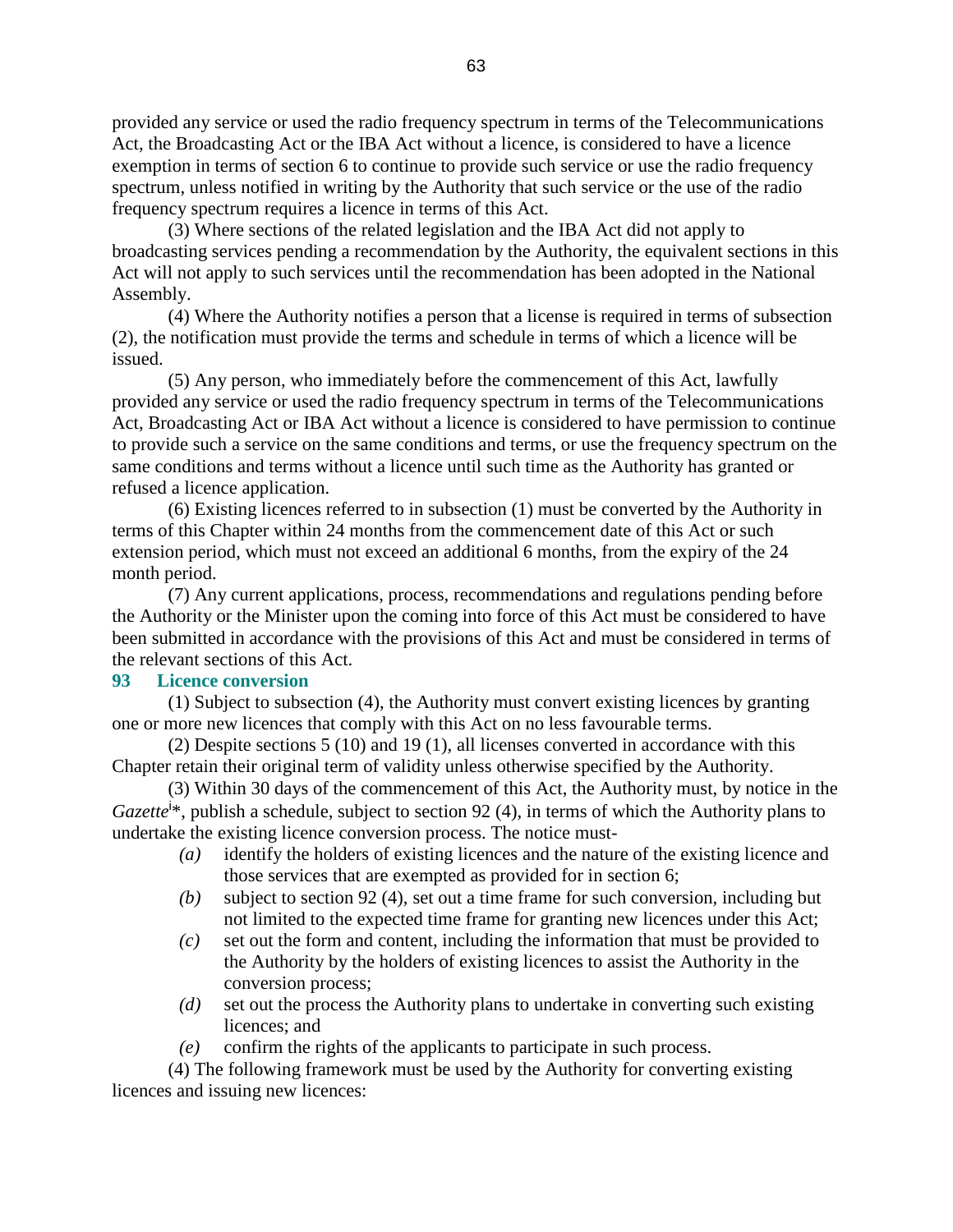- *(a)* Where an existing licence authorises the holder of such licence to both provide services and operate electronic communications facilities or networks, the Authority must issue to that licence holder-
	- (i) a licence relating to the electronic communications services or broadcasting services, if applicable, that coincide with the services authorised in the existing licence;
	- (ii) a separate licence relating to any radio frequency spectrum authorised in the existing licence; and
	- (iii) a separate licence relating to the electronic communications network services,

consistent with the licence types set out in Chapter 3.

 *(b)* As part of the conversion process, the Authority may grant rights and impose obligations on the licensee, in order to ensure that the existing licenses comply with this Act, including the continuation of any obligations imposed upon existing licensees by virtue of a previous determination. Such obligations remain in force until such time as the Authority completes a review in terms of section 67 (8).

 (5) Upon conversion of any existing licence through the process of granting a new licence or exemption of any service in terms of section 6-

- *(a)* such new licence or exempted service, as applicable, is governed by the provisions of this Act; and
- *(b)* the existing licence is considered to have been surrendered and has no further force or effect.

 (6) All holders of existing licences must comply with the terms of the notice for converting their licences published by the Authority in terms of subsection (3), including-

- *(a)* supplying the Authority with any information requested; and
- *(b)* participating in any process set out by the Authority for converting the applicable licences to meet the deadline for converting existing licences set out in section 92 (6).

 (7) The Authority may not grant or include in any licence converted in terms of this Chapter any monopoly or exclusionary rights in any network or service contemplated by this Act or the related legislation.

 (8) Any monopoly or exclusive rights existing by virtue of the related legislation, the IBA Act, the Sentech Act or the Telecommunications Act is null and void, but radio frequency spectrum that is assigned by the Authority to a licence holder is not considered a monopoly or exclusionary rights under this subsection.

 (9) No existing licensee may have any claim against the Authority or any other person asserting such monopoly or exclusionary rights.

(10) During the transition period, existing licences are considered to be-

- *(a)* individual licences for the provision of electronic communications network services, broadcasting services, or electronic communications services, as applicable; and
- *(b)* for the use of the radio frequency spectrum granted by the Authority in terms of this Act.

 (11) Despite section 8, existing licences remain subject to all terms and conditions associated with such licences that are not inconsistent with this Act until such licences are converted and re-issued in terms of this Chapter.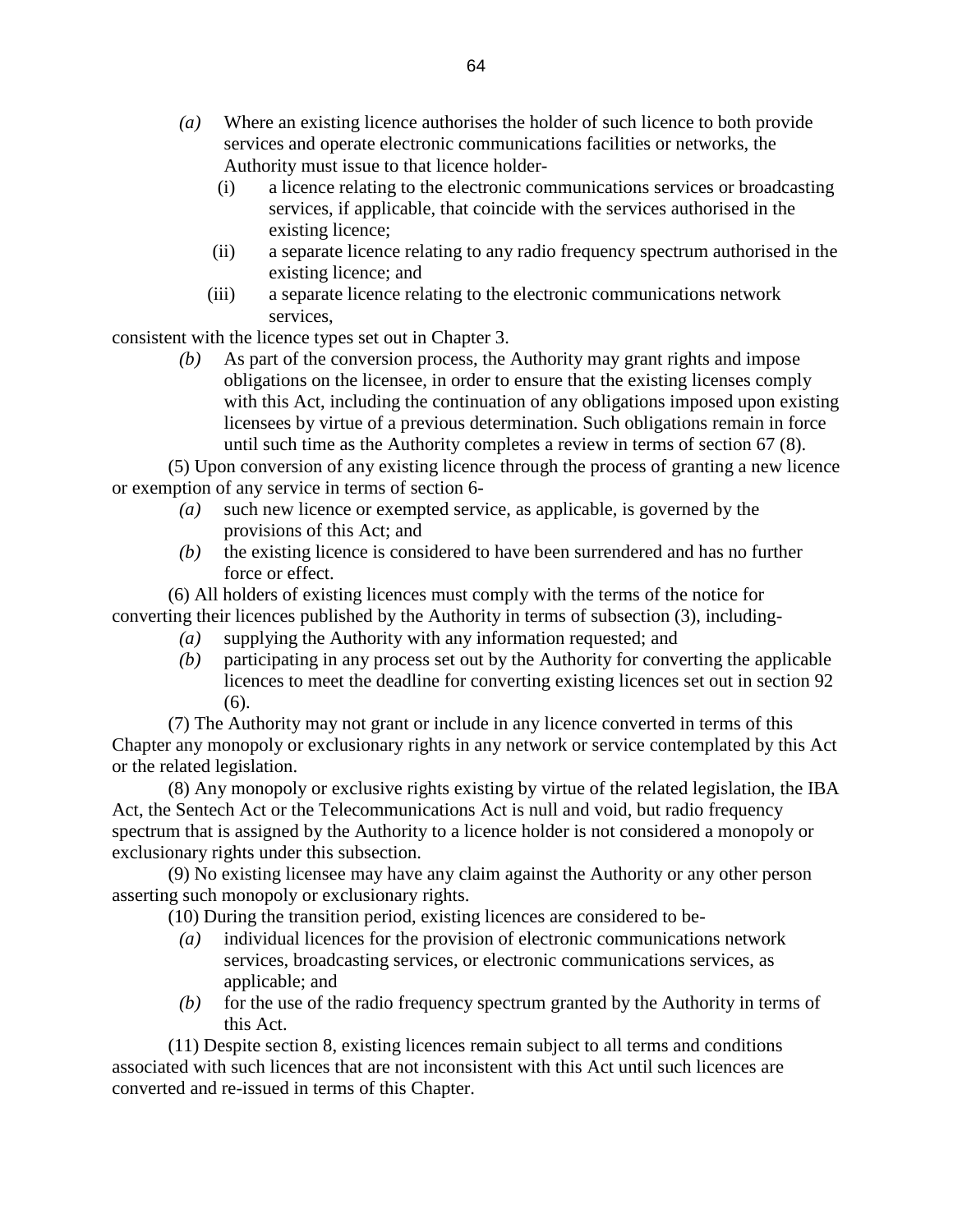#### **94 Conflicts**

 In the event of any conflict between the provisions of this Act, the related legislation or any other law relating to the regulation of broadcasting or electronic communications, the provisions of this Act prevail.

### **95 Existing regulations**

 (1) Within twenty-four months of the coming into force of this Act, the Authority may, if the Authority considers it necessary, repeal or amend the regulations made under-

- *(a)* section 119A of the Post Office Act, 1958 (Act 44 of 1958);
- *(b)* the Telecommunications Act;
- *(c)* the Broadcasting Act;
- *(d)* the IBA Act;
- *(e)* the Radio Act, 1952 (Act 3 of 1952); and
- *(f)* the Sentech Act,

which were in force immediately prior to the commencement of this Act.

 (2) The regulations referred to in subsection (1) remain in force until they are amended or repealed in terms of this Act.

#### **96 Application of Act**

This Act binds the State.

#### **97 Repeal and amendment of laws**

 The laws referred to in the first column of the Schedule are repealed or amended to the extent indicated in the third column.

#### **98 Short title and commencement**

 This Act is called the Electronic Communications Act, 2005, and comes into operation on a date determined by the President by proclamation in the *Gazette*.

#### **Schedule**

| No. and year of Act Short Title |                                                 | <b>Extent of repeal or amendment</b>                                                                                                                                                                                                                                                                                                                                                                                                                                                                                                                                                                                                                                                                                                                                                                                                                                                                                                                                                                                                                                                                                                                  |
|---------------------------------|-------------------------------------------------|-------------------------------------------------------------------------------------------------------------------------------------------------------------------------------------------------------------------------------------------------------------------------------------------------------------------------------------------------------------------------------------------------------------------------------------------------------------------------------------------------------------------------------------------------------------------------------------------------------------------------------------------------------------------------------------------------------------------------------------------------------------------------------------------------------------------------------------------------------------------------------------------------------------------------------------------------------------------------------------------------------------------------------------------------------------------------------------------------------------------------------------------------------|
| Act 153 of 1993                 | Independent Broadcasting<br>Authority Act, 1993 | The whole                                                                                                                                                                                                                                                                                                                                                                                                                                                                                                                                                                                                                                                                                                                                                                                                                                                                                                                                                                                                                                                                                                                                             |
| Act 103 of 1996                 | Telecommunications Act,<br>1996                 | The whole                                                                                                                                                                                                                                                                                                                                                                                                                                                                                                                                                                                                                                                                                                                                                                                                                                                                                                                                                                                                                                                                                                                                             |
| Act 4 of 1999                   | Broadcasting Act, 1999                          | 1. Repeal of sections 4, 29, 30, 31, 32, 33, 34, 35,<br>36, 37, 39 and 40 (1) (a), (b) and (2).<br>2. Amendment of section 1-<br>(a) by the substitution for the words 'IBA Act' and<br>'telecommunications', wherever they occur of the words<br>'Electronic Communications Act' and 'electronic<br>communications' respectively;<br>$($ b) by the substitution for the word 'radio' in the definition<br>of 'broadcasting' of the words: 'radio frequency<br>spectrum';<br>$(c)$ by the substitution for the words 'means of<br>telecommunication' for the word 'electronic<br>communications network';<br>$\mathcal{A}$ by the substitution for the definition of 'broadcasting'<br>service' of the following definition:<br>"broadcasting service" means<br>'broadcasting service' as defined in the Electronic<br>Communications Act;';<br>$(e)$ by the substitution for the word 'a telecommunication<br>process' in the definition of ' <b>broadcasting signal</b><br>distribution' of the word 'electronic communications';<br>$(f)$ by the deletion of the following definitions:<br>'broadcasting signal distribution licensee'; 'IBA Act'; |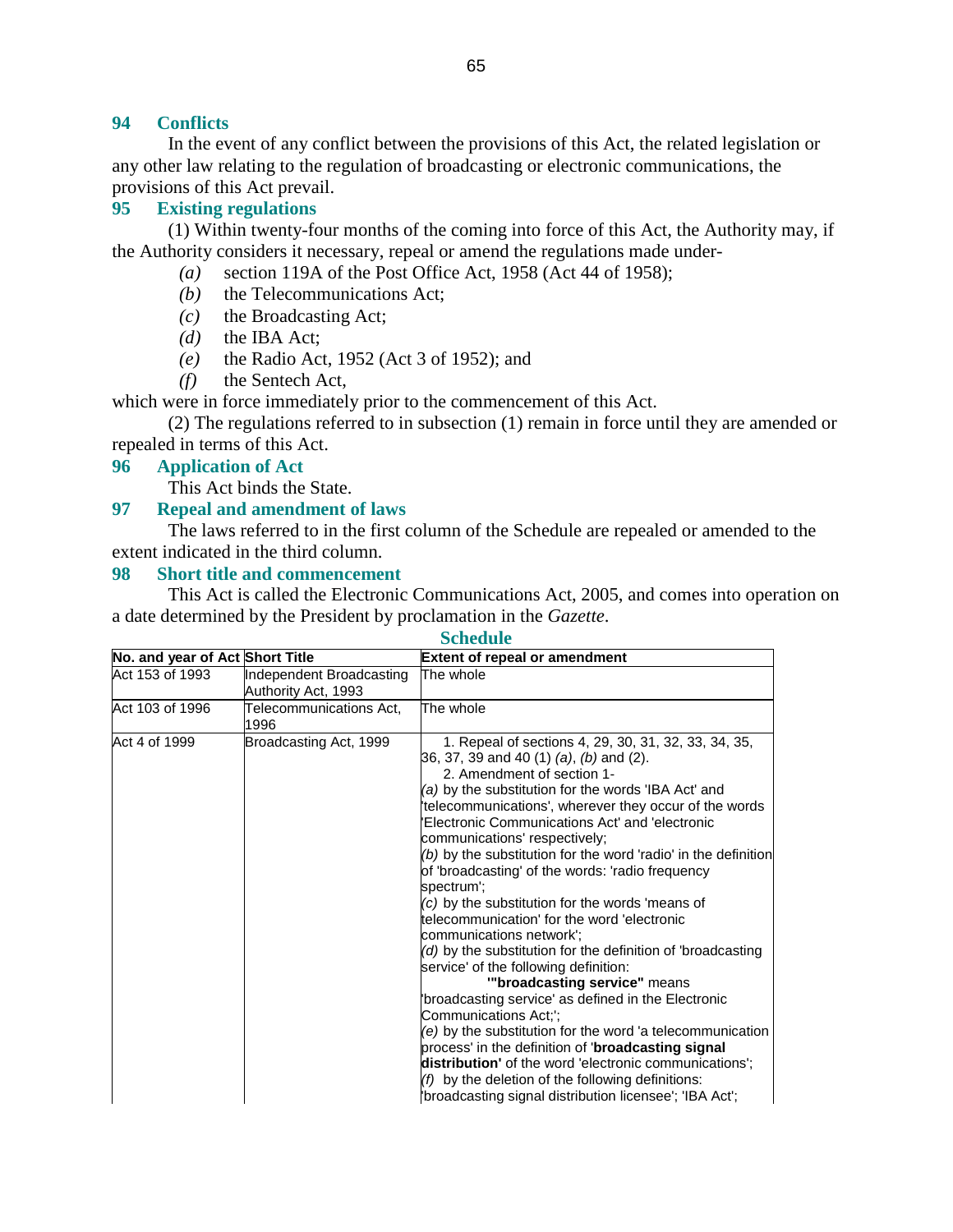| 'telecommunications';                                          |
|----------------------------------------------------------------|
| $(g)$ by the insertion of the following definitions:           |
| "Electronic Communications Act" means                          |
| the Electronic Communications Act, 2005;                       |
| "electronic communications" means                              |
| 'electronic communications' as defined in the Electronic       |
| Communications Act:                                            |
| "electronic communications service"                            |
| means electronic communications service as defined in          |
| the Electronic Communications Act;                             |
| "electronic communications service                             |
| licensee" means electronic communications licensee as          |
| defined in the Electronic Communications Act;';                |
| $(h)$ by the substitution for the definition of 'broadcasting' |
| signal distribution licence' of the following definition:      |
| "broadcasting signal distribution licence"                     |
| means a electronic communications service licence              |
| where the holder of the electronic communications              |
| service licence provides a broadcasting signal                 |
| distribution service;';                                        |
| $(i)$ by the substitution for the definition of 'radio' of the |
| following definition:                                          |
| "radio" means radio as defined in the                          |
| Electronic Communications Act;'.                               |
| 3. Amendment of section 3 by the substitution in               |
| subsection (5) (f) for the words 'IBA Act' of the words        |
| 'Electronic Communications Act'.                               |
| 4. Amendment of section 5 by the substitution in               |
| subsection (3) for the words 'IBA Act' of the words            |
| 'Electronic Communications Act'.                               |
| 5. Amendment of section 21-                                    |
| (a) by the substitution in subsection (1) for the words        |
| 'IBA Act or the Telecommunications Act, 1996 (Act 103          |
| of 1996)' of the words 'Electronic Communications Act';        |
| $(b)$ by the substitution in subsection (2) for the words      |
| 'IBA Act' of the word 'Electronic Communications Act'.         |
| 6. Amendment of section 22 by the substitution for             |
| the words 'IBA Act' of the words 'Electronic                   |
| Communications Act'.                                           |
| 7. Substitution for section 42 of the following section:       |
| '42 Application of Act                                         |
| (1) The Electronic Communications Act applies in               |
| relation to this Act, the ICASA Act, the Sentech Act and       |
| any other legislation applicable to broadcasting or            |
| electronic communications.                                     |
| (2) In the event of a conflict between the                     |
| provisions of this Act and any other law relating to           |
| broadcasting or electronic communications, the                 |
| provisions of the Electronic Communications Act                |
| prevail.'.                                                     |
| 8. Amendment of the long title by the deletion of the          |
| words 'to establish the frequency spectrum directorate in      |
| the department'.                                               |

| No. and year of Act Short Title |                   | <b>Extent of repeal or amendment</b>                                                                                                                                                                                                                                                                                                              |
|---------------------------------|-------------------|---------------------------------------------------------------------------------------------------------------------------------------------------------------------------------------------------------------------------------------------------------------------------------------------------------------------------------------------------|
| Act 63 of 1996                  | Sentech Act, 1996 | 1. Amendment of section 1-<br>$(a)$ by the substitution for the definition of 'broadcasting'<br>licensee' of the following definition:<br>"broadcasting service licensee" means<br>broadcasting service licensee as defined in section 1 of<br>the Electronic Communications Act;';<br>$($ b) by the substitution for definition of 'broadcasting |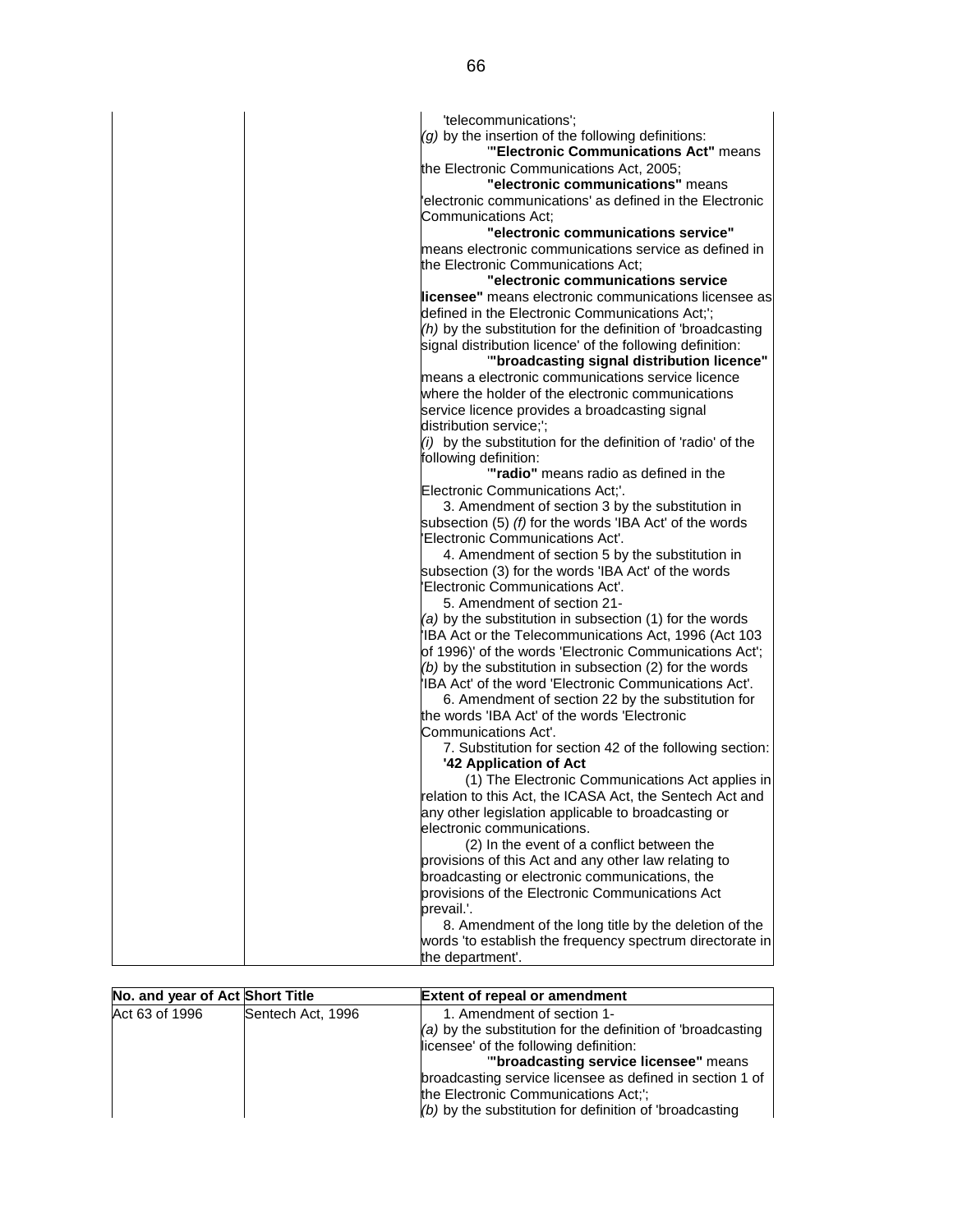| signal distribution' of the following definition:<br>"broadcasting signal distribution" means<br>the process whereby the output signal of a broadcasting<br>service is taken from the point of origin, being the point<br>where such signal is made available in its final content<br>format, from where it is conveyed, to any broadcast<br>target area, by means of an electronic communications<br>process and multi-channel distribution;";<br>(c) by the insertion of the following definitions:<br>(i) "Broadcasting Act" means the Broadcasting<br>Act, 1999 (Act 4 of 1999);<br>(ii) "Electronic Communications Act" means the<br>Electronic Communications Act, 2005;<br>(iii) "ICASA Act" means the Independent<br>Communications Authority of South Africa Act, 2000 (Act<br>13 of 2000);<br>(iv) "related legislation" means the Broadcasting<br>Act, Electronic Communications Act and the ICASA<br>Act;';<br>(d) by the deletion of the definition of 'Independent<br>Broadcasting Authority Act';<br>2. Substitution for section 5 of the following section:<br>'5 Main object and business of Company<br>The main object and business of the Company<br>shall be to provide electronic communications services<br>and electronic communications network services in<br>accordance with the Electronic Communications Act.'.<br>3. Insertion of the following section after section 8:<br>'8A Application of Electronic Communications<br>Act<br>(1) The Electronic Communications Act shall<br>apply in relation to this Act, the Broadcasting Act and the<br>ICASA Act and any other legislation applicable to<br>broadcasting or electronic communications. |
|-------------------------------------------------------------------------------------------------------------------------------------------------------------------------------------------------------------------------------------------------------------------------------------------------------------------------------------------------------------------------------------------------------------------------------------------------------------------------------------------------------------------------------------------------------------------------------------------------------------------------------------------------------------------------------------------------------------------------------------------------------------------------------------------------------------------------------------------------------------------------------------------------------------------------------------------------------------------------------------------------------------------------------------------------------------------------------------------------------------------------------------------------------------------------------------------------------------------------------------------------------------------------------------------------------------------------------------------------------------------------------------------------------------------------------------------------------------------------------------------------------------------------------------------------------------------------------------------------------------------------------------------------------------------------------|
|                                                                                                                                                                                                                                                                                                                                                                                                                                                                                                                                                                                                                                                                                                                                                                                                                                                                                                                                                                                                                                                                                                                                                                                                                                                                                                                                                                                                                                                                                                                                                                                                                                                                               |
| (2) In the event of any conflict between the                                                                                                                                                                                                                                                                                                                                                                                                                                                                                                                                                                                                                                                                                                                                                                                                                                                                                                                                                                                                                                                                                                                                                                                                                                                                                                                                                                                                                                                                                                                                                                                                                                  |
| provisions of the Electronic Communications Act or any                                                                                                                                                                                                                                                                                                                                                                                                                                                                                                                                                                                                                                                                                                                                                                                                                                                                                                                                                                                                                                                                                                                                                                                                                                                                                                                                                                                                                                                                                                                                                                                                                        |
| other law relating to the regulation of broadcasting or                                                                                                                                                                                                                                                                                                                                                                                                                                                                                                                                                                                                                                                                                                                                                                                                                                                                                                                                                                                                                                                                                                                                                                                                                                                                                                                                                                                                                                                                                                                                                                                                                       |
| electronic communications the provisions of the                                                                                                                                                                                                                                                                                                                                                                                                                                                                                                                                                                                                                                                                                                                                                                                                                                                                                                                                                                                                                                                                                                                                                                                                                                                                                                                                                                                                                                                                                                                                                                                                                               |
| Electronic Communications Act shall prevail.'.                                                                                                                                                                                                                                                                                                                                                                                                                                                                                                                                                                                                                                                                                                                                                                                                                                                                                                                                                                                                                                                                                                                                                                                                                                                                                                                                                                                                                                                                                                                                                                                                                                |
| 4. The repeal of section 9.                                                                                                                                                                                                                                                                                                                                                                                                                                                                                                                                                                                                                                                                                                                                                                                                                                                                                                                                                                                                                                                                                                                                                                                                                                                                                                                                                                                                                                                                                                                                                                                                                                                   |

| No. and year of Act Short Title                                                                                                                                                                                                                                                                                                                                                                              | <b>Extent of repeal or amendment</b>                                                                                                                                                                                                                                                               |
|--------------------------------------------------------------------------------------------------------------------------------------------------------------------------------------------------------------------------------------------------------------------------------------------------------------------------------------------------------------------------------------------------------------|----------------------------------------------------------------------------------------------------------------------------------------------------------------------------------------------------------------------------------------------------------------------------------------------------|
| Act 70 of 2002<br>Regulation of Interception of<br>Communications and<br>Provision of<br>Communication-related<br>Information Act, 2002<br>(a) by the substitution for<br>the words<br>Telecommunications Act'<br>wherever they occur of the<br>words 'Electronic<br>Communications Act'.<br>(b) by the substitution for<br>the definition of 'internet<br>service provider' of the<br>following definition: | 1. Amendment of section 1-<br>"internet service provider" means any<br>person who provides access to, or any other service<br>related to, the Internet to another person, whether or not<br>such access or service is provided under and in<br>accordance with an electronic communication service |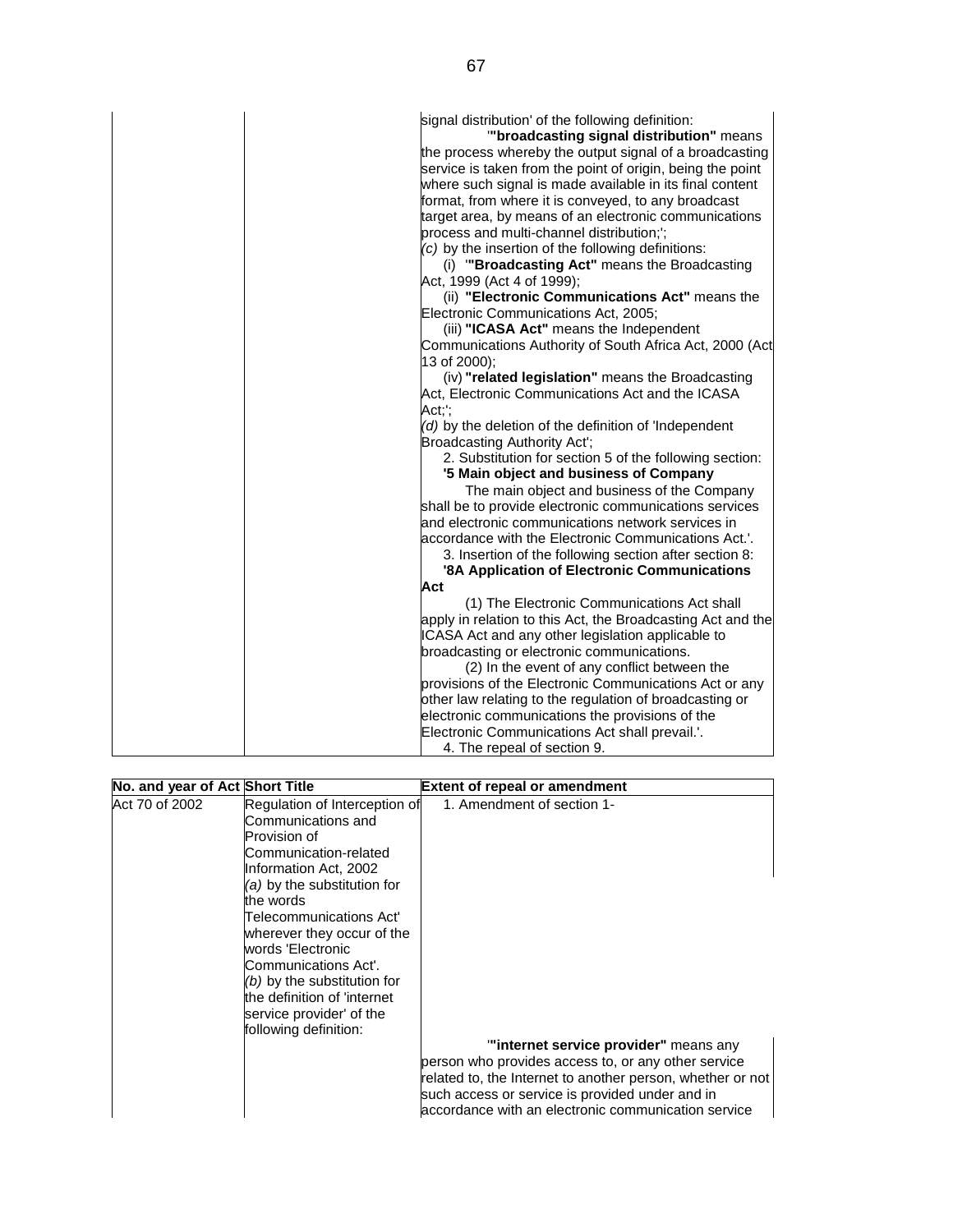licence issued to the first-mentioned person under Chapter 3 of the Electronic Communications Act;'; (c) by the substitution for the definition of 'telecommunication service' of the following definition:

 '**"electronic communications service"** means electronic communications service as defined in the Electronic Communications Act;';

(d) by the substitution for the definition of 'telecommunication service provider' of the following definition:

 '**"electronic communication service provider"** means any-

 (a) person who provides an electronic communication service under and in accordance with a electronic communication service licence issued to such person under Chapter 3 of the Electronic Communications Act, and includes any person who provides-

 (i) a local access communication service, public pay-telephone service, value-added network service or private electronic communication network as defined in the Electronic Communications Act; or

 (ii) any other electronic communication service licensed or deemed to be licensed or exempted from being licensed as such in terms of the Electronic Communications Act; and

(b) Internet service provider;';

(e) by the substitution for the definition of 'telecommunications system' of the following definition: '**"electronic communication system"**

means any system or series of electronic communication facilities or radio, optical or other electromagnetic apparatus or any similar technical system used for the purpose of electronic communication, whether or not such electronic communication is subject to rearrangement, composition or other processes by any means in the course of their transmission or emission or reception;';

 (f) by the insertion of the following definition after the definition of 'Directorate':

 '**"Electronic Communications Act"** means the Electronic Communications Act, 2005;'.

 2. Section 11 is amended by the substitution for that section of the following section:

 **'11 Monitoring of signal and radio frequency spectrum for purposes of managing radio frequency spectrum**

 Any person appointed as an inspector in terms of section 17F of the Independent Communications Authority of South Africa Act and who is lawfully engaged in performing the functions of the Authority relating to the management of the radio frequency spectrum, as contemplated in section 30 (1) of the Electronic Communications Act, may, in the ordinary course of the performance of those functions, monitor a signal or radio frequency spectrum relating to an indirect communication which is transmitted over radio, where it is reasonably necessary for that employee to monitor that signal or radio frequency spectrum for purposes of